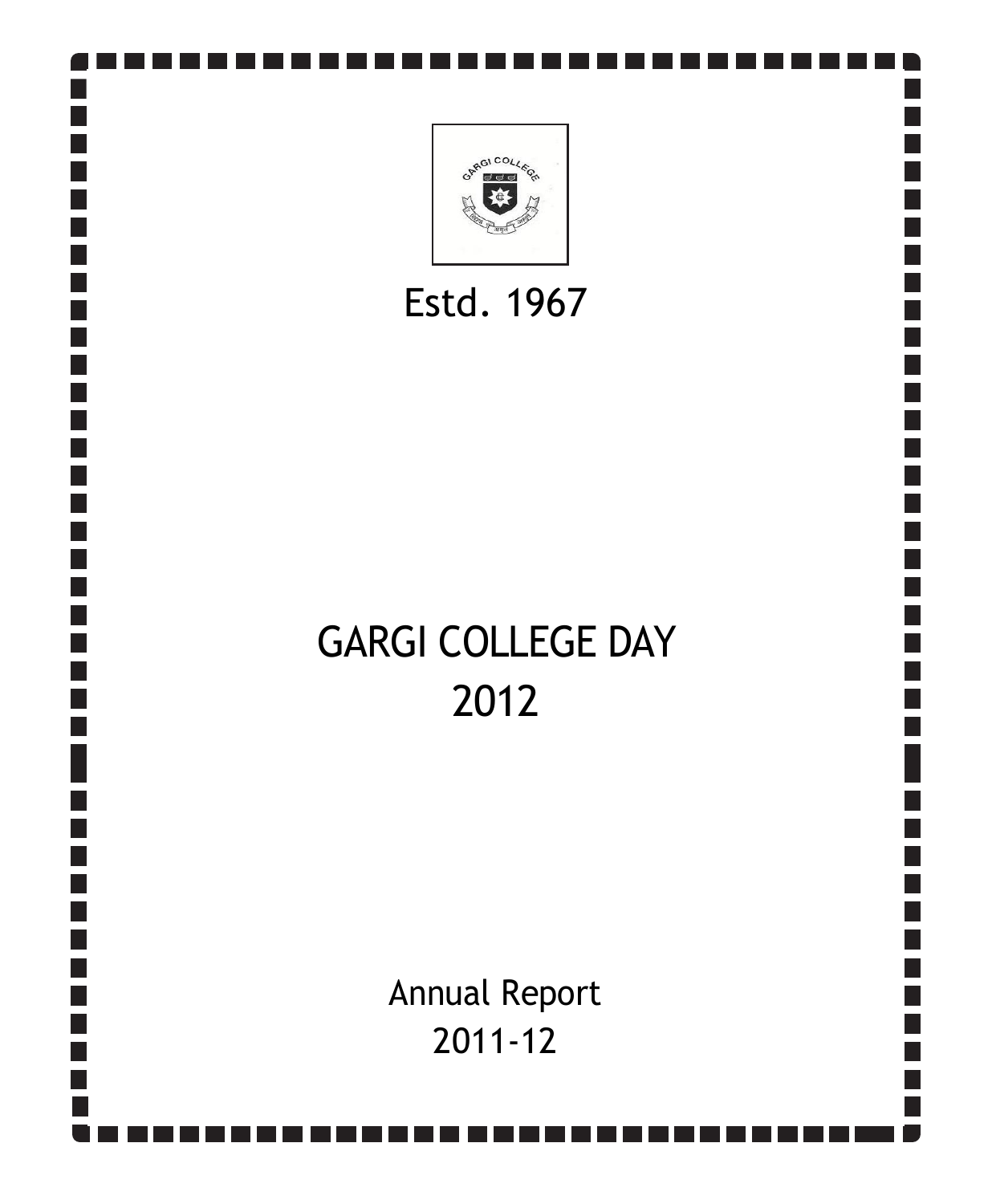*Chief Guest* Smt. Vibha PuriDas Secretary, Department of Higher Education, Ministry of Human Resources Development

*Guest of Honour* Padmashri Geeta Chandran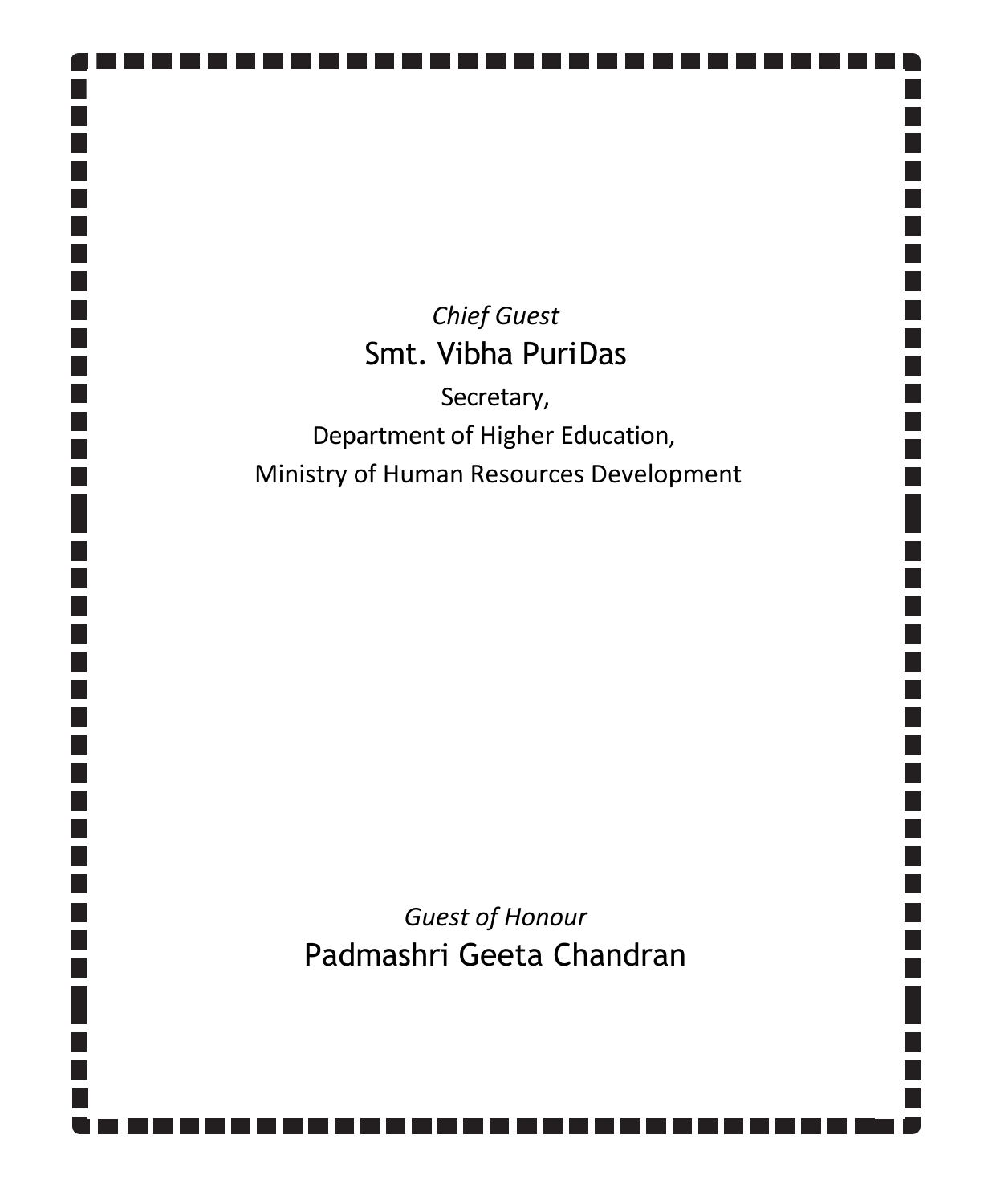# Annual Report 2011-2012



# COLLEGE DAY 2012

## Presented on Wednesday, April 4, 2012

## Gargi's Mission Statement

*……that every student who passes through the portals of the college emerges as a wholly developed individual symbolizing the spirit of enterprise and inquiry that characterises Gargi*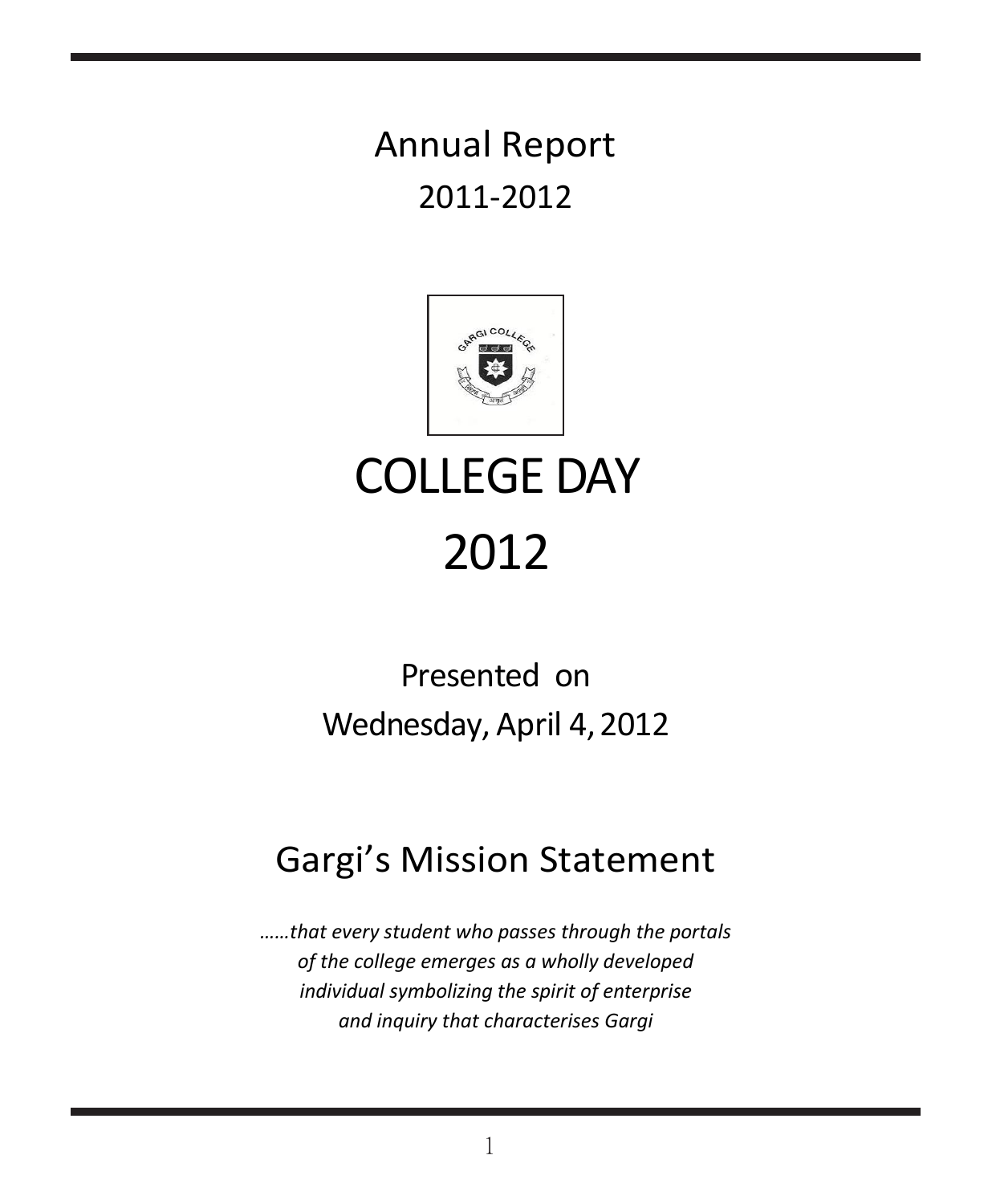## **CONTENTS**

**Principal"s Welcome and Highlights of 2011-12** 

**Governing Body Members**

## **Students" Council**

## **Detailed Report**

Academic Roll of Honour

Faculty Achievements

Academic Results of 2011

## Beyond Curriculum

- a) Departmental Activities
- b) Pathfinder Awards
- c) Research Presentations by students
- d) Quest: The Science Quiz
- e) Activities under Bioinformatics Infrastructure Facility
- f ) Highlights of Star College Scheme
- g) Seminars
- h) Science Festival- 2012: SCINTILLATIONS
- i) Exhibitions and Fairs

Activities of Cultural Societies

Value Building

Sports Rounup

Add-on-courses

Report from Placement Cell

Infrastructure Development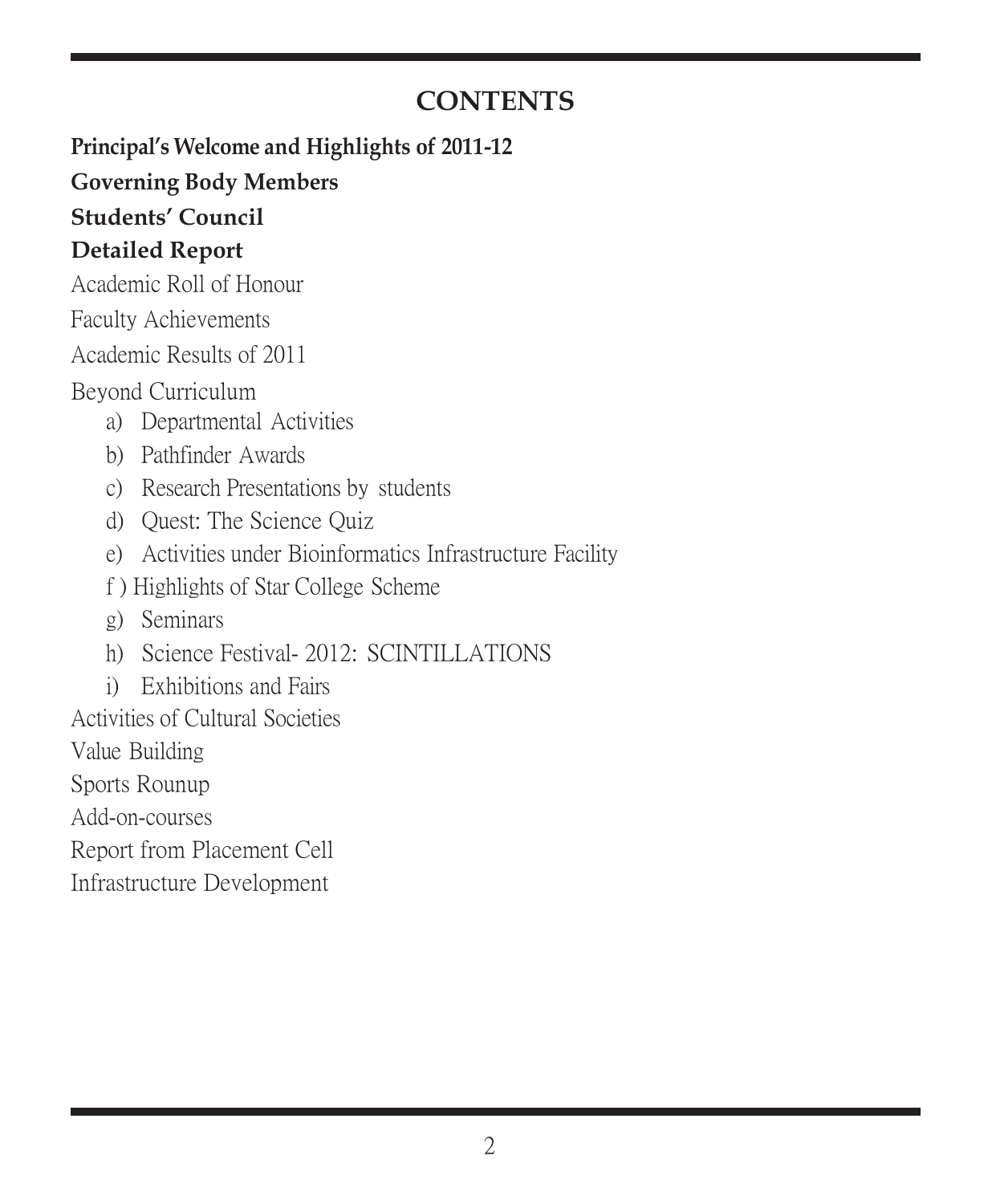## **PRINCIPAL"S WELCOME AND HIGHLIGHTS OF2011-12**

Our honourable Chief Guest Smt. Vibha Puri Das, Secretary, Department of Higher Education, Ministry of Human Resources Development, Government of India; and our Guest of Honour, (Padmashri) Geeta Chandran, Chairman of the College Governing Body, Prof. Anand Prakash, endowers of prizes, parents of prize winners, our dearly loved alumnae and other respected guests, on behalf of the Principal,faculty,staff and students of Gargi College,I extend a warm welcome to you all on this august occasion of Gargi College Day 2012.

We are very thankful to **Smt.Vibha Puri Das** for accepting to be our Chief Guest today. She graduated with a Master's in Political Science from JNU and went on to do a course in International Approaches to Rural Development and Poverty Alleviation in the Institute of Development Studies at Sussex, UK. She is from the IAS batch of 1976 and belongs currently to the cadre of Uttaranchal. She has handled diverse portfolios that include Forest and Rural Development, Transport and Taxation among others. Madam, your vast experience, we are confident, will give Higher Education in India the boost it requires to meet the nation's aspirations to become a knowledge super power. As a woman bureaucrat in high position, you are a role model to this institution whose mission is to empower women to become game changers in their chosen career paths.

OurGuest of Honour, **Smt. Geeta Chandran** is a multifaceted personality, being a classical dancer of eminence, Artistic Director of Natya Vriksha, an accomplished Carnatic vocalist and author of *So Many Journeys.* After mastering the traditional grammar of Bharatnatyam, she has now expanded her repertoire to embrace experimental and innovative forms that include dance activism on gender issues, choreography of English poetry and inter-disciplinary initiatives such as the integration of puppets into classical dance performance. She has been conferred the Padmashri by the Government of India and is on the Board of prestigious institutions such as the Sangeet Natak Academy. We at Gargi College wish you even greater successes and your presence here today will indeed inspire our students to follow your path.

The present Chairman of Gargi College Governing Body, **Prof. Anand Prakash** of the Department of Psychology of the University of Delhi is also currently Dean, International Relations (Humanities and Social Sciences). A popular teacher and a respected scholar, he has contributed articles to numerous scholastic journals and presented papers in several international conferences in India and abroad. As Head of Department he organized an international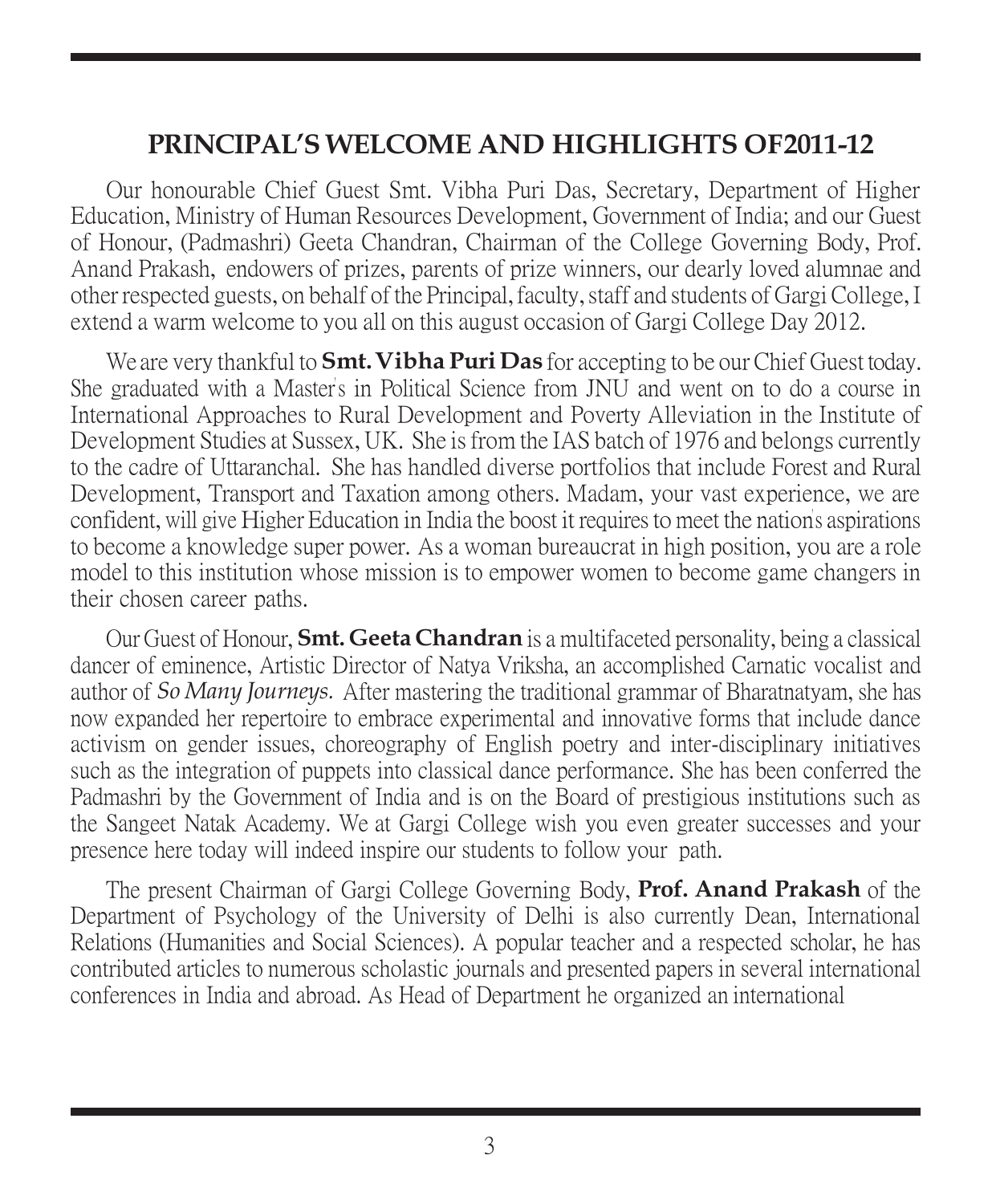conference on *"Advancesin Military Psychology: Soldier Preparedness".* He is the recipient of the Young Scientist Award conferred by the Indian Science Congress in 1987 and has also been the President, National Academy of Psychology during 2009-2010.

## **Vision and Mission:**

Gargi College completes 45 years of its existence this year and can certainly look back with pride at its exponential growth from about 100 students to the present, over 3500. It has been ranked within the top 10 colleges of the University of Delhi and within the top 25 colleges of the country, by a survey conducted by *India Today.* We have been bestowed with the title *College with Potential for Excellence* by the University Grants Commission and selected for an award under the *Star College* scheme by the Department of Science and Technology. The spirit of *Gargi,* the woman scholar from the Upanishads, guides the mission of this College, which is to produce women of substance, whose feet will be rooted in tradition while their hands reach out to steer change and progress. While we do believe in John Ruskin's tenet, that so influenced the Mahatma, 'that the good of the individual is contained in the good of all', in Higher Education we believe that the good of *all* is also dependent on the empowerment of competent *few,* who will lead and uplift the many. Hence there is a paradigm shift taking place in the educational focus in the College. Aware that we are dealing with a generation that can access knowledge with a click, teachers are urged to move on from imparting knowledge to becoming mentors for inspiring self-learning, innovation and creativity and to building leadership skills especially in problem solving and envisioning reforms. The following are some examples of our initiatives in this direction:

- *The Gargi Pathfinder Award* that for fours years now has encouraged students to identify problems in their socio-physical environment and work towards solutions. This year's winners are **Akanksha Singh**, BA (Hons) Applied Psychology III year of the *Humanities Award* for her project on deploying the internet to reach out to mental patients; **Aradhana Bakshi,**B.Com(Hons)IIIyearand**PainanMalik,**B.ComIIIyear,selectedforthe*Commerce Award* for their interesting proposals for revamping DU's internal assessment system and **R. Rubia** and **Yashika Mishra** of BSc (Hons) Physics III year for the *Science Award* for researching on possibility of self-cleansing of clothes through usage of nanoparticles.
- *"Should Marks for Participation in Sports and Co-Curricular Activities receive Weightage in the FinalTotalleading to theUndergraduateDegree?"* This was an essay topic given to engage with the question whether traditional assessment systems that focus solely on academic merit, need to become inclusive to accommodate other skills and talents, as the job industry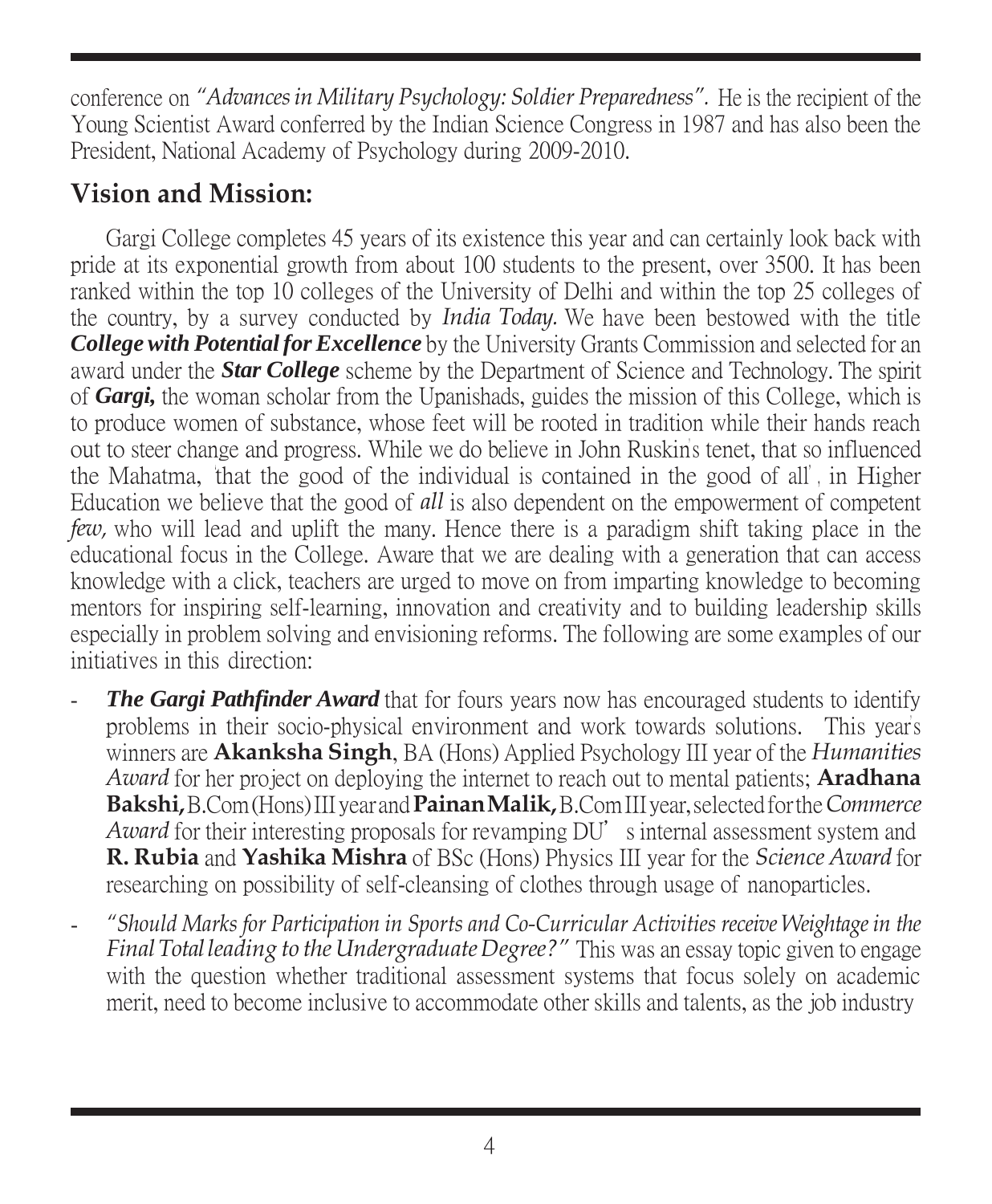is opening diversewindows. **NamrataSaha,** B.Sc (Hons) Microbiology II yearwasselected for the best essay in favour and **Aarcha Khan** B.A.II year against the proposition.

- We are proud to say that our students are making a mark in the public domain as well. **Sarah Fatima,** BA (Hons) Political Science III year, also our student president, was a panelist to discuss Women's Needs in the Workplace in the Next Decade' at a conference of the All IndiaManagementAssociation and**VarshaChaudhary**,BCom(Hons)III year,also,the students' vice president was a panelist to discuss the institution of marriage at a programme in the Lok Sabha TV.
- **Sohini Deb**, BSc (Hons) Botany III Year, researched beyond the curriculum and presented a paper based on her work in International Conference on Issues for Climate Change, Land Use Diversification and Biotechnological Tools and Livelihood Security at Meerut.
- **Apoorva Mehta**, **Poshmaal Dhar** and **Shweta Chakraborty,** BSc (Hons) Microbiology III year, presented their research work on 'Isolation of detergent and polythene degrading bacteria' in a conference on Microbial Biotechnology for Sustainable Development, at Punjab University,Chandigarh.
- **Isha Chaudhary, Janet Mathews** and **Lalita Negi,** BSc (Hons) Chemistry III year exposed the pollution of the Yamuna caused by immersion ceremonies and won  $3<sup>rd</sup>$  prize at an International Conference on Green Chemistry organized by Sri Venkateswara College.

Cateringtodiversityisaconstantchallenge.Iftheaboveendeavoursengagetheenterprising, there are ameliorating programmes for the shy and marginalized. Remedial English classes in collaboration with the Institute of Life Long Learning Centre of DU, computer classes and training in communication skills are conducted for those from less privileged backgrounds. The differently abled are given platforms to showcase their talents and coached in sports for participation inDUevents.**Bindu**and **Gunjan** BAI year and **PoojaGoswami**,BElEd III year won 1<sup>st</sup> and 2<sup>nd</sup> prizes in inter-college athletics championships. The few and shy international students were encouraged to display their national costumes, art and artifacts at a function and Gargi College is a pioneer in this endeavor.

## **Academic Results – Highlights:**

Out of 2671 students who appeared in various undergraduate examinationsin the summer of 2011, 1269 obtained first divisions and the pass percentage averaged at 95.5%.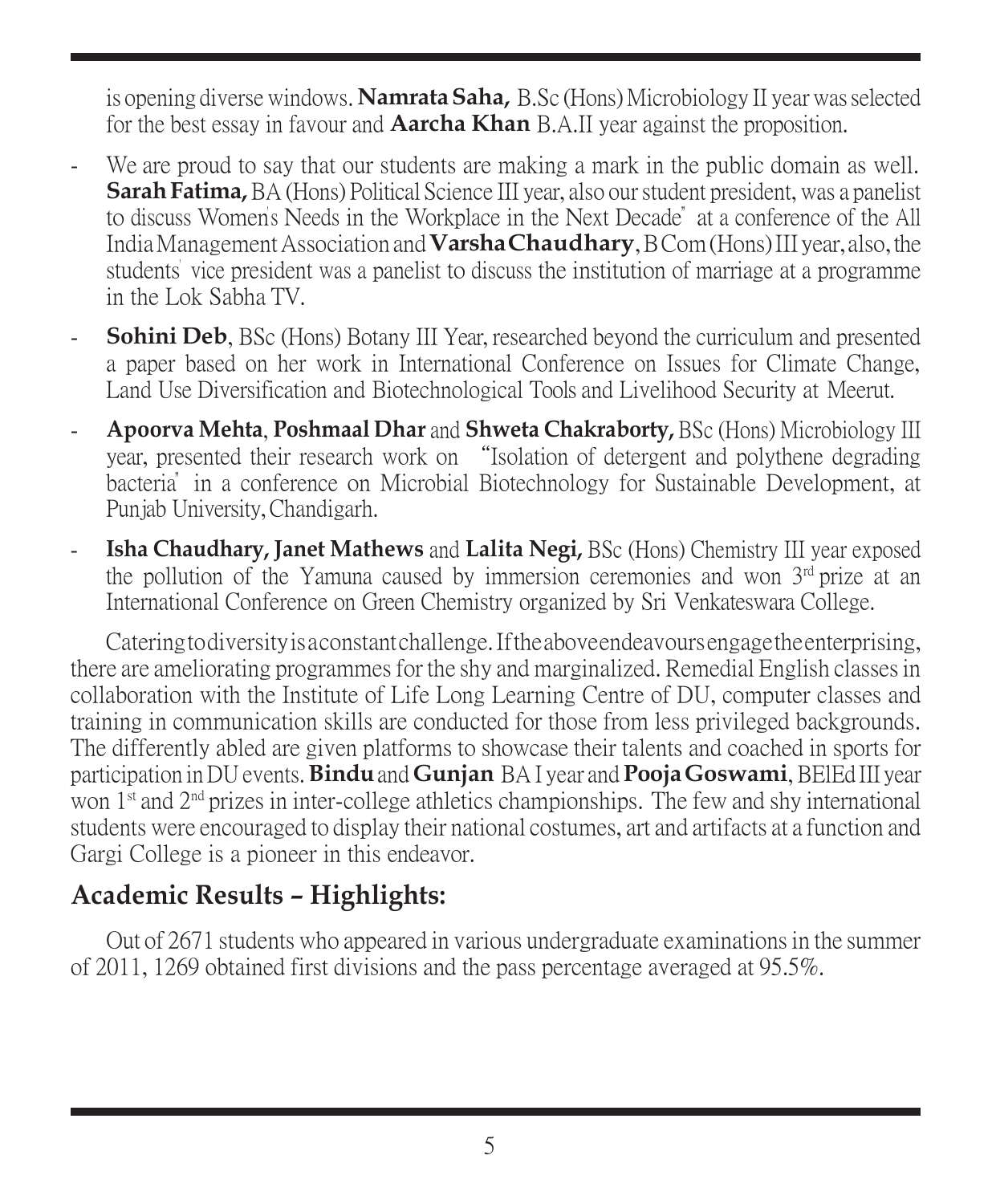58 students were placed among top five positions in DU or its South Campus.

The recipients of **Gold Medal** for standing first in DU are

**Sai Shruti Kohli** of BSc (H) Microbiology III year

**Kritvi Kedia** of BA(H)Applied Psychology III Year(This class bagged the top four positions in South Campus).

## Other **First Position holders in DU** are:

**Snigdha Guha** of BSc (H) Microbiology I year **Sohini Deb** of BSc (H) Botany, II year, with a record breaking 94 % marks. **Ashima Dua** of BA(H) Business Economics II year **Bhavna Seth** of BA(H) Business Economics I year

## **Second Position holders in DU** are:

**Soumya Gupta** of BSc (H) Microbiology I year **Sumedha Baranwal** of BSc Life Science III year **AkankshaSingh**ofBA(H)AppliedPsychologyIIyear **Akanksha Jain** of BA(H) Applied Psychology III year **Gunjan Sharma** of BA (H) Business Economics **Sarah Fatima** of BA (H) Political Science II year

**Other FirstPositioninDUSouthCampus** are:

**Sweety Pandey** of BSc Physical Science II year **Gazal Baweja** of B.Com I year **Jyotika Singh** of BA (H) Applied Psychology I year **Shivani Sharma** of BA (H) Philosophy II year **Nishtha Tiwari** of BA (H) Business Economics III year **Jaspreet Kaur Bedi** of BSc Physical Science, semester II **Renu** of BSc Life Science, semester I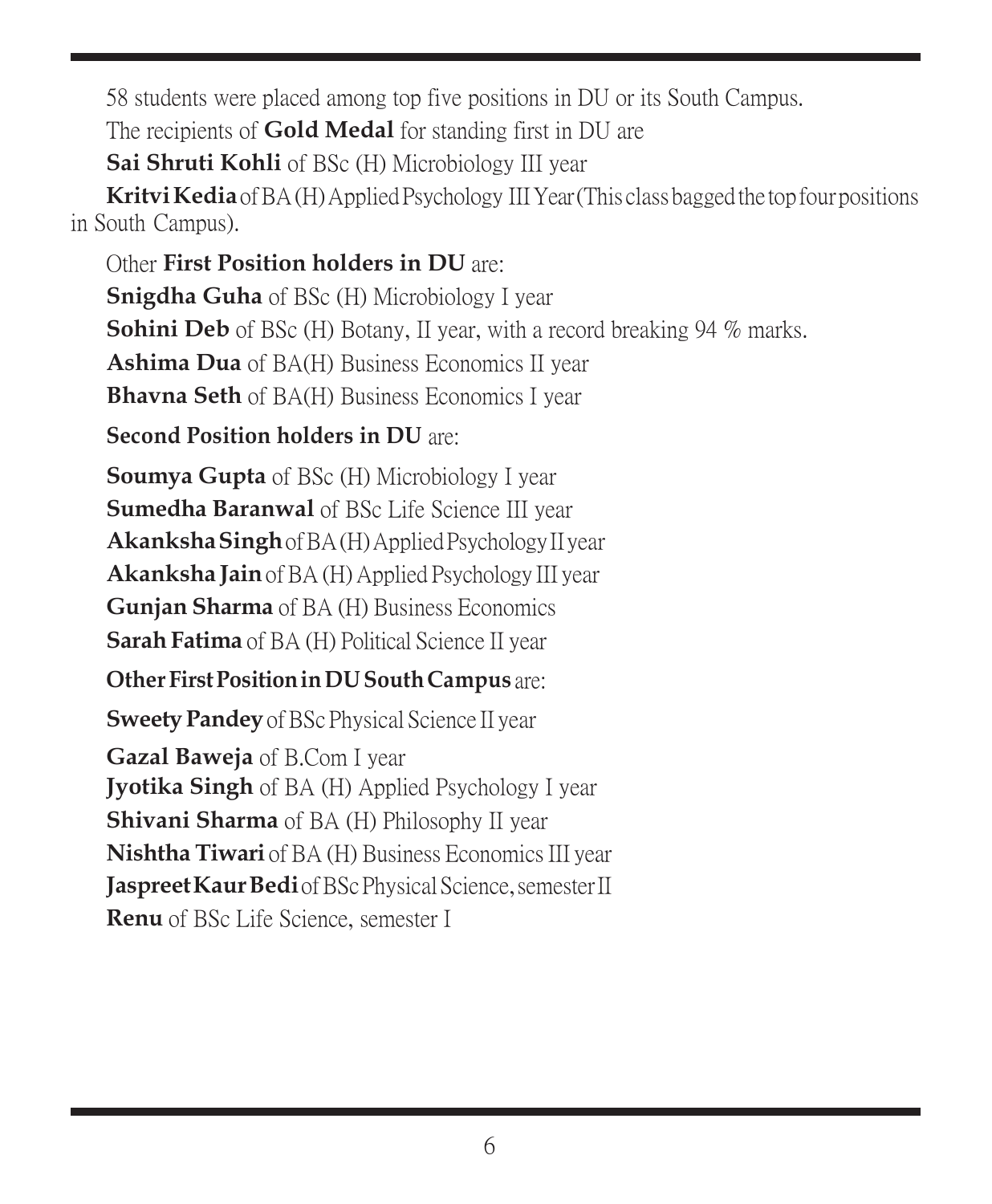## **A Glance at Sports:**

The Gargi **Judo** team are the DU and Delhi state champion this year; they also participated in World Judo Championships at Uzbekistan, Paris and Tokyo**.Meenakshi Galot** won a bronze medal at the Junior National Judo Championship held at Agra**. Sunaina Kanojia** bagged a bronze medal at the World **Kurash** Championship in Uzbekistan. Gargi **Wrestling** Team too won the DU Inter College Wrestling Championship. Other outstanding individual Gold medallists of the Judo, Kurash and Wrestling teams include **Latika Sharma, Lovely Baisoya, Shikha Thakur, Sonakshi Singh, Anjali Lohani, Suchika Tadiyal, Neha Thakur, Priyanka Pokhriyal, Nidhi** and **Sonia.**

Our **Cricket** team secured 2<sup>nd</sup> position in the DU Inter College Cricket Tournament and in Bharati T-20 Cup. Gargi College was also represented in the DU team in zonal, state and national championships.**NitikaChaudhary**wonagoldmedalforLongJumpandaBronzein 100 meter Hurdle race at the DU Inter College **Athletics**Tournament. **Kirti Pardal**was selected in the DU team in Inter University, State and National Tournaments in **Volleyball**. The Table **Tennis** team stood first at the Lady Shri Ram CollegeTournament.

At the annual sports meet held in January, Mr. Mohammad Kaif, the former wicket keeper of the Indian cricket team was the Chief Guest. Students, faculty and staff participated in various races and tournaments.

## **Glimpses of Cultural and Other Competitive Activities:**

Tradition and modernity are the twin horsesthat drive theGargi cultural chariot. Alandmark event this year was the in-house production of the highly acclaimed Broadway musical **Mamma Mia!** The remarkable talents manifested by our students in a combination of singing, dancing and acting, earned a standing ovation from the audience that included Delhi State Minister, **Dr. Kiran Walia** and **Prof. Dinesh Singh**, the VC of DU. There is a constant endeavor to make our students aware of the diversity of India's cultural traditions. To this end, PadmaShri Guru Singhajt Singh was invited to present the classical and folk dances of Manipur. Under the aegis of SPICMACAY (Padma Bhushan) Shovana Narain gave an enthralling lec-dem presentation in the kathak genre, through which she highlighted the contemporary relevance of the ancient myths.

**Reverie 2012,** Gargi's annual 3-day inter-college cultural extravaganza was conceived and executed by the Students' Council with meticulous zeal, demonstrating their superb organizational and leadership skills. The college also collaborated with DU's Culture Council to host the University's **first inter-college Qawwali competition**.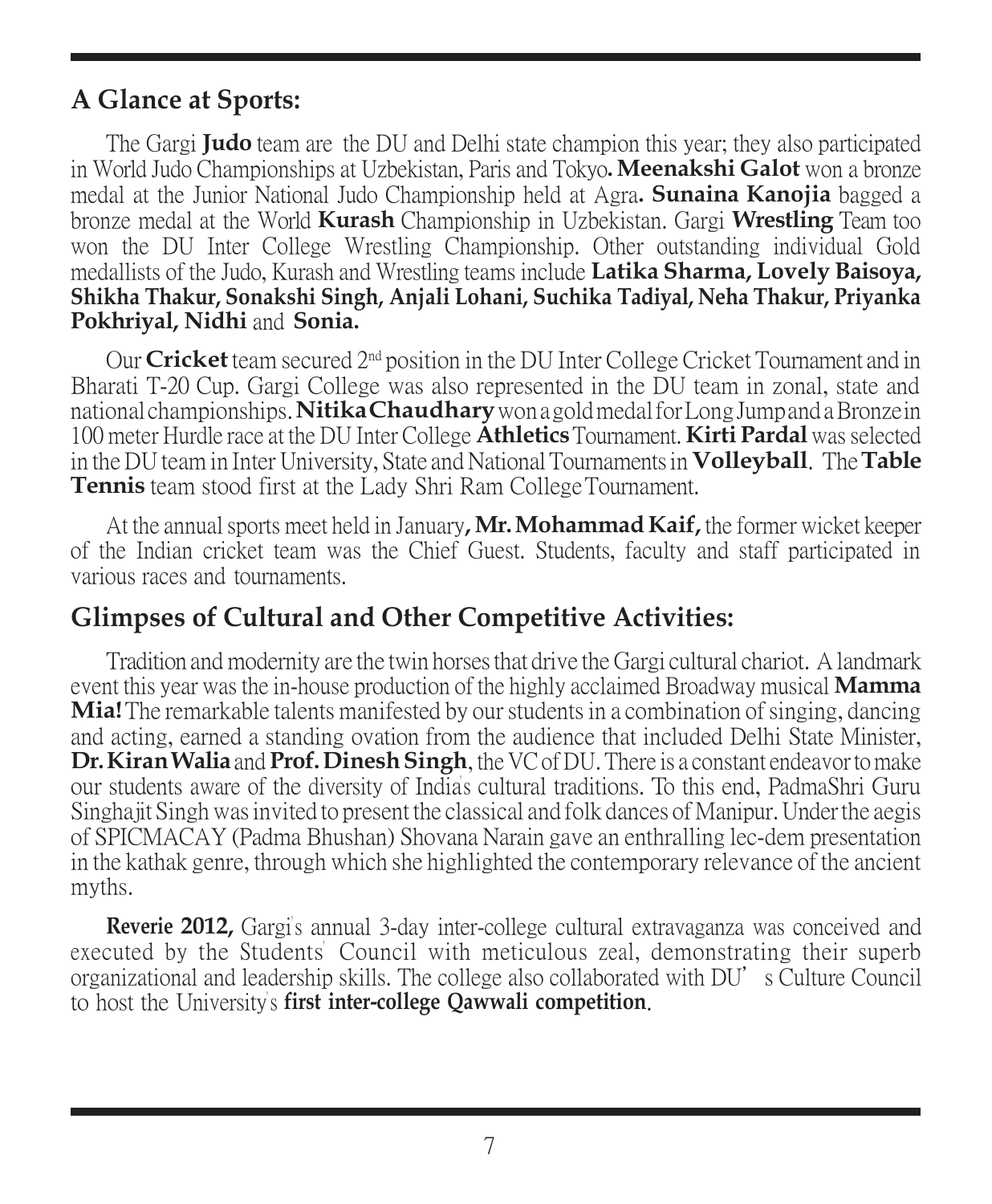The**Dramatics**,**Street-play,Choreography,FineArts,PhotographyandFilmAppreciation** societies prepared items that blended art with contemporary concerns.

The **Indian** and **Western Dance and Music** societies showed superb innovative, creative and performing abilities and along with the **Quiz** and **Debating** societies, they participated in various competitive events of DU and brought laurels to the College. **Sai Shruti**, **Bani** and **Sumedha** were given the best presentation award in QUEST Science Quiz, organized by DU. **Ridhima Sharma** was adjudged the best adjudicators at the parliamentary debate at BITS, Pilani. Gargi college, ever the pioneer, can boast of as having yet the only **all girls musical band**. It is also one of the few colleges that includes in its festival competition in Sanskrit shlokas and natyabhivyakthi competitions. Outstanding achievements include **First Prize** for Fine Arts at SRCC and Miranda House; Indian Dance society becoming the **national winners**  at IIT, Kanpur; and the **First Prize** won by Western Music society at AIIMS.

## **Value Building:**

Several fora are provided in the College for students to reflect on and engage with the issues that beset the world they live in. The **Eco Club** installed a major water harvesting system in the college. The **National Service Scheme** reached out to the underprivileged by celebrating children's day with the differently abled and friendship day with institutionalized elderly. The **Equal Opportunity Cell** has run a course on Positive Discrimination to sensitize the student body on issues of reservation and inclusion; the NGO Ability Unlimited Foundation was invited to present their soul stirring ballet*, Bhagwad Gita onWheels* by the orthopedically challenged; the **Women"sDevelopmentCell** held several awareness programmesthat included a film*OnMy Own* depicting the plight of single women living in the city. The **Gandhi Study Circle** organized an interactive session on the *Life andWork of SwamiVivekanand* and an inter-college debate on the topic, '*Fasting Unto Death should be made Illegal*'. Cadets of The **National Cadet Corps**  participated in Republic Day and National Integration camps. **Sgt. Ramamurthy** was the only NCC volunteer from Delhi to be selected for participation in the Para Basic Course at Agra.

## **Workshops for Academic Reform:**

*1. Use ofe-technology to enhanceresearch and teaching-learning process*: A two-day orientation for capacity building was organized for faculty and students and was addressed by Mr. N.K.Sinha, Additional Secretary MHRD, who is leading the initiative for India's production of the most economically priced tablet, Dr. Ajay Gupta, Director, Computer Centre, DU, Mr. Rajesh Singh, Dy. Librarian of of DULS and Dr. Batabyal of Academic Staff College, JNU. Issuing of easily portable tablets to the faculty is on the cards.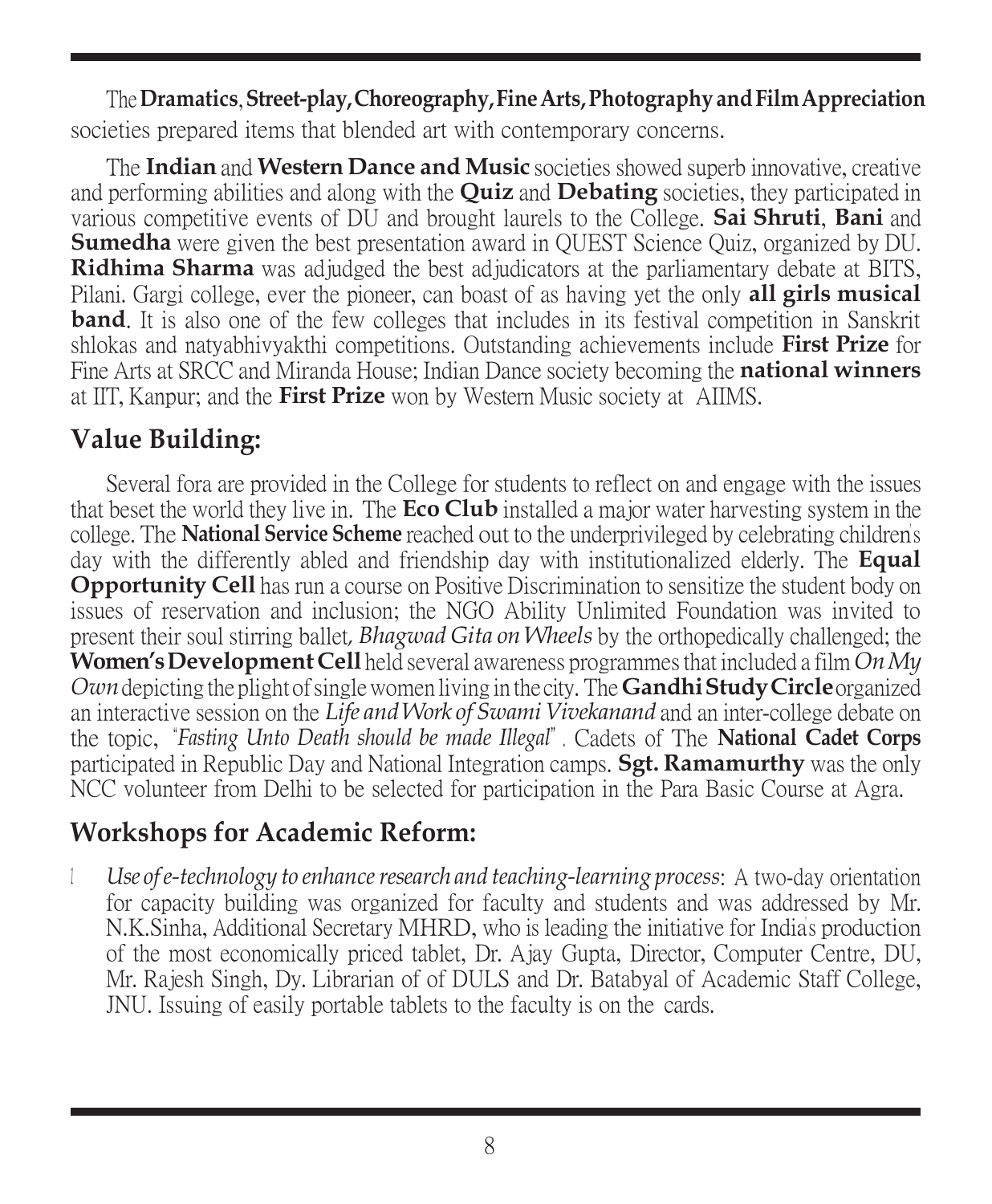2. Initiatives for course revisions: Gargi College is known for its pioneering spirit. It conceived and organized an inter college meet to review the curriculum of the *TechnicalWriting* paper taught to Science courses, the College leading to a major shift in the teaching and assessment patterns of this course by DU.

## **Major Seminars and Departmental Academic Meets:**

Every department in the college organizes an annual fest in which eminent speakers are invited to speak on topics of current interest in the discipline, followed by paper presentations by students, debates and other inter-college competitions. Each department also releases its own newsletter to encourage research and creativity. The following are some major events of the year.

**The International Year of Chemistry** was celebrated in a two-day fest. Prof. Goverdhan Mehta of the University of Hyderabad, Prof. S. Chandrasekaran of IISc, Banagalore and Prof. Charusita Chakravarty of IIT,Delhi gave brilliant presentations on the past, present and future of chemistry and earned a standing ovation from the audience.

All the**Sciencedepartments** came togetherforthe first time this yearto organize a common festival with interdisciplinary lectures on *Epigeneticsin Medicine and Genetically ModifiedCrops.*  Speakers included Prof. Vani Brahmachari of ACBR, Prof. P. Anandakumar of IARI and Prof. Rakesh Bhatnagar of JNU.

The **Commerce** department organized deliberations on '*Greening the City, Reinventing Urban Infrastructure"* Shri Jagmohan, former Lt. Governor of Delhi, Mr. Bhurelal, Chairman, Environmental Pollution Authority and Mr. A.K.Tripathi, Director, Ministry of Renewable Energy, made students aware of the challenges that accompany development.

Other departmental events include the focus on Global Recession and its challenge to India by the Department of **Economics**, *The Media and the Creative Regress* by the interdisciplinary **BA Association,** *Management ofCyberFrauds* by **Mathematics,**KahaniKa *Badalta Paridishiya* by **Hindi**, *Paryavaran evam Parampara* by **Sanskrit,** Lectures and discussion on *Buddhist art* by **History,** *Media and Body Image* by **Psychology***, Creative Expressions* by **Philosophy,**The Media and its Impact on Elections by **PoliticalScience,***EmergingTrendsin Popular Indian Culture* by **English.** More details feature later in this report.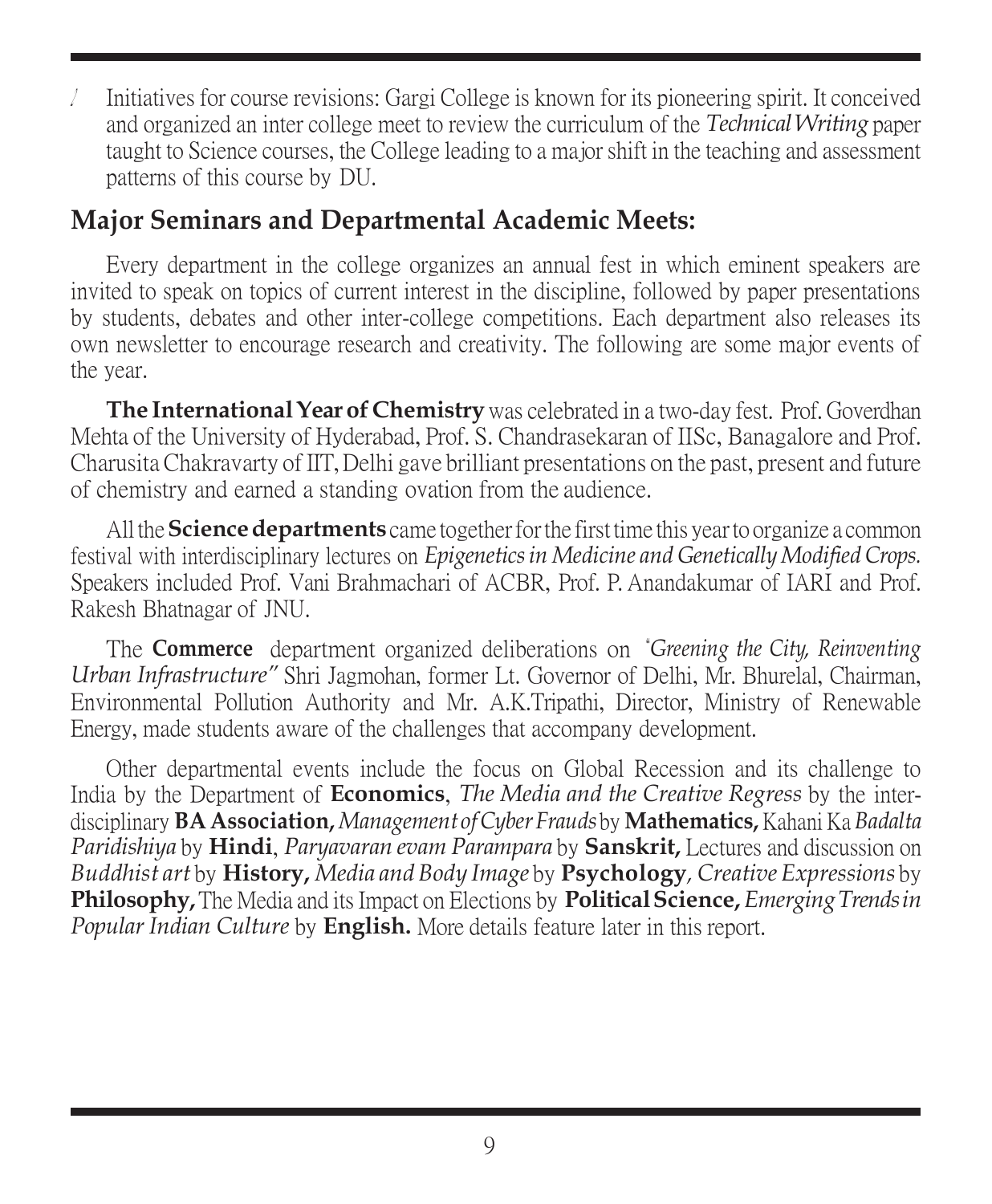## **Faculty Achievements:**

The Gargi faculty, despite their teaching loads and corporate responsibilities, are committed to research and knowledge production. Two members completed post-doctoral research work this year. **Dr Mandakini Das** and **Dr Poonam Phogat** were awarded PhD degrees this year. Eight members are currently working on, or have just completed, projects for which they have been awarded both major and minor research grants from the University Grants Commission or the Departments of Science and Technology. They are **Dr. Priyanka Pandey, Dr. Kavita Vasdev, Dr. Manjushree Singh, Dr. Aparajita Mohanty, Dr. Joya Bhattacharya, Dr. Veena Tucker,Dr.ChandanaMukherjeeandMs.ManjuSahai. Dr.ShwetaVandana(DAADFellow) and Dr. Poonam Sharma (DST-BOYCAST Fellow)** successfully completed their post-doctoral work in Germany (University of Greifswald) and France respectively. The following are select samples of publications and papers presented at conferences:

**English: Dr. Radha Chakravarthy** co-edited The Essential Tagore, published by Harvard University Press and Visva Bharati; apart from numerous publications and paper presentations, she is currently a member of a collaborative research on Tagore and Sri Lanka under the aegis of the University of Colombo and ICCR.

**Dr. Anita Rajendran** spoke on '*Subversive Bodies Beyond Heteronormativity in Film*' at an International Seminar on The Body in South Asian Cinema at Lithunia.

**Education: Dr. Jyoti Anand** has contributed an article, '*Perspectives in Learning and Cognition from History of Epistemology"* in Indian Educational Review.

**Economics: Ms. Nidhi Tewathia** spoke on, '*Social Sector Expenditurein India*' in a refresher course conducted by National Institute of Public Finance and Policy for university teachers of South-East Asian Nations held in May-June, 2011.

**History: Dr. Alka Saikia** presented the paper, 'Shankardeva and His Relevance in the Present Ttimes' in a seminar titled, 'Contributions of Shrimanta Shankaradeva-the great visionary of Assam<sup>"</sup> on 16<sup>th</sup> October, 2011, at National Museum organized by Sattra Mahasabha, Delhi branch.

**Philosophy: Dr. Rekha Navneet** presented a paper on '*Philosophical Analysis of Gender, Love and Inter-personal Relations"* at the First Global Conference on Gender and Love held at Mansfield College, Oxford, UK.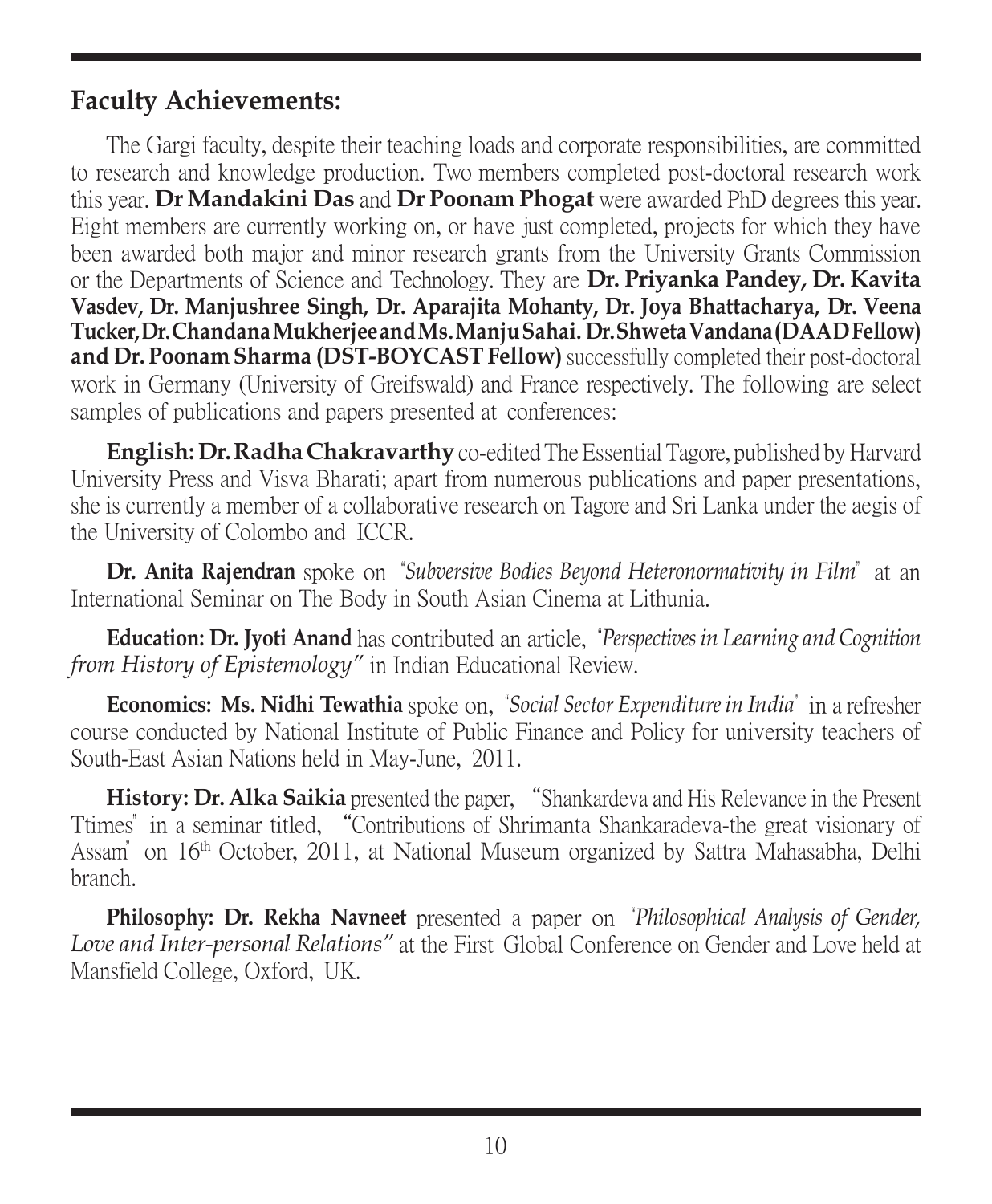**PoliticalScience**:**Dr.SwetaMishra**contributeda chapter*"BhartiyaSanghvadAvamSthaniye Shashan"* in the book Samkaleen Bharat: Ek Parichay.

**Psychology: Dr. Sabeen Rizvi** has co-authored 'Clinical Psychology in India 1900-2010' to be published in the American journal, International Perspectives in Psychology: Research Practice, Consultation.

**Mathematics: Pooja Gupta** made a poster presentation on "Bioinformatics: An Interface" between Computer Science and Biology' at an International conference organized by Jamia Millia Islamia.

**Botany: Dr. Aparajita Mohanty** co-authored a paper on '*Maturase-K gene as marker for genetic diversity studies and its implication on conservation strategies*' at International conference on Issues for Climate Change, Land Use Diversification and Biotechnological Tools for Livelihood Security at Meerut

**Dr. Shweta"s** research titled '*FNOCT as a flurorescent probe for in vivo localization of nitric oxide distribution in tobacco roots* 'was published in Plant Physiology and Biochemistry, January, 2012.

**Library Science**: **Dr. Babita Gaur** contributed a chapter on, '*Organization of Information in the Knowledge Society"* to a book entitled, Public Library Development and Initiatives in India.

**Chemistry**: **Dr. S. Bhanumati** co-authored a chapter, '*Selected Gold Nanoparticle bases Biosensors"* for the book, Smart – Nanomaterial for Sensor Application, Benthem Science Publishers, USA.

**Dr. Chandana Mukherjee** has co-authored a chapter, '*Comparative Study of Ionic Interactions of 1:1 and 1:2 Electrolytes of Nitrate Salts Solutions with Water Analysed with Physicochemical Data*' for the book, Physics and Chemistry of Liquids, Taylor & Francis, UK.

**Physics**: **Dr. Alka Garg** made a poster presentation on '*Study of Optical Properties of Polycrystalline doped and undoped samples of Cadmium Iodide*' at an International Conference on Nanostructured Ceramics at DU.

**Dr.Vandna Luthra:** Published a paper on '*Lattice dynamical investigations for Raman and infrared frequencies of Bi <sup>2</sup>WO6*' in Journal of Molecular Structure.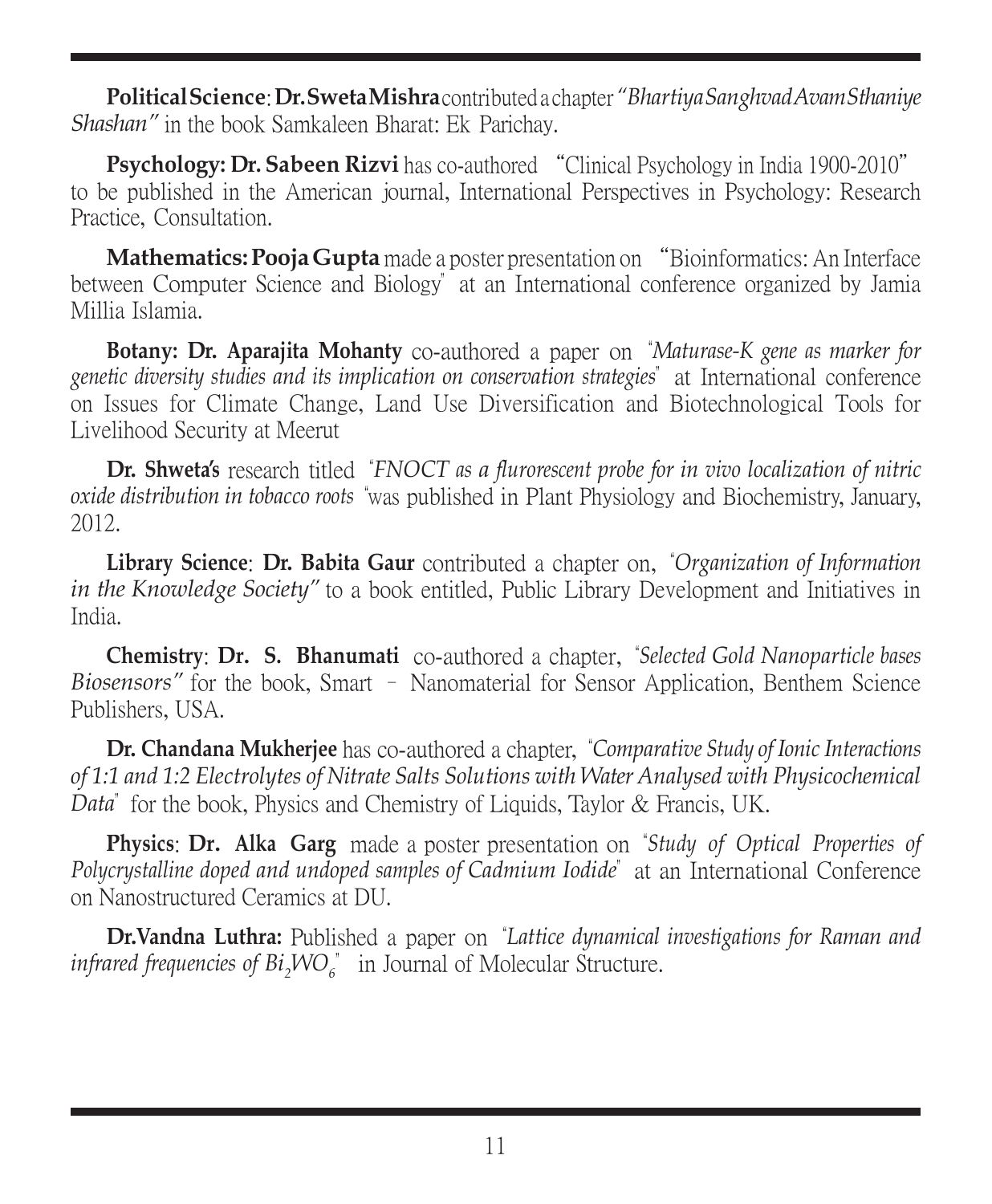#### Microbiology: Dr. Kavita Vasdev contributed paper, '*Decolorization of triphenylmethane dyes, by six white-rot fungi isolated from Nature***" to Journal of Bioremediation and Biodegradation.**

Dr. Shashi Chawla **presented a paper on** *"Isolation &characterizationof bacteriadegrading polythene bags"* **at Microbial Biotechnology for Sustainable Development" organised by AssociationofMicrobiologists ofIndia atPunjabUniversity,Chandigarh**

## **Exchange, Career Options and Placement Cell**

To bridge the gap between the academic curriculum and the demands of the industry, a number of career oriented courses are offered after regular classes. The following are the ongoing courses in the college: **Mass Communications, Advertising and Marketing, Entrepreneurs for Tomorrow, Corporate Leadership Excellence, Spanish, Russian and German languages.**

The College has an active placement cell, through which so far 38 students have got job offers from the following companies: Google, Delitte, KPMG, Capital IQ, Evaluserve, Encyclopedia Britannica and Indigo.

The International Exchange Committee arranged an interaction between our students and faculty with the Dean, Arts and Humanities, Prof. Nasreen Pasha of Kinnard College, Lahore.

## **Infrastructure Development:**

The auditorium was formally inaugurated in the current year. Other tasks undertaken in the year are:

Six additional classrooms fitted with audio visual equipment

Raising of boundary wall on all sides

Renovation and extension of canteen along with an additional food outlet

Seating/lounging provision enhanced with benches installed in sports field

Staircase extended to terrace in science block where a bamboo classroom will be installed A bamboo classroom soon to be installed near the auditorium

**Water harvesting** system in the canteen area

**Solar lighting** around the auditorium block

Library: The fully automated library added 1352 books this year bringing the total volumes to about 69,000 other than journals and encyclopedias.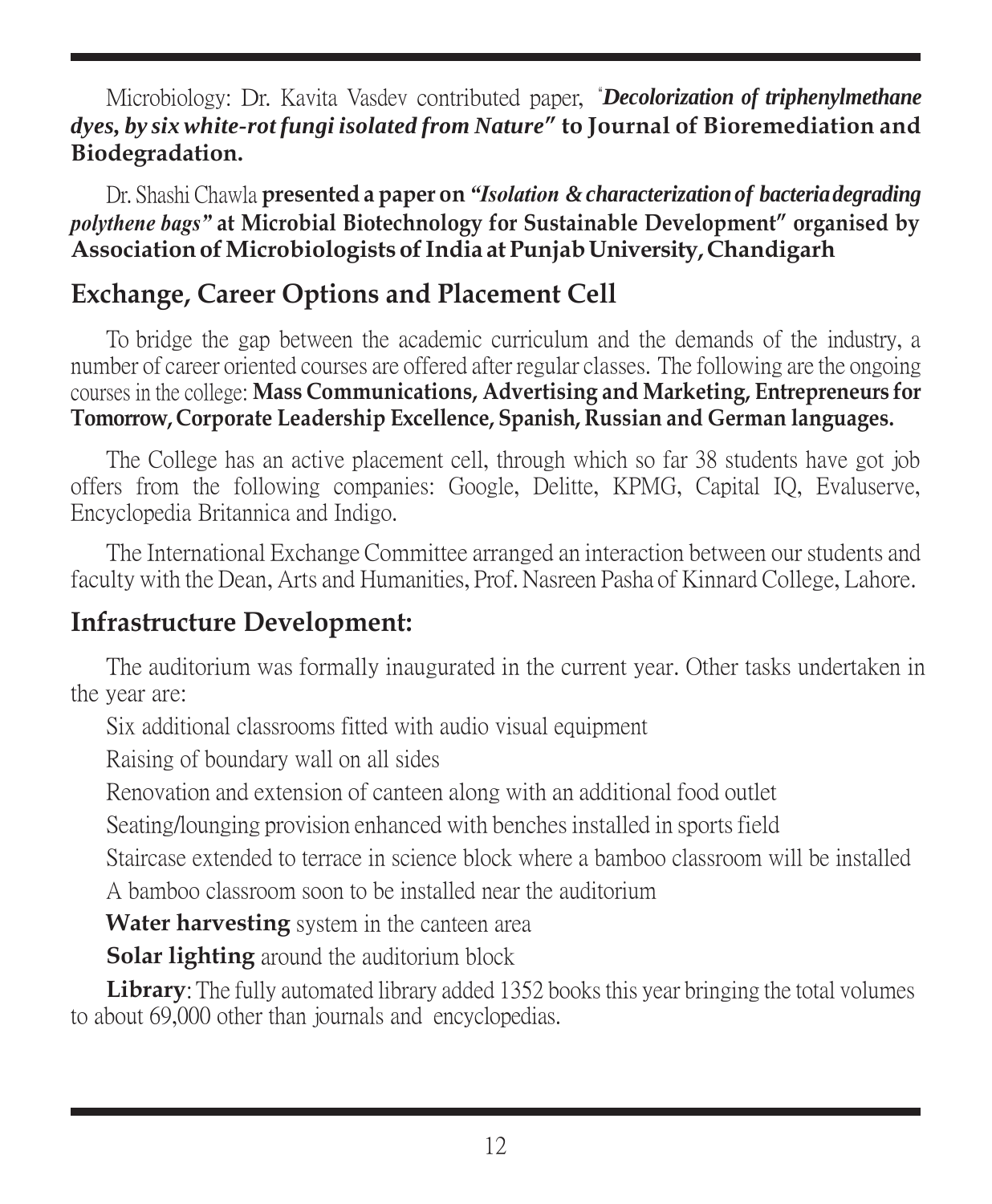It is our constant endeavor to make Gargi College a hub for total quality development, to strike a balance in the minds of our students whereby they combine drives for self-actualization with engagements in upliftment of the community and with a commitment to arrest environmental depletion. The plethora of activities in the college and the ceaseless efforts to review, upgrade and enrich have been possible only because of an eminently qualified and untiringly dedicated faculty and a supportive administrative staff. I thank them all for their affection and unstinted support at all times. I place on record my gratitude to the top leadership of the University of Delhi and the members of the Governing Body of the College for their advice and guidance. And my dear students, who are my tonic and my inspiration for setting challenging and constantly magnifying goals, I extend my best wishes in the forthcoming examinations and beyond. Keep Dreaming, Keep Striving and Keep Forever the Gargi Flag Flying High!

Thank you all.

#### **Meera Ramachandran**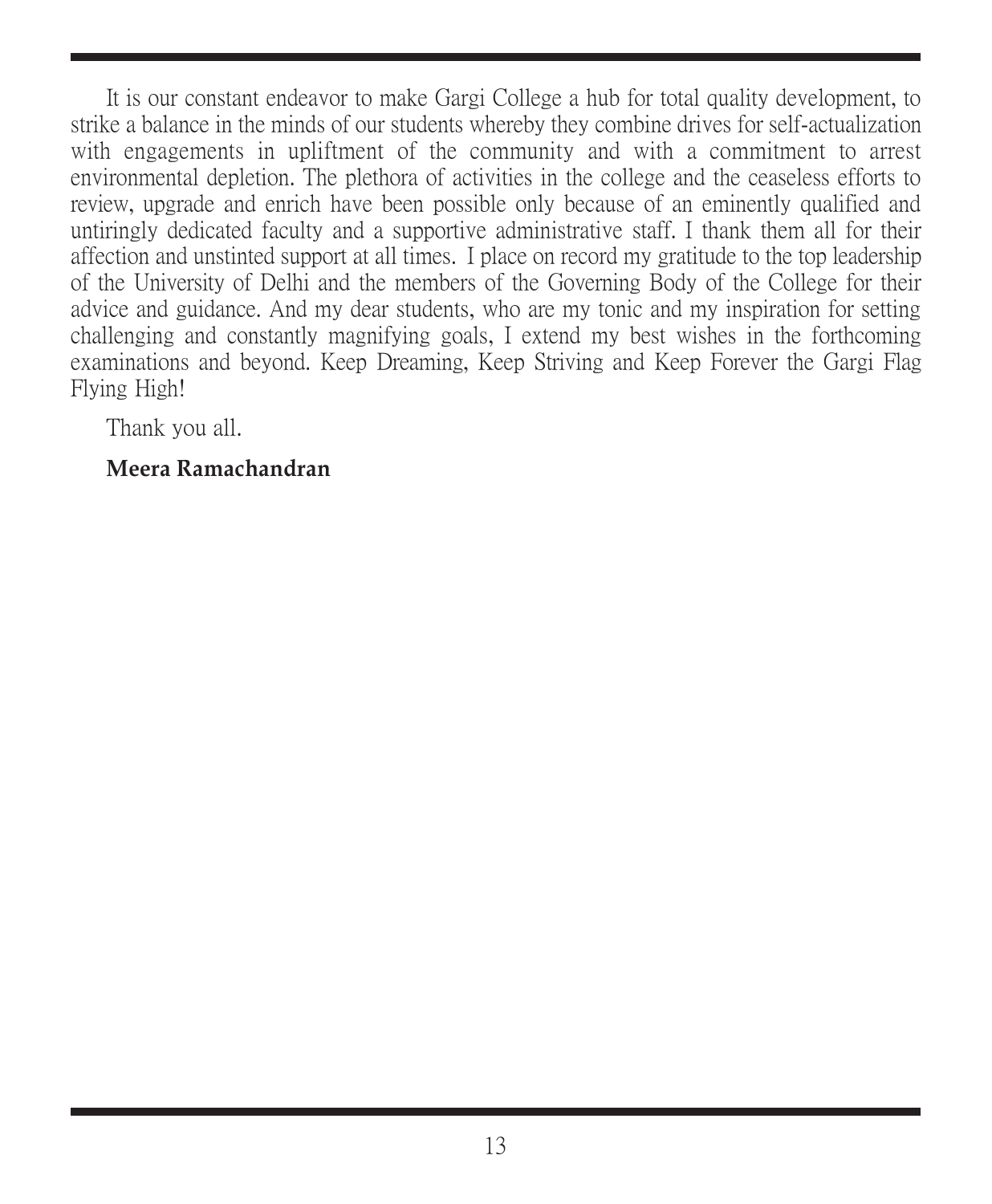#### **MEMBERS OF THE PROTEM GOVERNING BODY**

PROF ANAND PRAKASH: CHAIRMAN (14.9.11 ONWARDS)

PROF RANI GUPTA: UNIVERSITY REPRESENTATIVE (TILL 11.9.11) PROF VIJAY K CHOUDHARY: UNIVERSITY REPRESENTATIVE & TREASURER

MS RAVINDER WIG: TEACHER REPRESENTATIVE MS PRACHI KALRA: TEACHER REPRESENTATIVE **STUDENTS" COUNCIL 2011-12**

SARAH FATIMA: PRESIDENT VARSHA CHAUDHARY: VICE-PRESIDENT NIHARIKA KHANNA: CULTURAL SECRETARY PRIYA OBHRAI: GENERAL SECRETARY KANIKA MENDIRATTA: TREASURER SARGAM POPLI: SCIENCE REPRESENTATIVE RIMSHA UZAIR: COMMERCE REPRESENTATIVE BHARTI YADAV: ARTS REPRESENTATIVE ASHIMA GUPTA: PROCTOR LALITHA A.: PROCTOR TULIKA KOTNALA: SPORTS PRESIDENT **STAFF ADVISORS** to the Students' Council 1) MRS USHA VAISH (CONVENER) 2) DR SWETA MISHRA

3) DR RENU AGGARWAL

## **TEACHER PROCTORS**

1) MRS SHEELA DUBEY

2) DR PROMILA KUMAR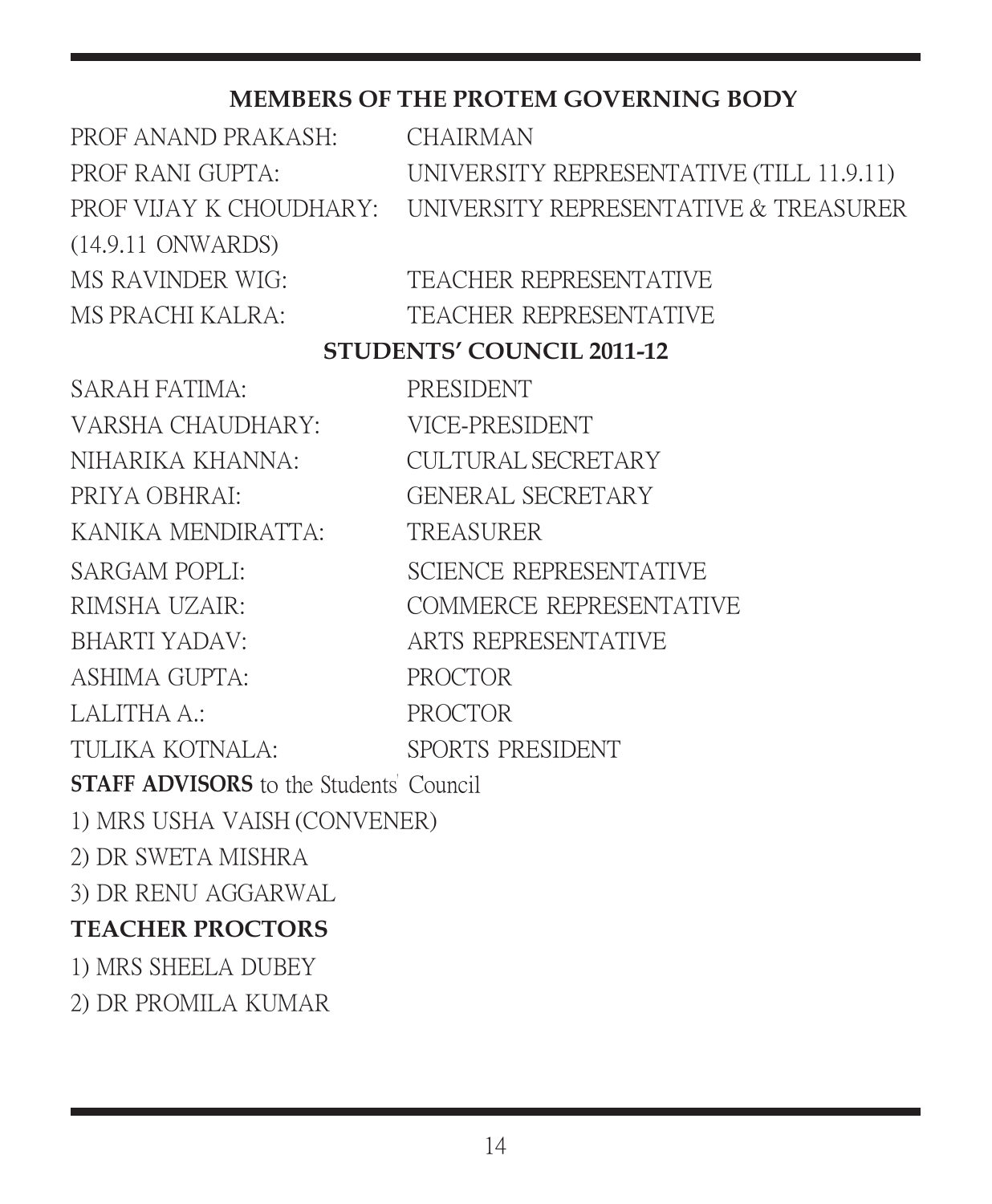## **ACADEMIC ROLL OF HONOUR**

This year **58 students** were placed among top five positions in University of Delhi or its South Campus.

The recipients of**GoldMedal**forstanding firstin**UniversityofDelhi** are:

**Sai Shruti Kohli** – BSc (H) Microbiology, III Year

**Kritvi Kedia** - BA(H) Applied Psychology, III Year

Other **First position** holdersin **University of Delhi** are:

**Snigdha Guha** - BSc (H) Microbiology, IYear

**Sohini Deb** - BSc (H) Botany II Year

**Bhavna Seth** - BBE, I Year

**Ashima Dua** - BBE, II Year

**Renu**–BScLifeSc.SemesterI

**Jaspreet Kaur Bedi** – BSc Phy. Sc. Semester II

**Second position** holders in **University of Delhi** are:

**Soumya Gupta** - BSc (H) Microbiology, I Year

**Sumedha Baranwal** – BSc Life Science, III Year

**Akanksha Singh** – BA (H) Applied Psychology, II Year

**Akanksha Jain** - BA(H) Applied Psychology, III Year

**Gunjan Sharma** - BBE, I Year

**Sarah Fatima** – BA (H) Political Science, II Year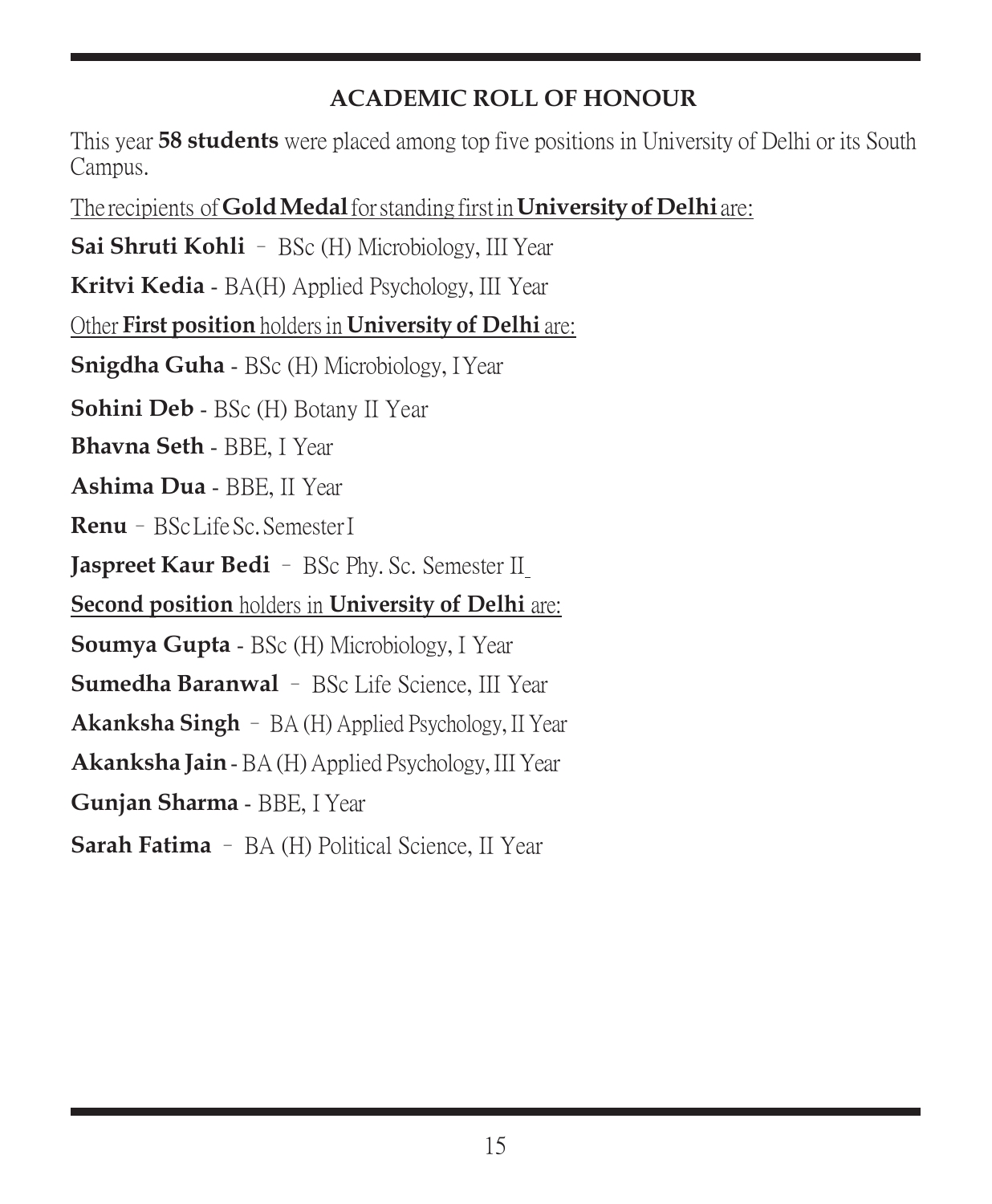## **OTHER UNIVERSITY POSITIONS**

| Course             | Year                             | Name                        | Position in DU     | Position in South<br>Campus |
|--------------------|----------------------------------|-----------------------------|--------------------|-----------------------------|
| BSc(H) Micobiology | $\bf{I}$                         | Shreemoyee DE<br>Ashima Dua | $\mathop{\rm III}$ | $\mathop{\rm III}$<br>IV    |
|                    |                                  | Namrata Saha                | IV                 |                             |
|                    |                                  |                             | IV                 | IV                          |
|                    |                                  | Atiya Hasan                 | V                  | V                           |
| BSc(H) Micobiology | $\prod$                          | Priya Dagar                 | Ш                  | $\mathop{\rm III}$          |
|                    |                                  | Smriti Tandon               | IV                 | IV                          |
|                    |                                  | Kritika Chaudhary           | V                  | V                           |
| BSc(H) Micobiology | Ш                                | Apoorva Mehta               | III                | III                         |
|                    |                                  | Prerna Dabral               | IV                 | IV                          |
|                    |                                  | Poshmall Dhar               | V                  | V                           |
| BSc(H) Botany      | $\mathbf{I}$                     | Surbhi Sharma               |                    | III                         |
| BSc(H) Botany      | Ш                                | Sapna                       |                    | $\prod$                     |
|                    |                                  | Monika Rajput               |                    | III                         |
| BSc(H) Zoology     | $\mathop{\mathrm{III}}\nolimits$ | Navneet Pannu               |                    | $\prod$                     |
|                    |                                  | Pooja Chobey                |                    | $\mathop{\rm III}$          |
| BSc Physical Sc.   | $\rm II$                         | <b>Sweety Pandey</b>        | V                  | $\bf{I}$                    |
|                    |                                  | Elizabeth Zarina Jacob      |                    | IV                          |
|                    |                                  | Shelly Mahajan              |                    | V                           |
| BSc Life Sc.       | $\rm II$                         | Komal Gola                  |                    | III                         |
| BA(H)              |                                  |                             |                    |                             |
| Applied Psychology | $\mathbf I$                      | Jyotika Singh               |                    | $\mathbf I$                 |
|                    |                                  | Sunetra Chakravorty         |                    | $\prod$                     |
|                    |                                  |                             |                    | Ш                           |
|                    |                                  | Aanchal Bhatnagar           |                    |                             |
|                    |                                  | Mohina Bhatnagar            |                    | IV                          |
|                    |                                  | Deepali Bajaj               |                    | $\rm V$                     |
| BA(H)              |                                  |                             |                    |                             |
| Applied Psychology | $\mathcal{I}$                    | Masrat Wani                 | IV                 | $\prod$                     |
|                    |                                  | Shivali Saxena              |                    | III                         |
|                    |                                  | Maitri Yadav                |                    | IV                          |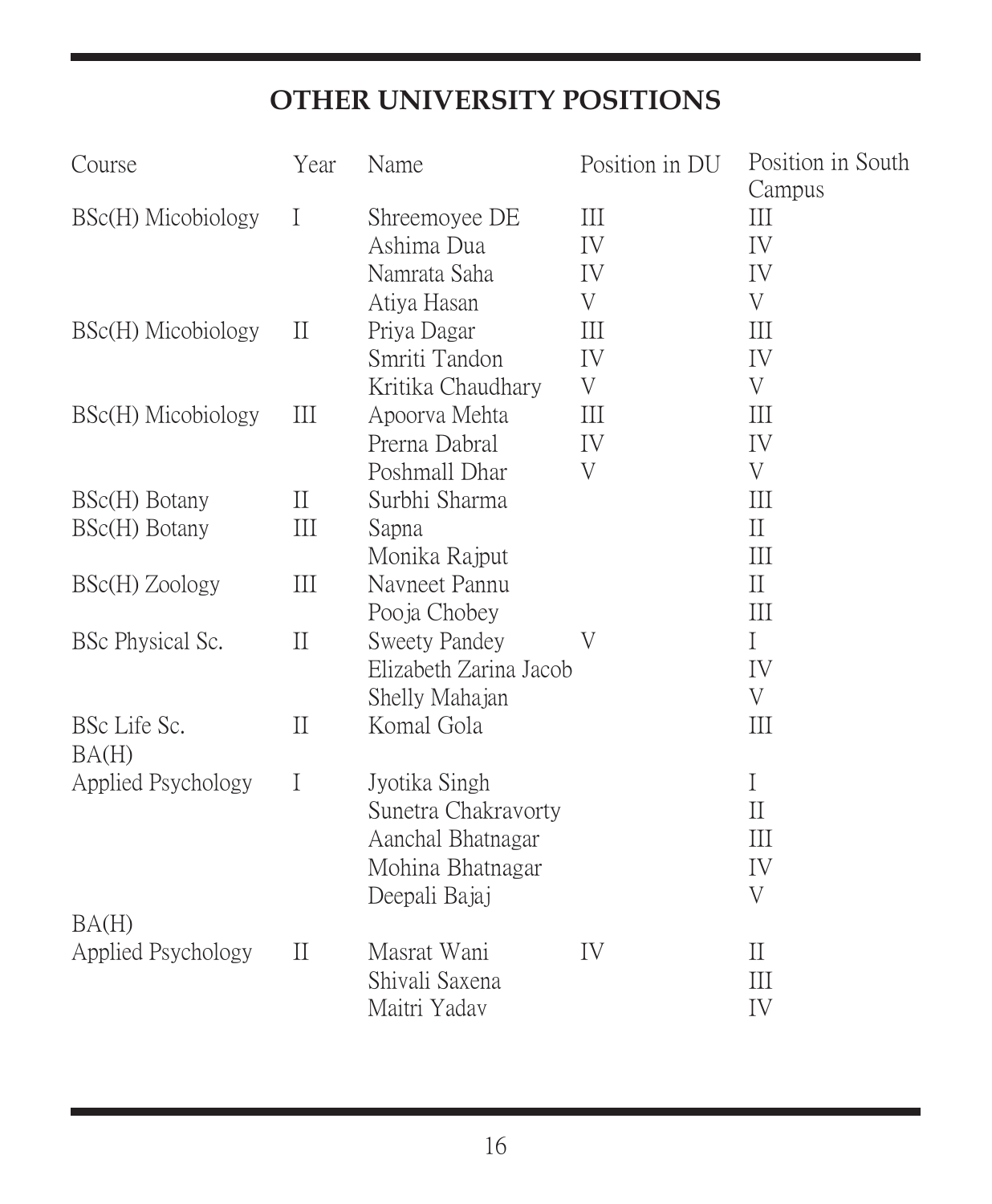| BA(H)              |          |                 |           |    |
|--------------------|----------|-----------------|-----------|----|
| Applied Psychology | Ш        | Shreya Dutt     | Ш         | Ш  |
|                    |          | Annapurna Garg  | IV        | IV |
|                    |          | Aditi Gandotra  |           | V  |
| BCom(H)            | $\rm II$ | Ruchi Negi      |           | П  |
| BCom (Pass)        | Ι        | Gazal Baweja    | $\rm{II}$ | Ι  |
|                    |          | Chanda Lakumani | Ш         | П  |
|                    |          | Zainab Zubieri  |           | Ш  |
| BCom (Pass)        | П        | Asheeta Raj     |           | Ш  |
| BA(H) Sanskrit     | Ι        | Rekha Kumar     |           | Ш  |
|                    | Ш        | Shruti Shree    |           | IV |
| BA(H) Philosophy   | $\rm II$ | Shivani Sharma  | 1V        | I  |
| BA(H) English      | П        | Shubhi Mittal   |           | Ш  |
| <b>BBE</b>         | I        | Renu Garg       | Ш         | Ш  |
|                    |          | Garima Puri     | IV        | IV |
|                    |          | Saloni Grover   | V         | V  |
|                    | П        | Akshita Bhatia  |           | П  |
|                    |          | Priyanka Jhulka |           | Ш  |
|                    | Ш        | Nishtha Tewari  |           |    |
|                    |          | Priyanka Gupta  |           | Ш  |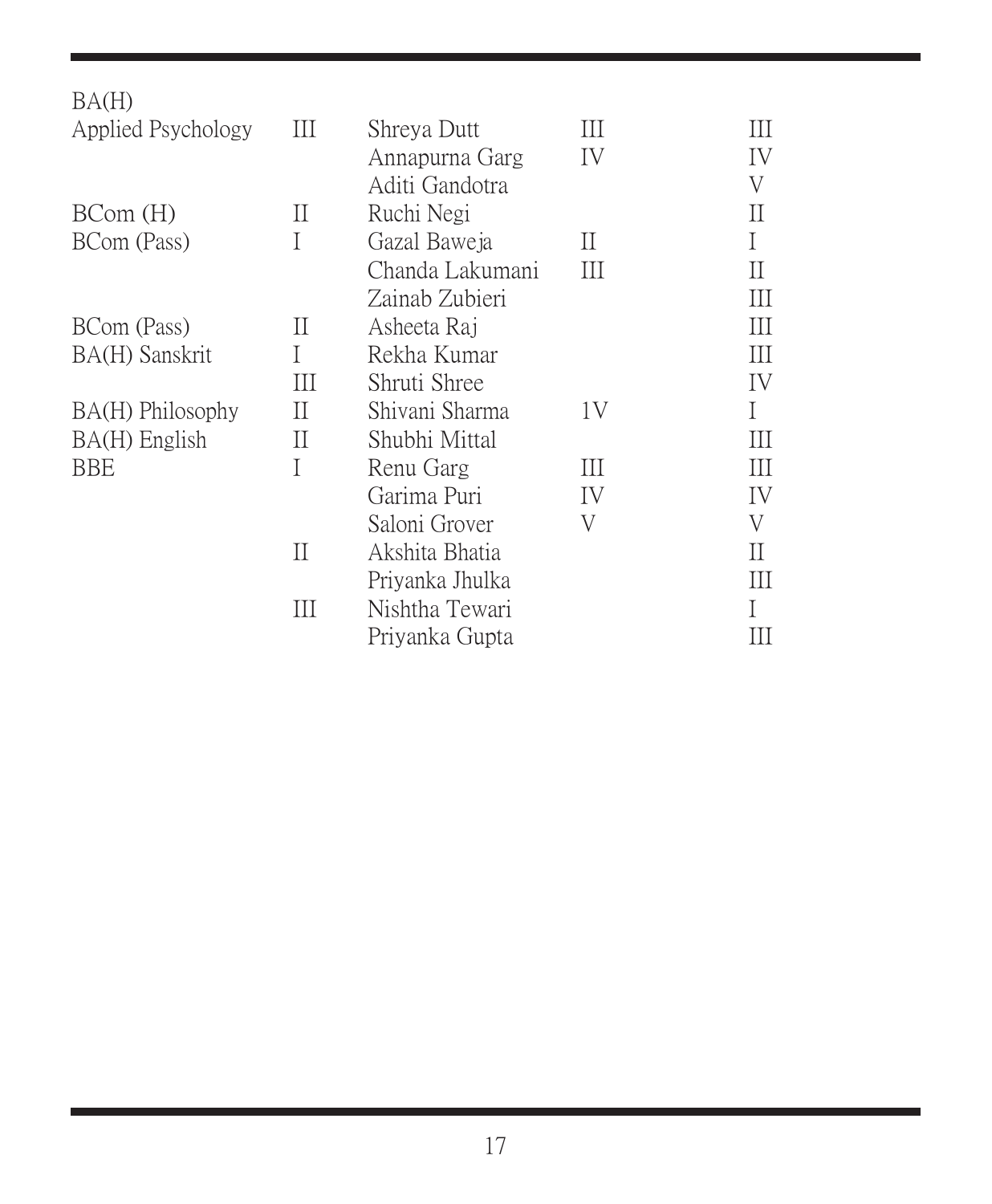## **FACULTY ACHIEVEMENTS**

## **DEPARTMENT OF BOTANY**

## **Dr Geeta Mehta**

Attended a 2-day workshop on 'Evolutionary Perspective in Modern Biological Teaching & Research<sup>"</sup> on  $9<sup>th</sup>$  and  $10<sup>th</sup>$  May, 2011 at the Institute of Life Long Learning, Delhi.

Attended a two- day orientation programme on ' Role of e- technology in Academic research and Teaching- Learning Interactions' held at Gargi College, 8-9 December, 2011.

## **Dr Aparajita Mohanty**

## Oral and Poster presentations at Conferences:

Sohini Deb and **Aparajita Mohanty** (2011) 'Maturase-K gene as marker for genetic diversity studies and its implication on conservation strategies' at The International conference on 'Issues for climate change, land use diversification and biotechnological tools for livelihood security' in October 2011, Meerut

Bharti Sarin and **Aparajita Mohanty** (2011) 'Analysis of a non-coding region of chloroplast genome in *Prunus*sp. using PCR-RFLP technique'. In: Proceedings of National Conference on Advances in Biotechnological Research in Agri-Horticultural Crops for Sustaining Productivity, quality improvement and food security, SVPUAT, Meerut; Sept. 14-16, 2011.

Ishu Sharma and **AparajitaMohanty** (2011) Bioinformatics analysis of the mitochondrial, matR gene for genetic diversity studies in plants. In: Proceedings of National Conference on Advances in Biotechnological Research in Agri-Horticultural Crops for sustaining productivity, quality improvement and food security, SVPUAT, Meerut: Sept. 14-16, 2011.

## Thesis Supervision

Supervised MSc Thesis of Ms Vidisha Minhas; Thesis Title: Plant Mitochondrial Genome Analysis for assessing its importance in phylogenetic studies.

## **Dr Shweta Vandana**

Successful completion of Postdoctoral studies from June, 2010 to October, 2011 and completion of Extensive language course in German.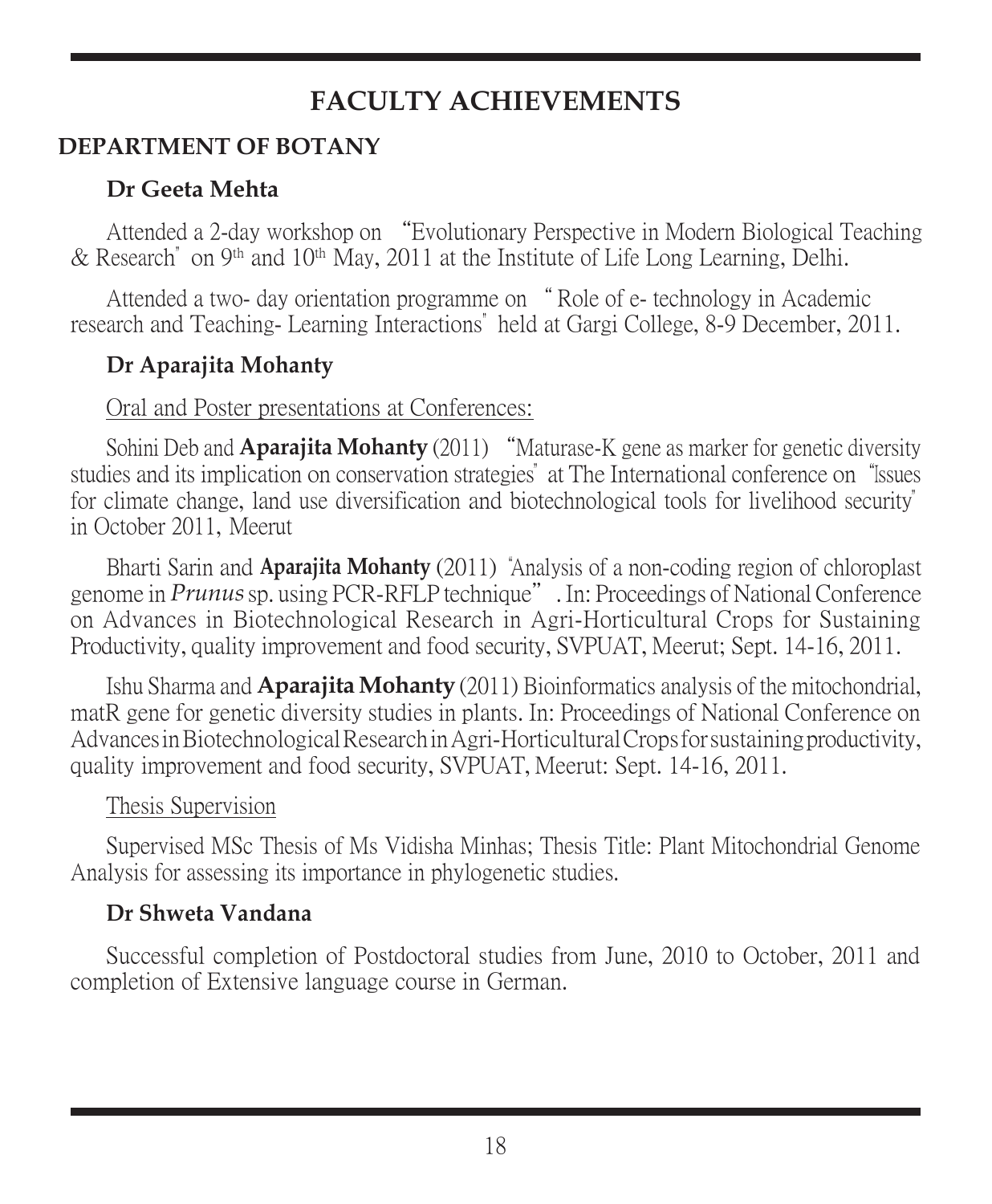Poster Presentation (Title: FNOCT as a fluorescent probe to localize the distribution of NO during the process of mycorrhization in tobacco roots) at the 10<sup>th</sup> International Conference on Reactive Nitrogen and Reactive Oxygen Species, Hungary, July, 2011. On the basis of poster presentation, contributed an invited article for the conference issue of PPB.

Research publication titled 'FNOCT as a fluorescent probe for in vivo localization of nitric oxide distribution in tobacco roots published in Plant Physiology and Biochemistry, January, 2012.

## **Dr Priyanka Pandey**

#### Research Publication in journal:

Vyas, S.; **Kapoor, P**.; Guha, S. and Rao, I. U. 2011. Synchronous plantlet formation by using banana extract and *in vitro* hardening in orchid, *Dendrobium lituiflorum* Lindl. Journal of Ornamental and Horticultural Plants, 1(3): 175-184

#### Research Publication in the Proceedings of Conference:

Rao,I.U.;**Kapoor,P**. and Muivah,G. 2011.*InVitro*Propagation of*Dendrocalamusstrictus*, *Bambusa bambos* var. *gigantea* and *Dendrocalamus asper* and study of *in vitro* flowering in *Bambusa bambos*. : 1-19. *In* Arya, I.D.; Arya, S.; Rathore, T.S. & Kant, T. (eds) Advances in Bamboo Plantation, management and utilization. Arid Forest Research Institute (Indian Council of Forestry Research & Education), New Pali Road, Jodhpur (India).

## Award of UGC-Minor Research Project (approved):

Minor project entitled 'Mass scale propagation of priority bamboo species (*Bambusa arundinacea, Bambusa balcooa, Dendrocalamus strictus*) by *in vitro* rhizome induction and development' proposed by Dr Priyanka Pandey nee Kapoor has been approved for financial assistance of Rs. 160000/ by University Grants Commission in the meeting held from  $23<sup>rd</sup>$  to  $25<sup>th</sup>$  August 2011.

## **Dr Jasmeet Kaur Abat**

## Oral and Poster Presentations

Ankita Sehrawat,**JasmeetKaurAbat**,RenuDeswal.Cold stress modulates *Brassicajuncea*  nitrosoproteome and inhibits RuBisCo explaining photosynthetic down regulation observed in cold stress. Frontiers in Agriculture Proteome Research. Tsukuba International Congress, Takezono, Japan. Nov 8-10, 2011.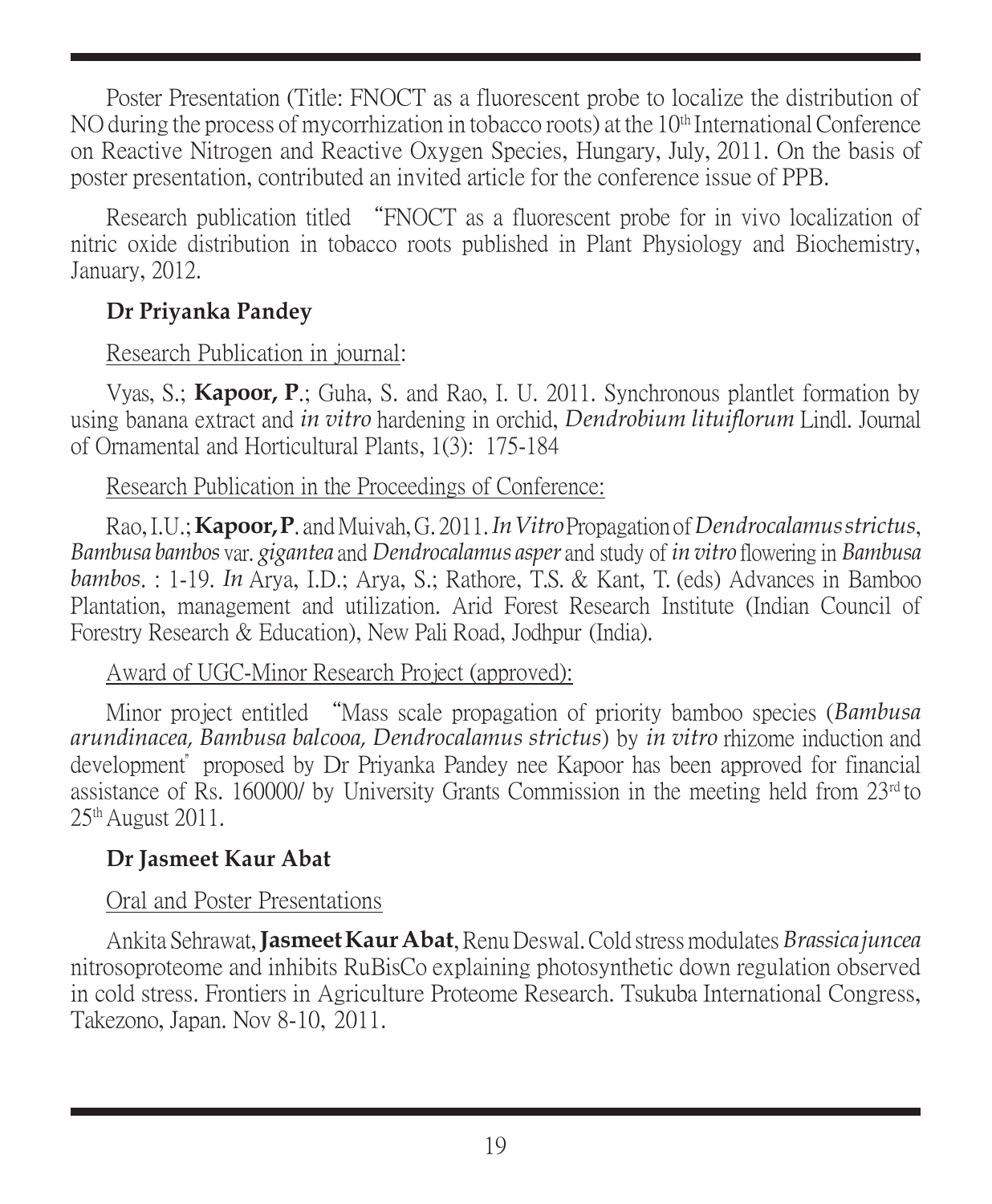**Jasmeet Kaur Abat** and Renu Deswal. *Brassica juncea* S-nitrosotarhetome modulation by cold stress. The Indian Proteomics Conference, JNU April 3-5, 2011.

#### Workshop attended

'Fundamentals of Bioinformatics' organized by Ramjas College at the Institute of Lifelong learning, University of Delhi, Delhi from  $25<sup>th</sup>$  –  $30<sup>th</sup>$  Sept, 2011.

## **DEPARTMENT OF CHEMISTRY**

## **Dr S. Bhanumati**

## Book Chapters

Vinita Katiyar and **S. Bhanumati,** 'Response of Higher Plant Biodiversity to Sulphur dioxide exposure.' In: Biodiversity an overview, Pages 225-235, Mukesh Kumar & Rajan Kumar Gupta(eds), Publisher- I K international pvt. Ltd. India

Ram Singh, Geetanjali, Vinita Katiyar and **S. Bhanumati,** 'Selected Gold Nanoparticle based biosensors' In: Smart- Nanomaterial for Sensor application, Publisher- Benthem Science Publishers, U.S.A.

## Review articles

Richa M. Acharya and **S. Bhanumati** (2012) Recyclable Polyethylene Glycol (PEG): A Green Solvent, Rasayan Annual Technological Magazine (Deemed Journal), Vol 5, pp 29-32. Publisher- Delhi Technological University (Formerly Delhi College of Engineering).

**S. Bhanumati** and Nimish Kapoor (2011), Popular cover page science article on Green and Sustainable Chemistry in Hindi; 'Harit Rasayan Vigyan Se Behtar Paryavaran, Surakshit Bhavishya, Aavishkar; Dec., 2011 pp 2-7, Publisher NRDC (National Research & Development Corporation of India).

## **Dr. Chandana Mukherjee**

**Chandana Mukherjee**, Man Singh and S. Bhanumati, Comparative study of ionic interactions of 1:1 and 1:2 electrolytes of nitrate salts solutions with water analysed with physicochemical data (under publication) Physics and Chemistry of Liquids, Publisher-Taylor & Francis U.K.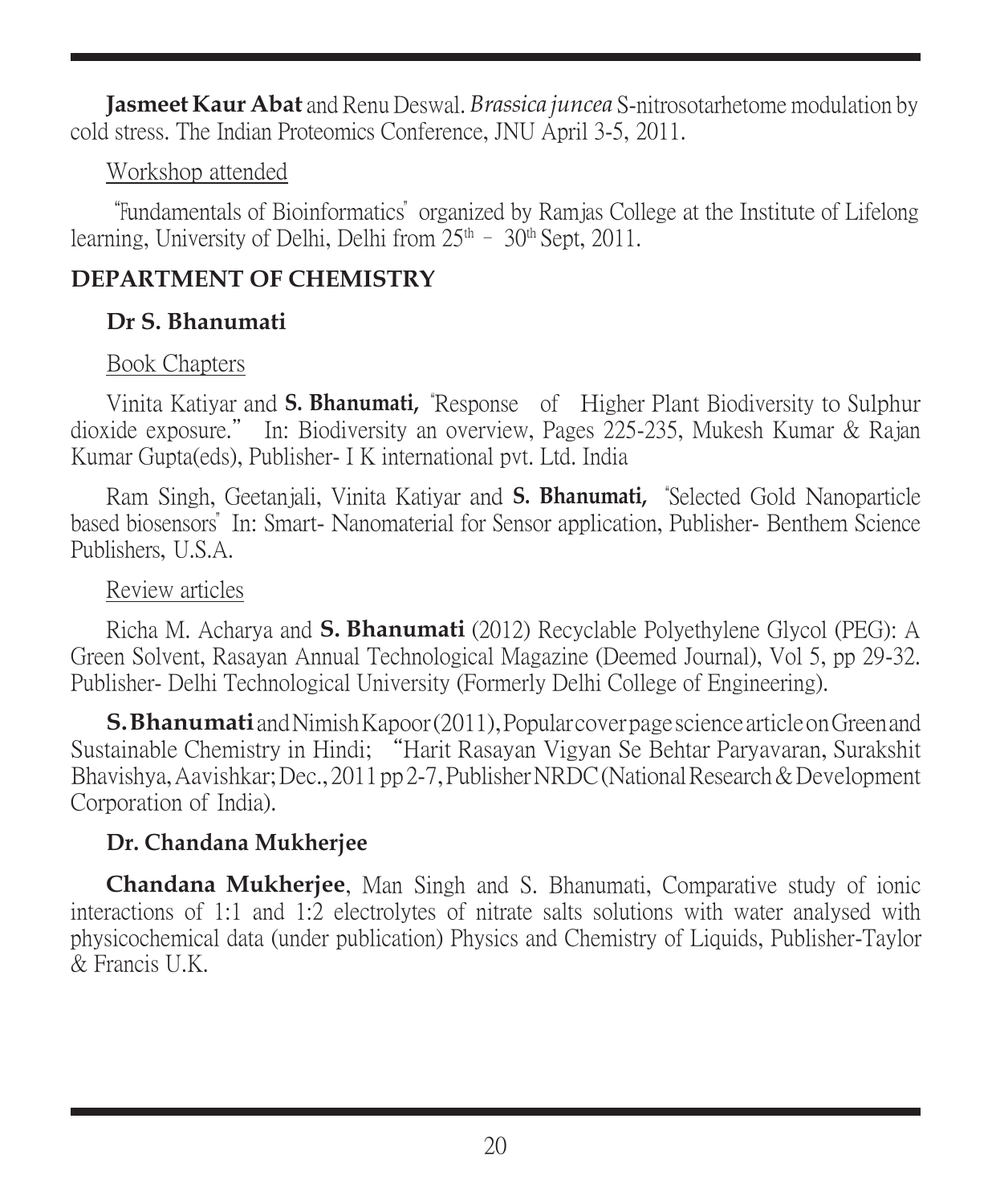S. Bhanumati, Ram Singh and **ChandanaMukherjee** Paper Entitled 'Initiativesin Undergraduate Education' by GGrASP (accepted for presentation) at the International Journal *of* Arts & Sciences (IJAS) International Conference for Academic Disciplines which will be held at Harvard University, 10 Garden Street, Cambridge, Massachusetts 02138 (May 27-31, 2012).

Geeta Saini, **Chandana Mukherjee** and S. Bhanumati, Paper Entitled 'Organic Solar Cells' (accepted) in Rasayan Annual Technological Magazine (Deemed Journal) Publisher- Delhi Technological University (Formerly Delhi College of Engineering).

#### **DEPARTMENT OF COMMERCE**

## **Dr Mandakini Das**

Ph.D degree awarded on topic 'Relationship between Mutual Fund Investors and Fund Managers: Implications for Mutual fund Industry in India', from Department of Commerce, Delhi School of Economics, University of Delhi.

Participated in Investor awareness programme on 'Understanding the Capital Market' organized by Northern India Regional Council of The Institute of Company Secretaries of India at Gargi College, on 21st October, 2011.

Attended two-day orientation programme on ' Role of e- technology in Academic research and Teaching- Learning Interactions<sup>"</sup> held at Gargi College, 8-9<sup>th</sup> December 2011.

Participated at UGC sponsored seminar on **"**Business for Sustainable Development' at Jesus and Mary College, 16-17<sup>th</sup> February, 2012.

## **Dr Manju Khosla**

#### Papers presentations

UGC sponsored national seminar on Business for sustainable development Organized by Dept. of Commerce, Jesus & Mary College.

International Conference on 'Contribution of International Environmental law for sustainable development: Global and National perspectives organized by Faculty of Law, Delhi University.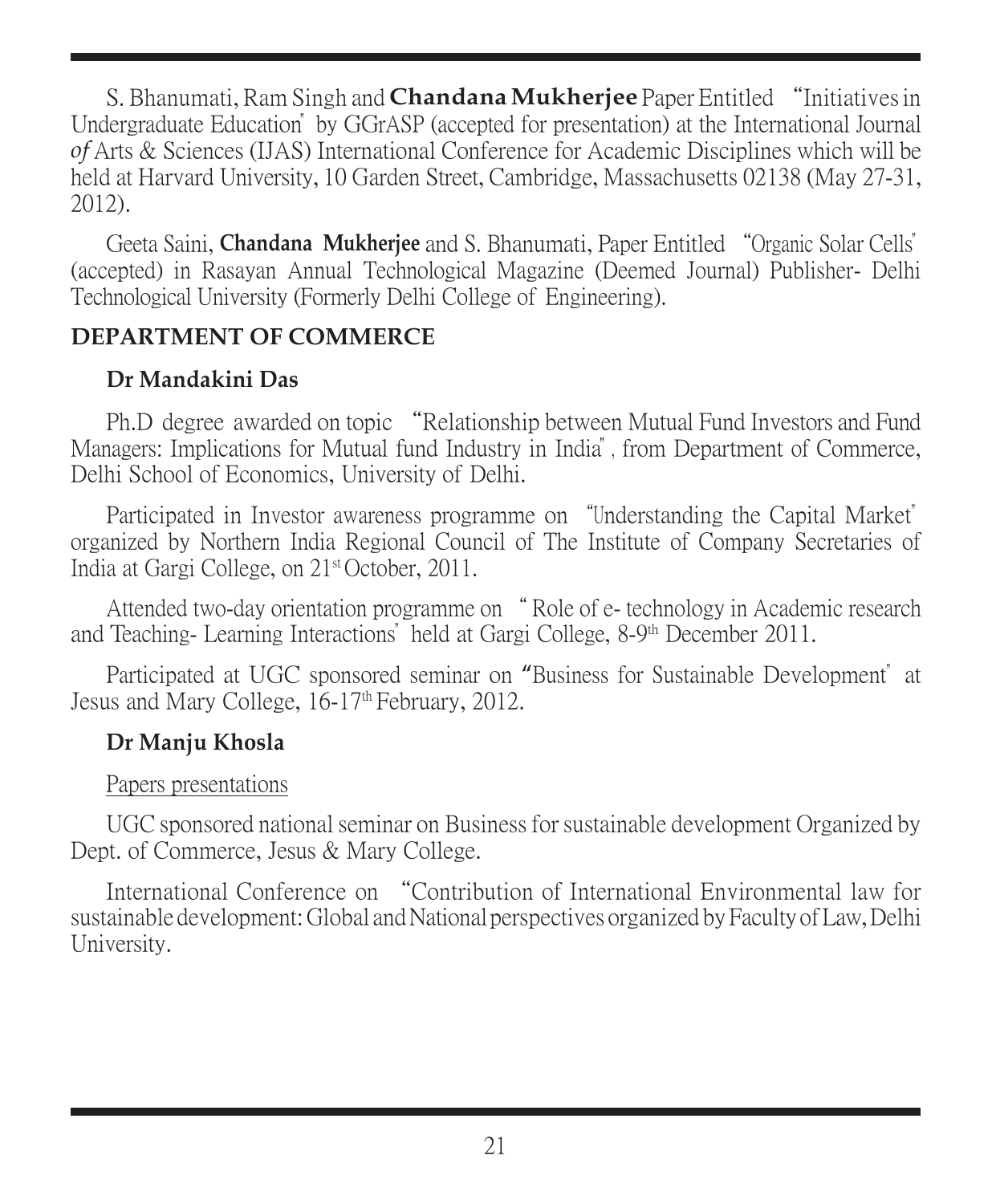#### Publication

Structured Canopy of US recession: Percepting Positivity in International Journal of Research in Commerce , Economics & Management (IJRCM) Volume No. 1, Issue No. 8 (December, 2011).

## **DEPARTMENT OF ELEMENTARY EDUCATION**

## **Dr Jyoti Raina Anand**

Published a paper titled 'Perspectives in learning and cognition from history of epistemology' in Indian Educational Review, July, 2011.

## **Ms Suman Lata**

Published review of the book 'The Black Box of Governmental Learning: The Learning Spiral- A Concept to Organise Learning in Government' by Blindenbacher, Raoul in collaboration with BidjanNashat, IEG, World Bank, 2010 in Journal of Educational Planning and Administration, Vol. 25, April 2011.

## **DEPARTMENT OF ECONOMICS**

## **Dr Atreyi Majumdar**

Lecture delivered on 'Perceiving Poverty' in Academic Staff College, JNU.

Invited speaker on 'Socio-economic implications of the movements of human resources: A case study of professional Indian immigrants in the UK' and 'Challenges of ageing of the professional Indian immigrants in the UK-A case study' at the Indian Statistical Institute, Baranagar, Kolkata.

Invited speaker on 'Challenges of ageing of the professional Indian immigrants in the UK-A case study' at the All India Institute of Hygeine and Public Health, Kolkata.

## **Ms. Nidhi Tewathia**

Presented a paper titled '*Social Sector Expenditure in India*' in a refresher course conducted by National Institute of Public Finance and Policy (NIPFP) for the University teachers of South-East Asian nations held in May-June, 2011.

Presented a paper on "Public *Expenditure Management*" in a national seminar conducted by Guru Gobind Singh College of Commerce, Delhi University, in February, 2012.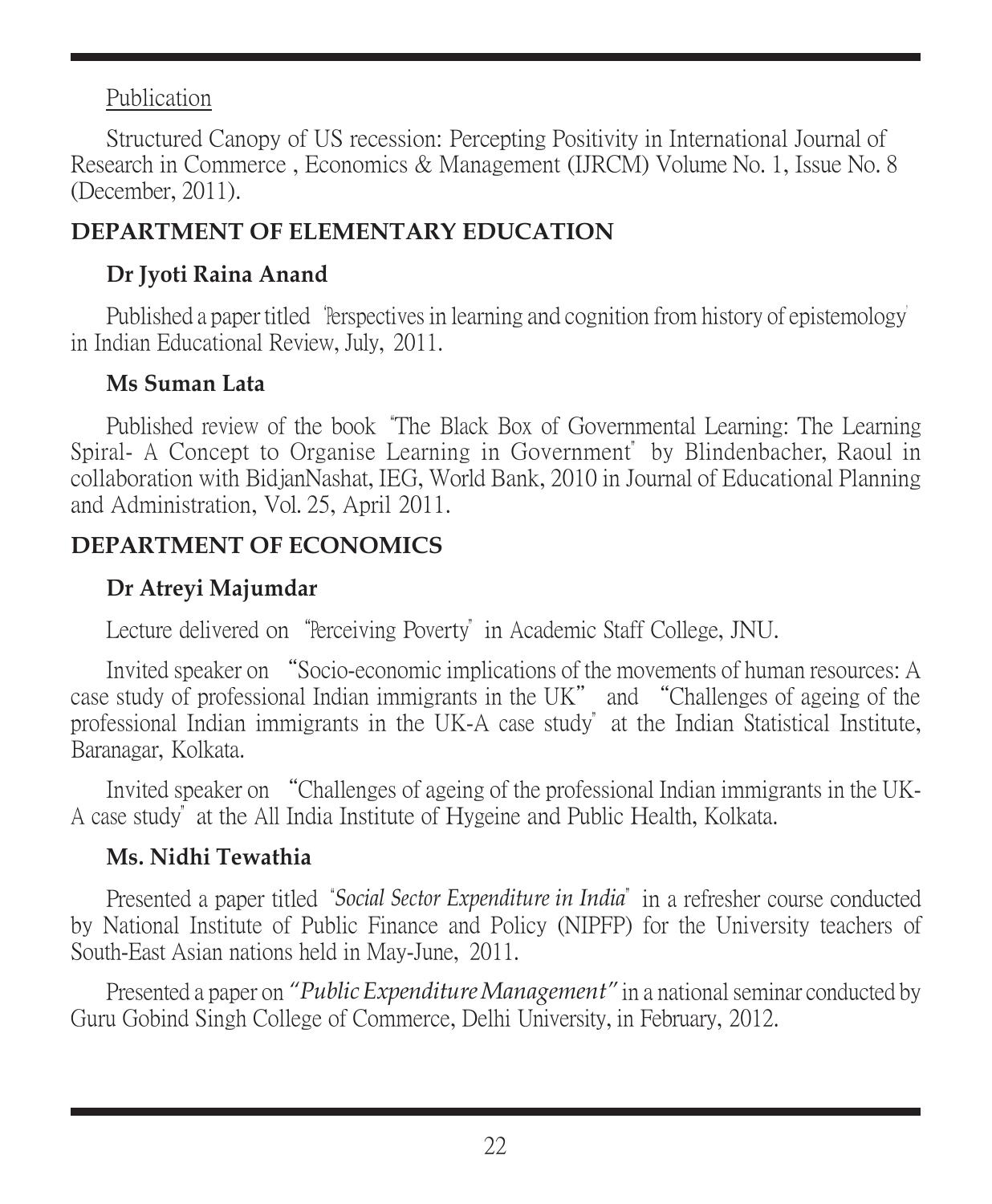Attended a 4-week refresher course conducted by National Institute of Public Finance and policy (NIPFP) for the University teachers of South Asia region in May-June, 2011.

## **Ms Isha Gupta**

Presented a paper on 'Technology in Neoclassical Theory: The Black Box and Total Factor Productivity' in CESP, JNU in January, 2012.

Presented a paper titled "Market Demand and Technical Change" in CESP, JNU in February, 2012.

Prepared the Summary of District Human Development Report of Malda district (West Bengal) for United Nations Development Programme (UNDP), New Delhi in February, 2012.

Attended a discussion on Food Security Bill by Prof Reetika Khera on 25th January, 2012 at IIT, Delhi.

Attended an International Seminar on 'Whither Global Capitalism?' organised by International Development Economics Associates at JNU on 28-29 January, 2012.

Attended a seminar on 'The Global Economic Crisis: Long-Term Unemployment in the OECD" by Prof. P.N. (Raja) Junankar, University of New South Wales on 2<sup>nd</sup> February, 2012 in (CESP) JNU.

Attended a workshop on 'Experimental and Behavioural Economics' held on15th February, 2012 in (CESP) JNU.

Attended a seminar on 'Dynamic Comparative Advantage and Evolution of Capitalist World System' by Prof Nobuhar Yokokawa from Musashi University, Tokyo, Japan, on 23rd February, 2012 in (CESP) JNU.

## **DEPARTMENT OF ENGLISH**

## **Dr Radha Chakravarty**

Published *The Essential Tagore*(Harvard edition, with a Foreword by Amit Chaudhuri), nominated Book of the Year 2011 by Martha Nussbaum in *The New Statesman*. The book was reviewed by Amartya Sen for *New Republic* and also by Booker Prize winner Aravind Adiga, who named it his favourite book in the year, 2011. It was listed as recommended reading by Anita Desai. The Visva Bharati edition of the book was published in October, 2011.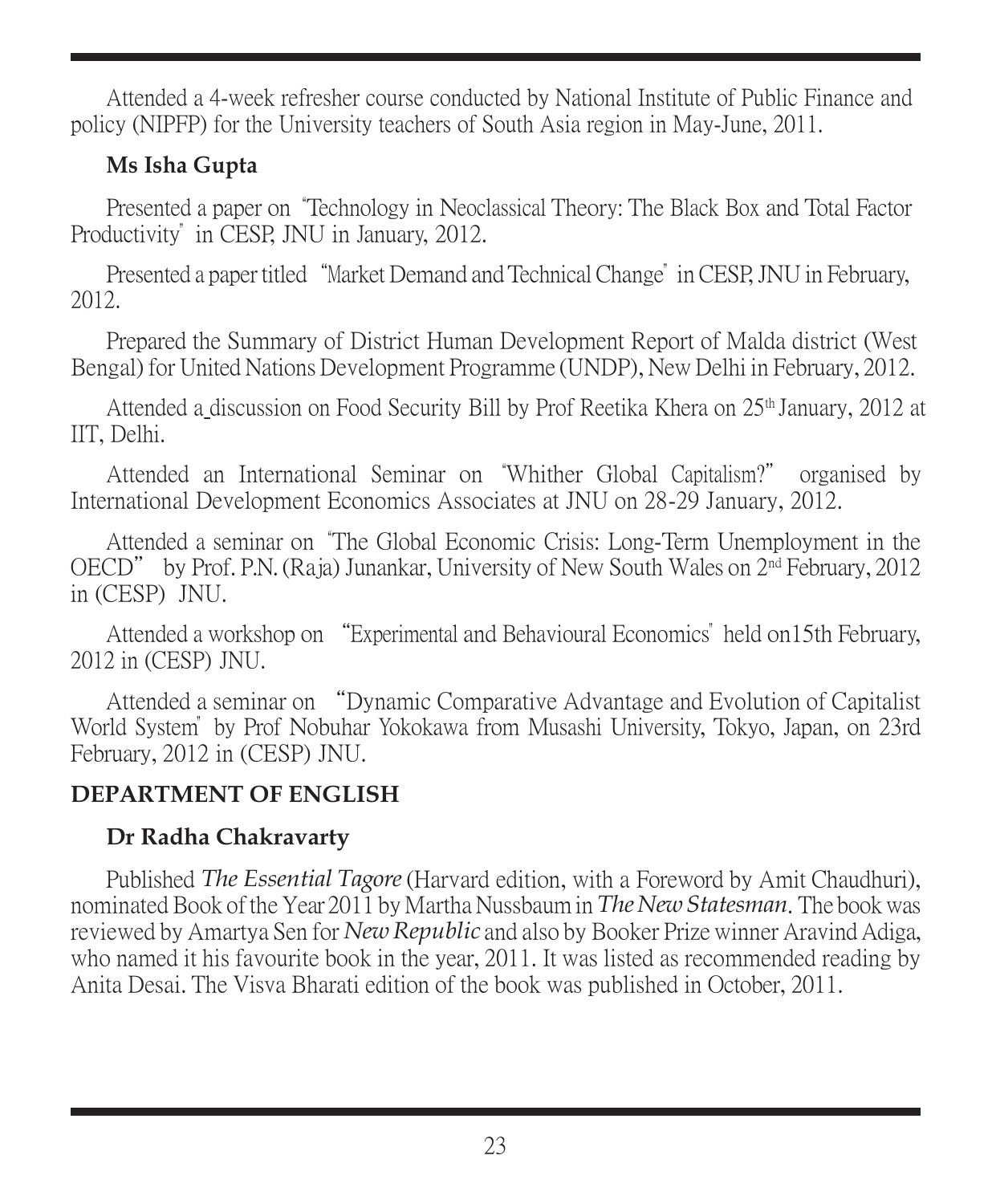Presented a paper titled 'In Other Words: Translating Tagore' at an International conference on 'Tagore and the World', held in the University of Dhaka, Bangladesh.

Coordinated an international conference on 'Rabindranath Tagore: Human Solidarity Beyond Nationalism', at Chulalongkorn University, Bangkok, Thailand.

Published a paper titled 'The Inside Story': Gender and Modernity in *Chokher Bali*'. In *Remembering Rabindranath Tagore* (commemorative volume), ed. Sandagomi Coperahewa (University of Colombo, 2011).

Presented a paper on 'Questions of Value: Tagore's Idea of Asia' at an International conference on 'Life and Legacy of Rabindranath Tagore, held in Hanoi (Vietnam).

Published a paper titled 'Translating Tagore: Shifting Paradigms'. *Journal of Contemporary Thought* (Special Tagore issue, ed. Debashish Banerii), No. 34 (2011).

Participated in a panel discussion on Bengali literature and presented readings from my translations at the Jaipur Literary Festival.

Visiting Faculty at the Rabindranath Studies Centre, Jadavpur University, Kolkata.

Participated in a book discussion on *The Essential Tagore* at the India International Centre, Delhi

Keynote address on 'Visionary Tagore: Thoughts on Education' at a programme on Tagore held in Lady Shri Ram College, University of Delhi.

Paper on 'Gender and Modernity in Selected Novels of Tagore', to be presented at a conference on 'Celebrating Tagore', at JNU, Delhi.

Currently member of a collaborative research project on 'Tagore and Sri Lanka', jointly coordinated by the University of Colombo and ICCR.

Appointed coordinator of an ongoing International research project on 'Tagore as Envoy', for Indian Council of World Affairs.

#### **Dr Anjana Neira Dev**

Invited to conduct a writing workshop for students by Satyawati College (E), University of Delhi, on 22nd March, 2012.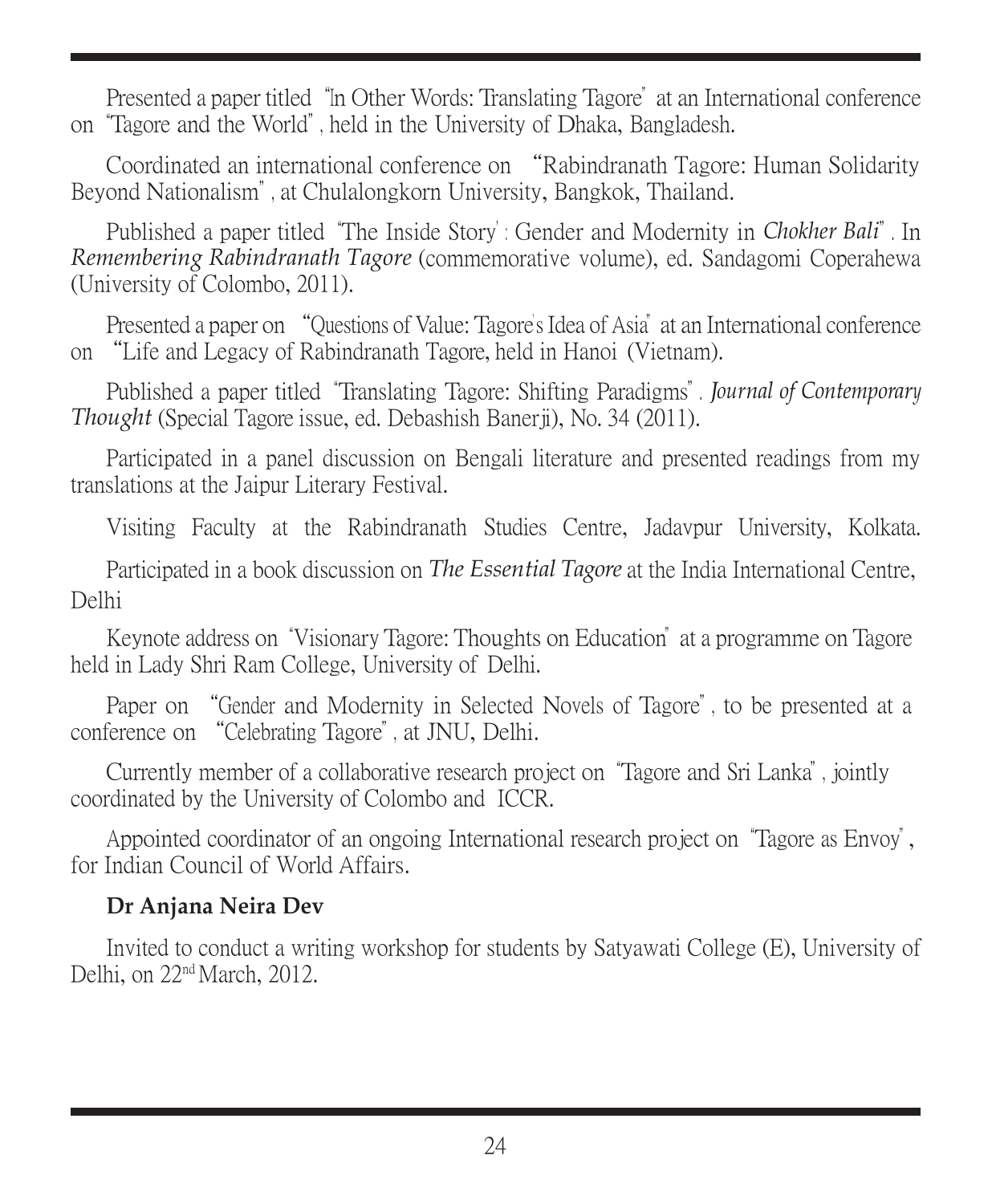Participated in the Second International Conference for English Language Teacher Educators: 'Assessing and Evaluating English Language Teacher Education, Teaching and Learning' at Hyderabad from 3 – 5 March, 2012. The Conference was organized by the British Council and EFL University Hyderabad.

Discussant on the theme of 'Teacher Training and Orientation' at a Workshop for the English Language Courses of BA Programme, organized by Bharti College, University of Delhi on 19 January, 2012.

Editor of 'Fakir Mohan's Literary Legacy' for the Souvenir released on the occasion of the launch of the Fakir Mohan Foundation on 4 January, 2012 at the India Habitat Centre, Delhi.

Organised a workshop on 'Technical Writing and Communication in English' in collaboration with the Department of English, Delhi University; on 10 September, 2011.

Appointed Convener, Sub-Committee on Language, Literature and Culture, by the BA Programme Committee, University of Delhi.

OnDeputation as Fellow,Institute ofLifelongLearning,UniversityofDelhi SouthCampus from July 2010 to July 2011; responsible for the co-ordination of the preparation of e-lessons and e-quizzes for some Foundation and Application Courses of BA Programme .

#### **Dr. Sutapa Dutta**

Contributed four chapters for Institute of Lifelong Learning (ILLL), University of Delhi, on the Language component of Language, Literature and Culture. The chapters are:

Language and Society,Language and Identity,Language and Class and Language and Gender.

#### **Dr Shatarupa Sinha**

Presented paper titled 'Indian English Literature: An Inquiry into Reading Strategies' at the UGC Sponsored National Seminar on 'Indian Writing in English: A Search Within', organised by Post Graduate Government College for Girls, Sector 11, Chandigarh, on March 13-14, 2012.

Working as co-ordinator and part-time lesson writer for the Institute of Lifelong Learning, South Campus, University of Delhi, and e-lesson on 'The Notion of Popular Culture' for Foundation Course on Language, Literature and Culture for the students of BA Programme II year.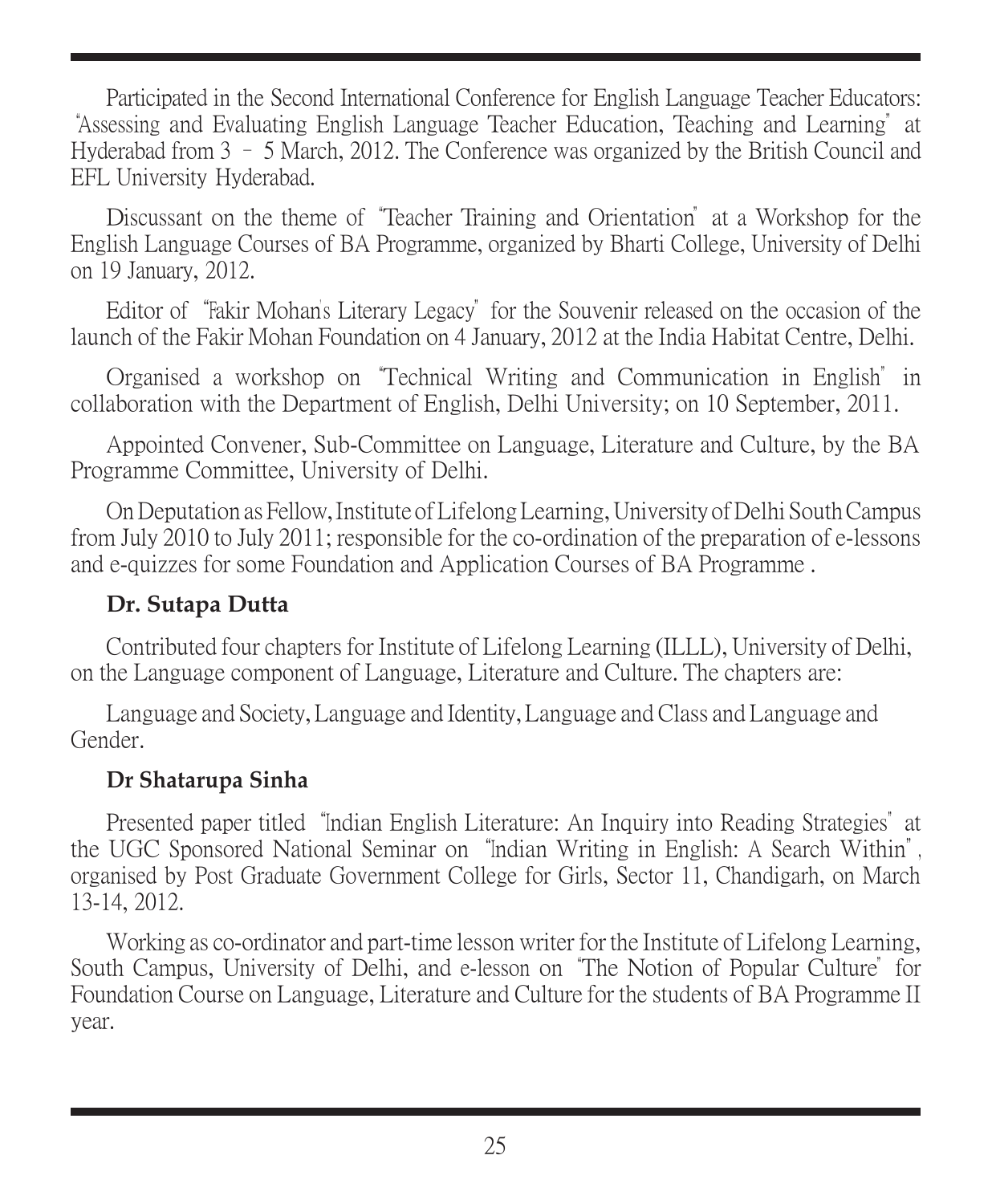#### **Dr Aneeta Rajendran**

Presented a paper 'The Home as A Place of Rage: Ismat Chughtai, Katherine Mansfield and Alice Walker' at the National Seminar on Gender and Literature, Ramjas College, February 16–17, 2012.

Organised with Dr. A. N. Dev a pedagogical workshop for the undergraduate science paper 'Technical Writing and Communication in English,' September 10, 2011, Gargi College, University of Delhi.

Presented a paper titled 'Subversive Bodies: Beyond Heteronormativity in Film,' at the International Seminar "The Body in the Cinemas of South Asia," June 30, 2011 - July 02, 2011, Vilnius, Lithuania; this trip was fully funded by the UGC, India

## **DEPARTMENT OF HINDI**

#### **Ms. Krishna Meena**

Presented a paper entitled *"Sundervanimainsamajik chetna kaanusheelan"*in theUGC sponsored Orientation Programme Course at Centre for Professional Development in Higher Education (CPDHE), University of Delhi (December 13, 2011- January 9, 2012).

Attended a four-week UGC sponsored *Orientation Course* organized by Centre for Professional Development in Higher Education (CPDHE), University of Delhi (December 13, 2011- January 9, 2012).

Attended the*NationalConference on "Stri Sahitya ka saundaryashastra aurHindi Sahitya"* (February 22-23, 2012), organized by P.G.D.A.V. College (Evening), University of Delhi.

Attended a two days orientation programme on *"Role ofe-technology in Academic research and teaching learning interactions"* (December 8-9, 2011), organized by ICT committee, Gargi College, University of Delhi.

Attended the UGC sponsored *National Seminar on "Socialist philosophy and socialist politics after Lohia: Chasms and Bridges"* (March 28-30, 2011), organized by Ramanujan College, University of Delhi.

#### **Dr. Swati Shweta Verma**

A book named 'Character Certificate' based on short stories is published in 2012.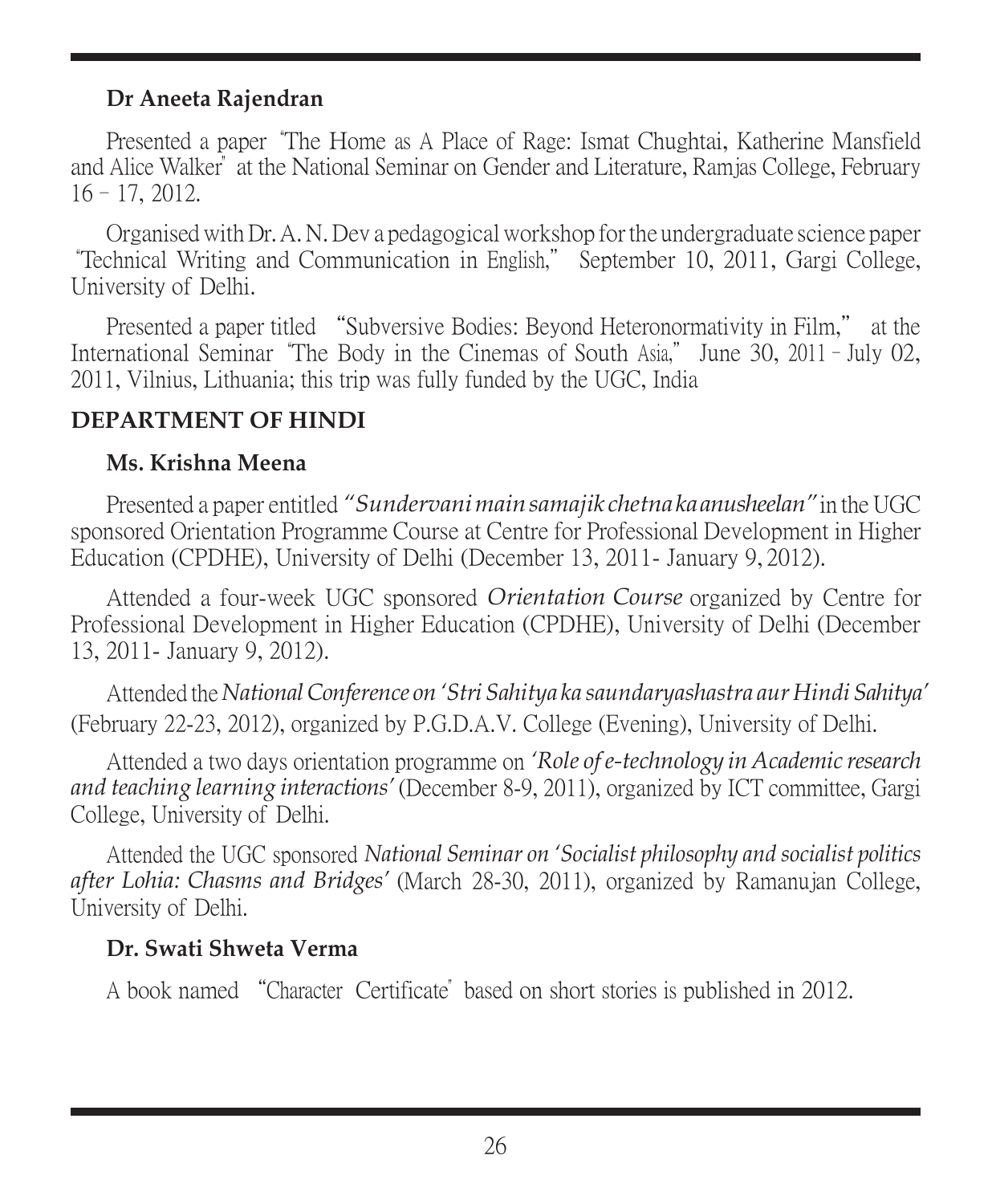A paper on the topic 'Tulnatmak Sahitya: Samajik Aandolan' is selected for a National seminar for presentation in Andhra University.

Published 'Hindi ki Bahuaayami Prasangikta: Philmo aur Dharavahiko ka Sandarbh' in the book—Hindi ki Bahuaayami Prasangikta, March, 2012.

Contributed Chapter for the book of Dr. Sanjay Chauhan named 'Saedhantik aur Sarjnatmak Aalochak: Dr. Shitanshu".

Paper on "Nari Mukti Aandolan", University of Trinidad, Port of Spain, Trinidad and Tobocco (accepted).

Published Poems titled 'Chetnashoony Mastishk', 'Dimagi Basti', 'Vyast', 'Anshan', 'Kheechtan', 'Selan' in National and International magazines during the year, 2011-2012.

#### **DEPARTMENT OF HISTORY**

## **Dr. Manjushree Singh**

Member of the State Level Screening Committee of Govt. of Delhi for funding of preservation of rare books and manuscripts.

Working towards completion of the UGC funded project in humanities on "Social change" in Delhi".

Attended International Conference on 'Restoring Culture of Ethics and Values:The Holistic Education Way'.

Paper for presentation has been accepted by the International Association of Historians of Asia for its 22nd conference.

## **Ms Deeksha Bhardwaj**

Participated in a two week workshop  $(21^{st}$  June -  $7^{th}$  July,  $2011$ ) on 'Oral History and Documentation', organised by Nehru Memorial Museum and Library, New Delhi.

Attended an International Conference (22-24 August, 2011) on 'The Archaeology of South Asia', co-hosted by Centre of Historical Studies, Jawaharlal Nehru University and International Association of Women Archaeologists Working in South Asia (IAWAWSA).

Attended a workshop on 'Regional Histories: Perspectives from Punjab and the North West<sup>"</sup> at The Nehru Memorial Museum and Library, 25<sup>th</sup> Feb, 2012, New Delhi.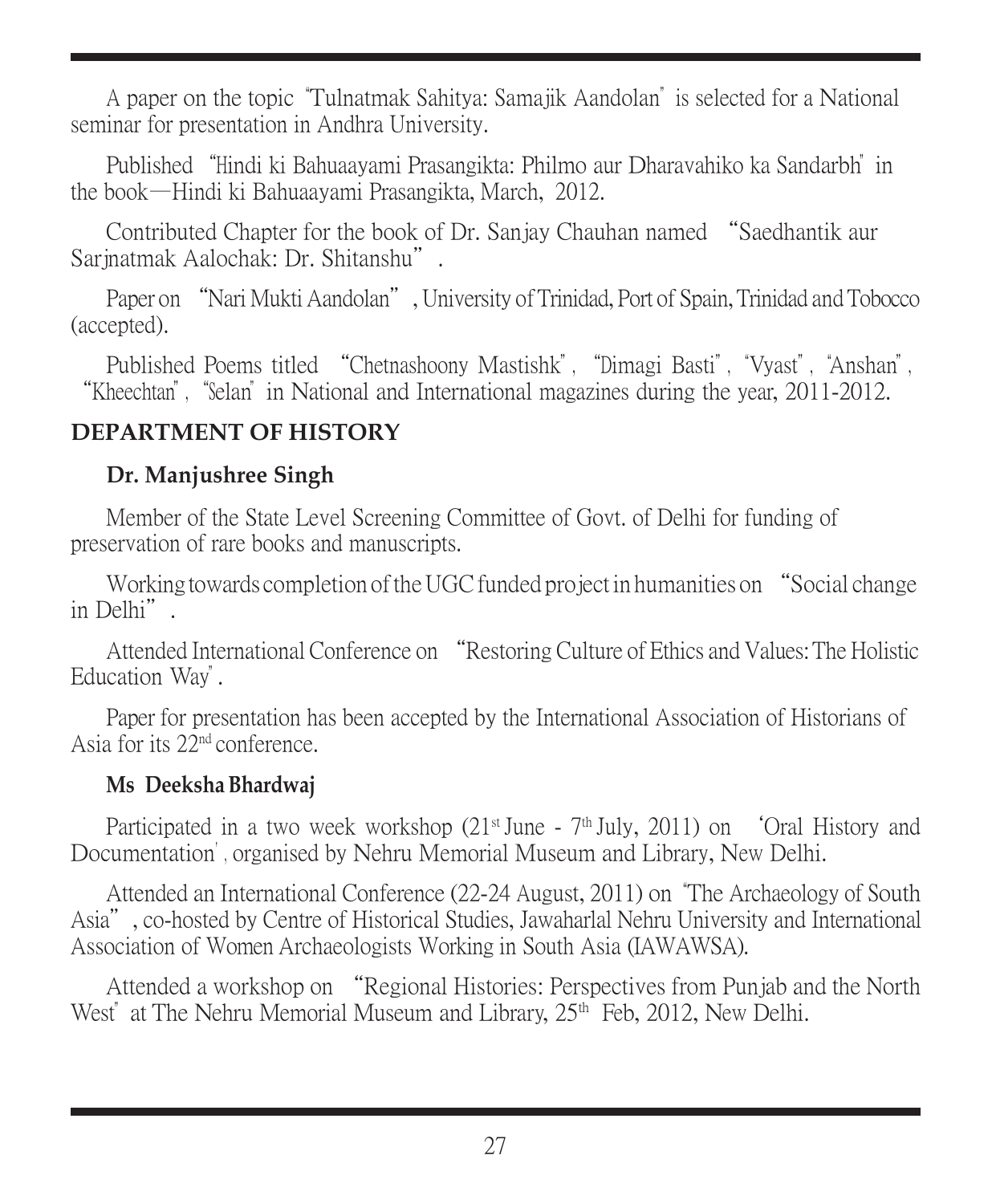#### **Dr Alka Saikia**

Presented a paper titled, 'Shankardeva and his relevance in the present times' in seminar titled contributions of Shrimanta Shankaradeva-the great visionary of Assam on 16th October, 2011, at National Museum organized by Sattra Mahasabha, Delhi branch.

Presented a paper titled 'Position of women at Northeast India' at Hindu college, Northeast festival on 25th Feb, 2012.

## **DEPARTMENT OF LIBRARY**

## **Dr. Babita Gaur**

Attended a one day Thompson Reuters' program on 'WEB OF KNOWLEDGE' on April 15, 2011 at South Campus, University of Delhi.

Attended a workshop on Information Literacy and Competency organized by DULS, University of Delhi (North Campus) on 29-30 June, 2011

Chapter in an edited book: Organization of information in the knowledge society (collection of papers in honor of Prof. Prem Singh), Intellectual Foundation (India): A foundation of education, on *Public Library development and initiatives in India* (2011).

## **DEPARTMENT OF MATHEMATICS**

## **Ms Pooja Gupta**

Attended 'Orientation Program' offered by 'Delhi University' from 09/11/2011 to 12/12/ 2011.

## **Ms Sapna Malhotra**

Attended 'Orientation Program**"** offered by 'Delhi University' from 09/11/2011 to 12/12/ 2011.

## **Narender Kumar**

Attended 'National Workshop and Training Program on Differential Equations and Mathematical Modeling' organized by 'Department of Mathematics, Lady Shri Ram College (University of Delhi), February 9-11, 2012.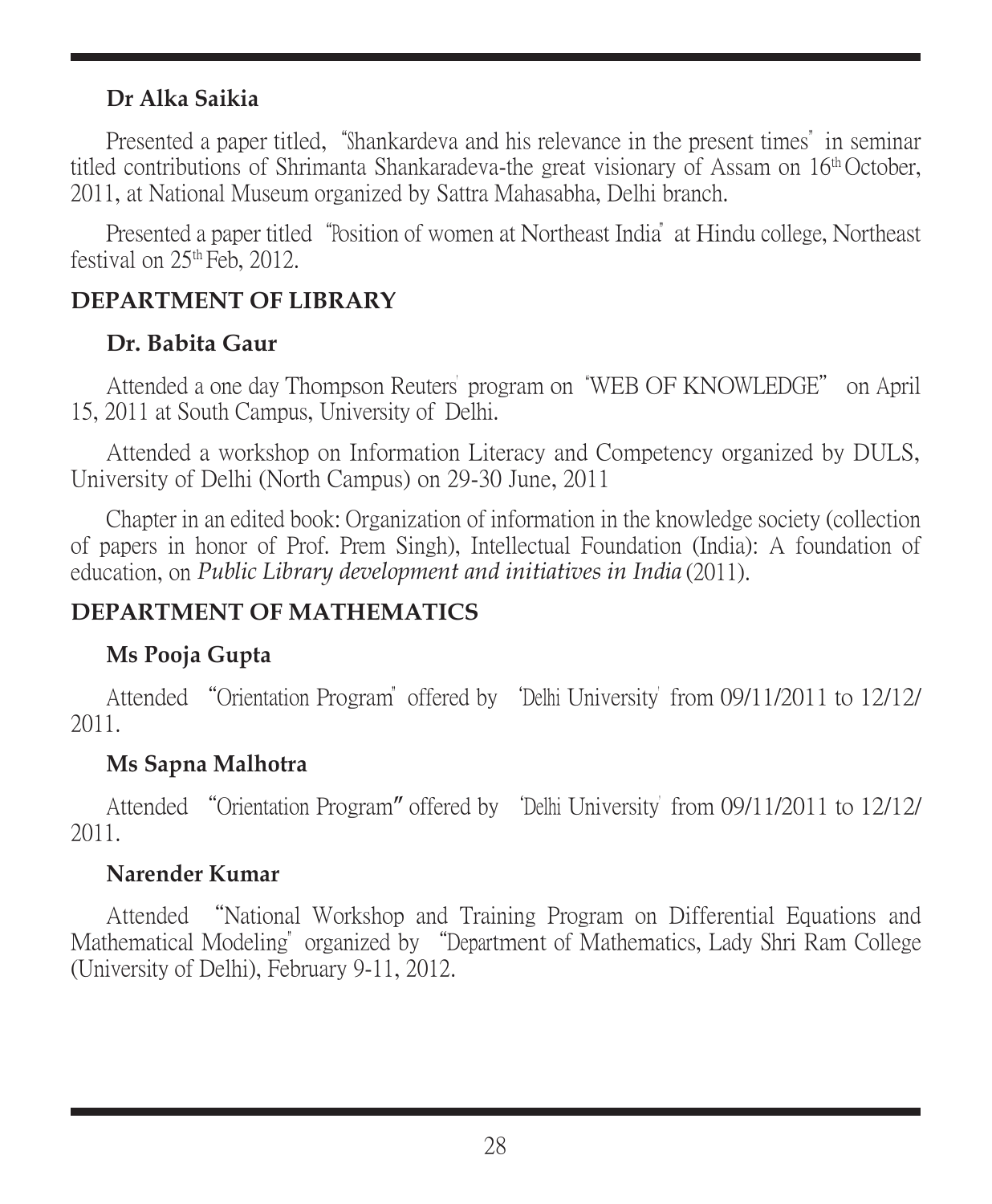Attended 'National Workshop on Application of Mathematics in Industrial Research' organizedbyDepartmentofMathematics,LakshmibaiCollege(UniversityofDelhi),January19- 20, 2012.

Poster Presentation in 'International Interdisciplinary Science Conference on Bioinformatics: An Interface between Computer Science and Biology' organized by Center for Interdisciplinary Research in Basic Sciences,Jamia Millia Islamia, NewDelhi, during the period November 15- 17, 2011.

Attended Training course on 'Web Designing with HTML and Dreamweaver CS5' offered by Delhi University Computer Centre, from 21<sup>st</sup> Dec to 31<sup>st</sup> Dec, 2011.

#### **DEPARTMENT OF MICROBIOLOGY**

#### **Dr. Kavita Vasdev**

Completed and submitted to UGC- Final Report of the Major Resaerch Project entitled 'Screening of White Rot Fungi for laccase production and characterization and its applications in decolorization of dyes in waste water.'

Published research paper in International journal based on the research work carried out in Gargi college, entitled 'Decolorization of triphenylmethane dyes, by sixwhite-rot fungi isolated from nature' in Journal of Bioremediation and Biodegradation, (2011) Omics online, open access Vol 2, Issue 5, dx.doi.org/10.4172/2155-6199.

Research paper accepted for publication in International Research Journal of Microbiology, entitled 'Decolorization of Synthetic dyes by six white-rot fungi, isolated from nature'.

Reviewed research paper for an International Journal on Environmental Management and Technology.

#### **Dr Shashi Chawla**

#### Paper presentations at Conferences

**Shashi Chawla**, Singh Pamela, Murgai Arunima, Mehta Apoorva, Dhar Poshmaal, Chakraborty Shweta (2011) 'Isolation & Characterization of detergent degrading bacteria. Microbial Biotechnology for Sustainable Development' organised by Association of Microbiologists of India at Punjab University, Chandigarh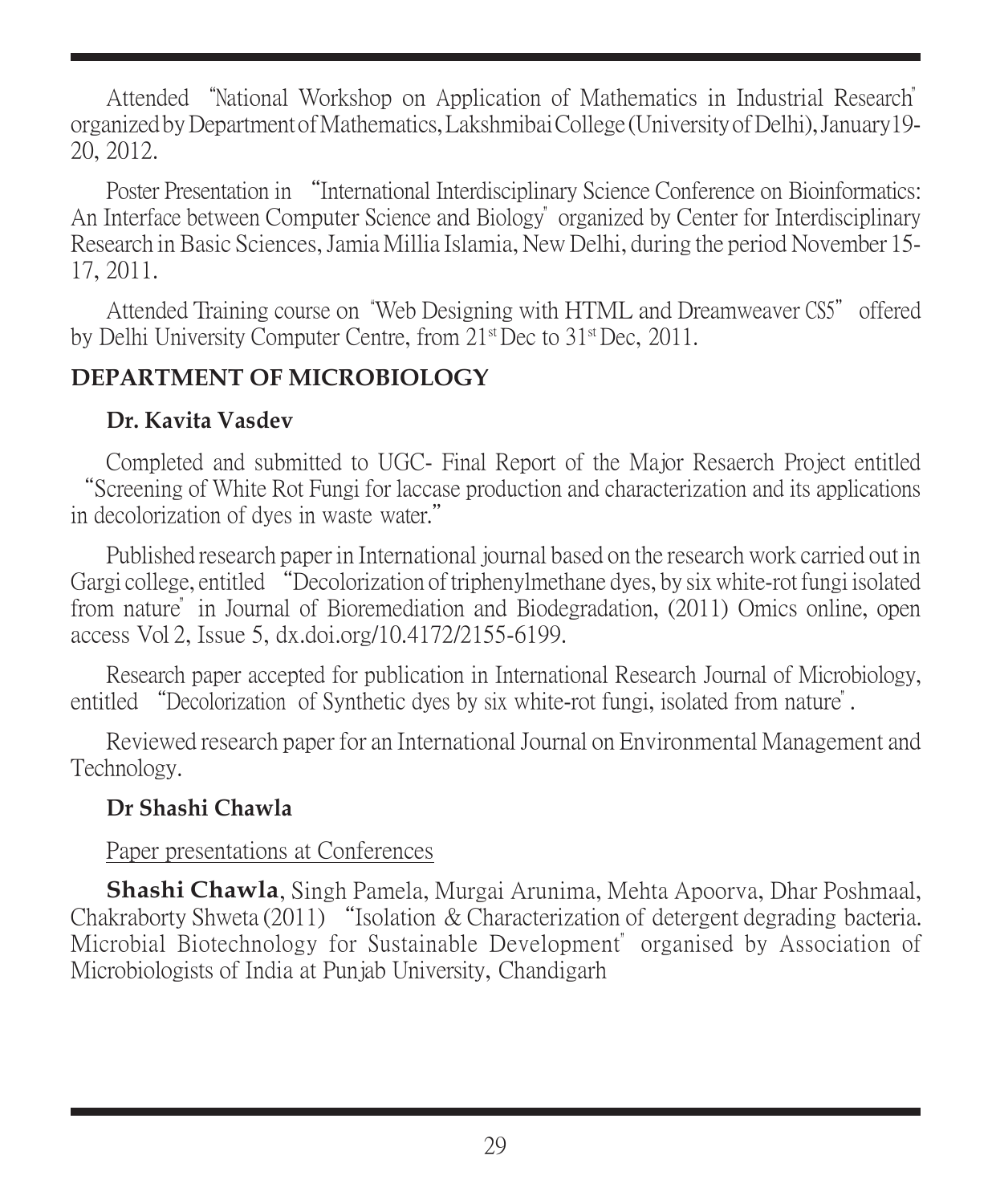**Shashi Chawla**, Singh Pamela, Murgai Arunima, Mehta Apoorva, Dhar Poshmaal, Chakraborty Shweta (2011) "Isolation & characterization of bacteria degrading polythene bags. Microbial Biotechnology for Sustainable Development' organised by Association of Microbiologists of India at Punjab University, Chandigarh

## **DEPARTMENT OF PHILOSOPHY**

## **Dr. Deepika Chatterjee**

Attended a one day workshop on 'The Social Relations of Science And The Nature of Evolution; What Philosophy Has To Say?' organized by ILLL (University of Delhi and Dept of Philosophy, University of Delhi)

## **Dr. Rekha Navneet**

Presented a paper on 'Philosophical Analysis of Gender, Love and Inter-Personal Relations' at 1st global conference on 'Gender and Love' held at Mansfield college, Oxford, UK .in September, 2011. This paper has been selected as a chapter in forthcoming volume, published by I'd press and Fisher Imprint, Oxford.

Presented a paper on 'Ethical Deliberations on Bio-Medical Technology' at a UGC national seminar on 'Ethics/Life Interface, held at JMC on 14th Feb, 2012.

## **DEPARTMENT OF PHYSICS**

## **Dr Vandana Luthra**

Joined as Editorial Board Member of a US based open access Journal 'Engineering' for a term of two years.

Papers presented in International Conference on nanomaterials and nanotechnology (ICANO 2011) at Conference Centre, University of Delhi

(i) **V. Luthra**, Anita, M. Arora, S. Singh and R. P. Tandon; Effect of Aluminium doping on structural and electrical properties of  $Zn1-xAlxO_3$  (0.0d' x d" 0.08).

(ii) S. Singh, M.Arora and **V.Luthra;** Phonon confinement in sol-gel derived nanocrystalline iridium oxide thin films.

(iii) S. Singh, M.Arora, Praveen and **V.Luthra;**Quantum confinementstudiesin iridium oxide nanowires by photoluminesce Spectroscopy.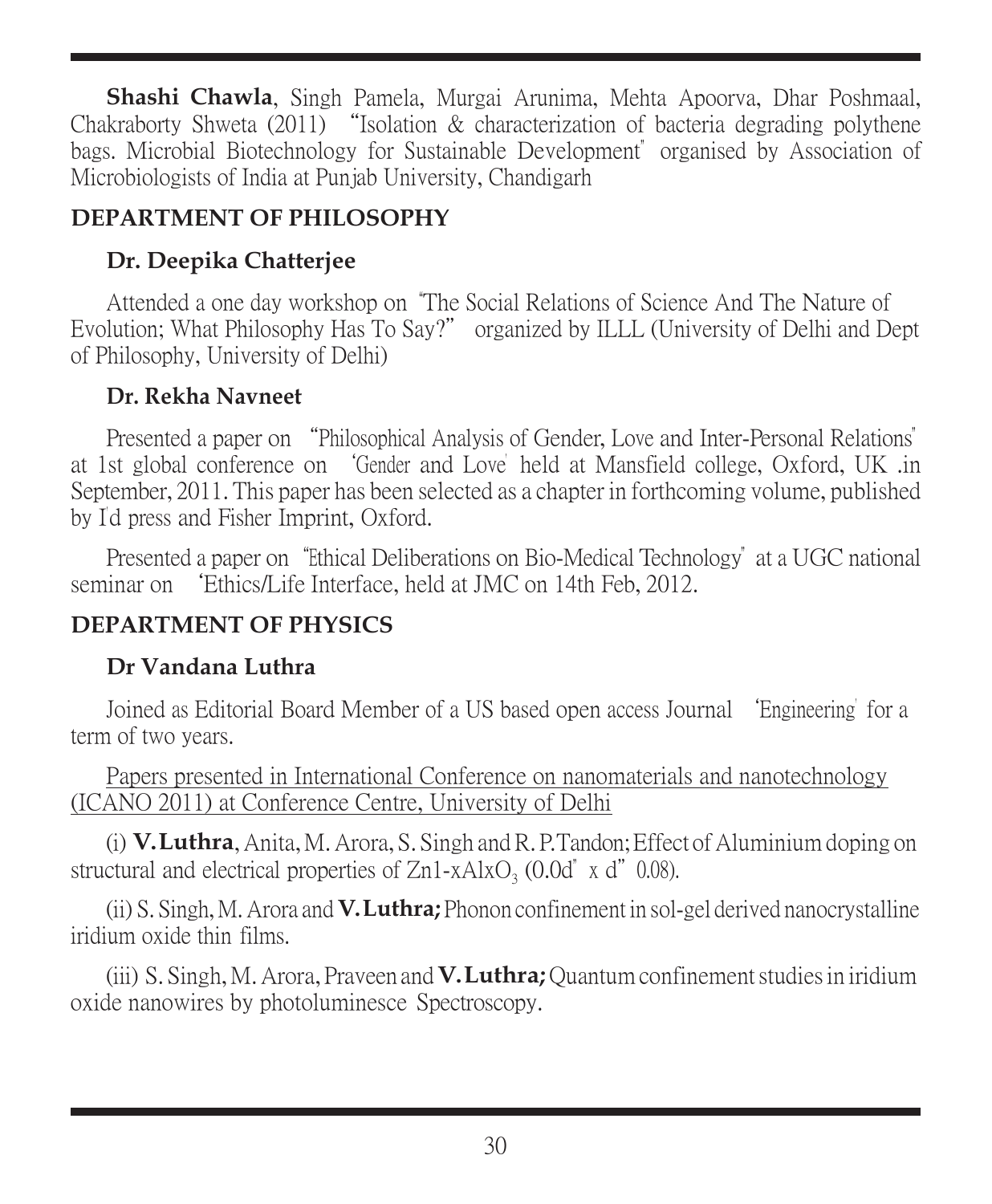#### Papers presented in International Journals

A lattice dynamical investigation for the Raman and infrared frequencies of  $Bi_2W_2O_9$  by H.C. Gupta, Archana and **Vandna Luthra,** Physica B, Condensed Matter (November 2011) doi:10.1016/j.physb.2011.11.019.

Lattice dynamical investigations for Raman and infrared frequencies of  $Bi_2WO_6$  by H.C. Gupta, Archana and **Vandna Luthra**, J. of Molecular Structure, (2011) doi:10.1016/ j.molstruc.2011.08.017.

Attended a two day seminar at Inter University Accelerator Centre (IUAC) on Low Energy Ion Beam Facility.

## **Dr Alka Garg**

#### Poster presentation

Research Paperentitled "Study of Optical properties of polycrystalline doped and undoped samples of Cadmium Iodide' presented in the International Conference and Workshop on Nanostructured ceramics and other Nano materials (ICWNCN) 11-14 March, 2012, DU.

Attended Workshop on 'Experiments and Research Application with National Instruments LABVIEW' at Bhaskaracharya College of Applied Sciences, University of Delhi.

## **Ms. Itty Garg**

Published Research paper: I. Garg and N. Deo, Pramana Journal of Physics 79, 827 (2011).

Paper in Public Domain: P. Bhadola, I. Garg and N. Deo, arXiv:1103.5601v1 (Communicated to International Journal, 2012)

Attended International Conference on 'Random Matrix Models and Applications' at Indian Institute of Science (IISc), Bangalore, India from Jan 27-1 Feb,2012.

## **DEPARTMENT OF POLITICAL SCIENCE**

#### **Dr Sweta Mishra**

Consultant Editor for the Volume, Managing State Governments, Pearson, New Delhi, 2012.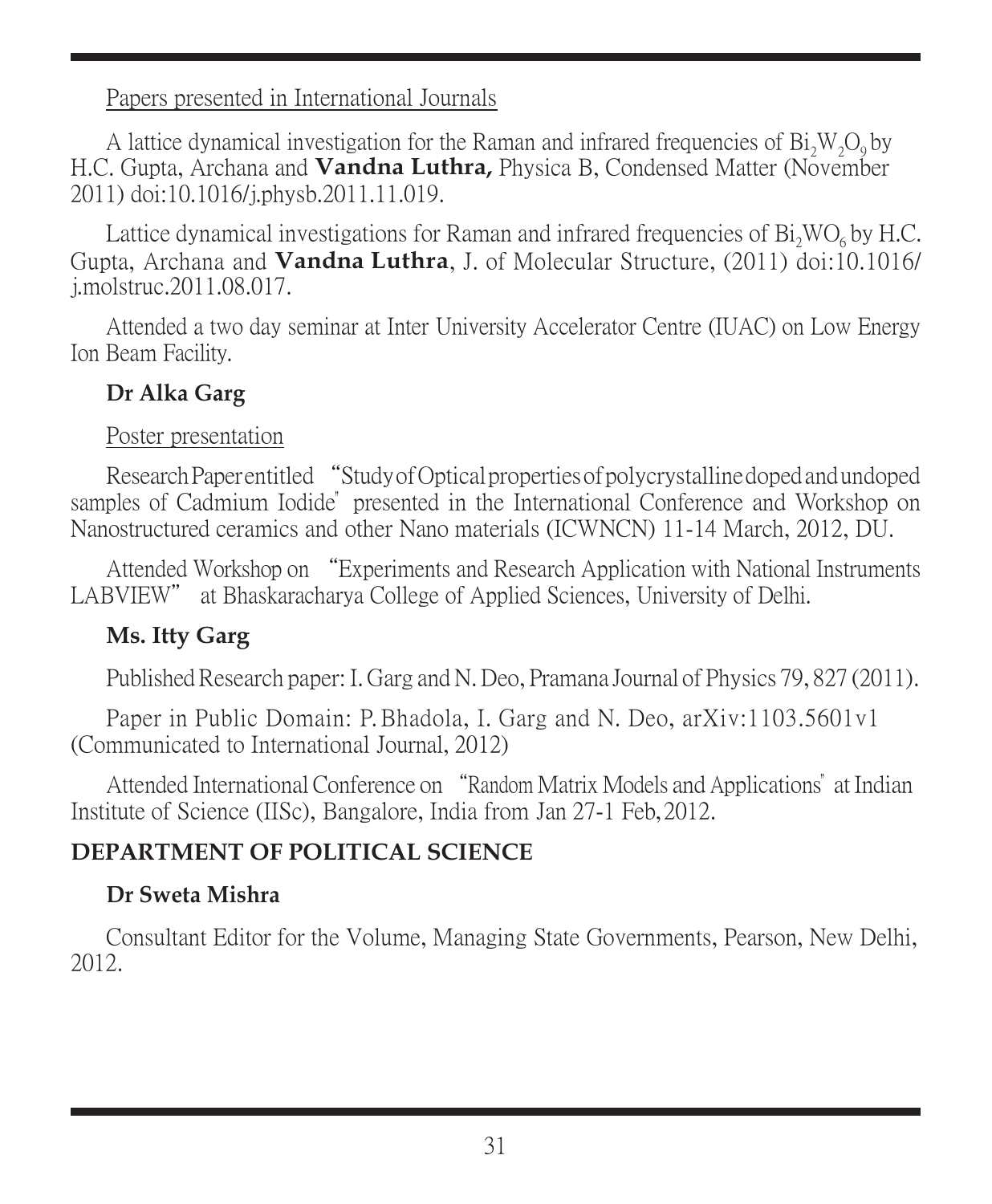Presented a Paper Titled 'Decentralisation: Concept and Dimensions' at The UGC Sponsored National Seminar on Revisiting Public Administration: Perspectives & Challenges, organized by Dyal Singh Evening College, 20-21 April, 2011.

Contributed a Chapter 'Bhartiya Sanghvad Avam Sthaniye Shashan' in Samkaleen Bharat Ek Parichay, edited by Dr. Manoj Sinha, Orient Blackswan, New Delhi, 2012.

Member, Editorial Board, Journal of Gandhian Studies

## **DEPARTMENT OF PSYCHOLOGY**

## **Dr Neera Pant**

Contributed an eLesson for ILLL: Chapter on Report writing: Interviewing for a case study of an individual with crisis experience for BA (Prog) Application Course: Life Crisis: Coping and Evolving.

Participated as a delegate in a Roundtable Discussion with Prof. Howard Gardner, Professor of Cognitive Psychology at the Harvard Graduate School of Education at NUEPA, Delhi on February 6 ,2012

#### **Dr Sangeeta Bhatia**

Contributed an eLesson for ILLL: Chapter on Report writing: Interviewing for a case study of an individual with crisis experience for BA (Prog) Application Course: Life Crisis: Coping and Evolving.

## **Dr Veena Tucker**

Supervised PhD thesis titled 'Development of an Intervention programme of life skills for street children' of Ms Poonam Phogat

#### **Dr Sabeen H Rizvi**

Invited by Mental Health consulting services, Ohio, USA, for a week long intensive training in diagnosis and treatment of mental disorders  $(18<sup>th</sup>-25<sup>th</sup>$  July, 2011).

Attended level I workshop on cognitive behaviour therapy at the Beck Institute of Cognitive Behavior Therapy (21 hour course), Philadelphia, USA (July, 2011).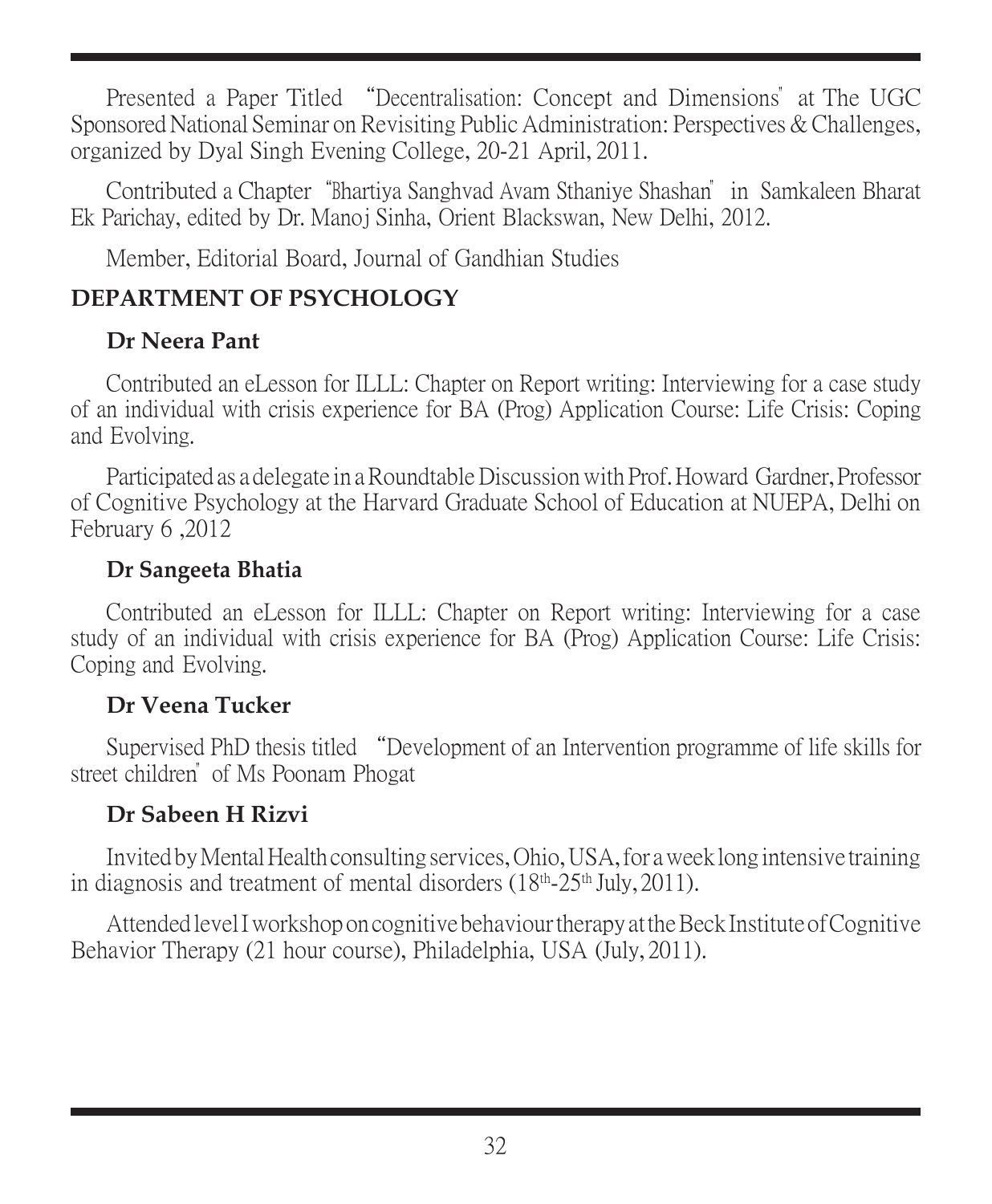Rizvi SH (2011) Clinical Psychology in India: 1900-2010, co-authored with Misra RK, American Psychological Association Journal; International Perspectives in Psychology: Research Practice, Consultation (accepted)

## **Dr Poonam Phogat**

Awarded PhD degree on topic 'Development of an Intervention programme of life skills for street children' by Dept of Psychology, University of Delhi.

Paper presented entitled 'Achieving well being, treading the Indian Path and cultivating compassion<sup>"</sup> at International Conference of Applied Psychology held on Feb 24<sup>th</sup>-25<sup>th</sup>, 2012 at Punjab University, Chandigarh.

Chairperson of a technical session and paper presentation at the 'Indian Psychological Science Congress' on Health Psychology, 12-13 Oct, 2011 at Chandigarh. Title of the paper: A comparative study of life satisfaction and loneliness in old men and women staying with their families.

Mentored 14 students of Psychology departmemt who successfully presented papers in 'Indian Psychological Science Congress' onHealth Psychology, 12-13Oct, 2011 at Chandigarh.

Paper presented entitled 'Successful ageing through continued employment after retirement' at International Conference on Positivism: Path to success, satisfaction and bliss held at Amity University, Jaipur, 6<sup>th</sup>-8<sup>th</sup> Aug, 2011.

## **DEPARTMENT OF ZOOLOGY**

## **Dr. Aruna Mohan**

Authored six books on CBSE based curriculum including CCE.

Acted as Nodal Officer in Goa for ten days. Refresher course for school teachers.

Developed teaching material for teachers teaching Science up to Class X.

Attended four days seminar on Water Harvesting at Delhi University North Campus organized by Disaster Management Faculty.

Resource Person for a workshop in Ajmer on strategy development on the use of Project books on environmental education developed by NCERT.

Coordinator- Add-On-Course on Environmental Conservation.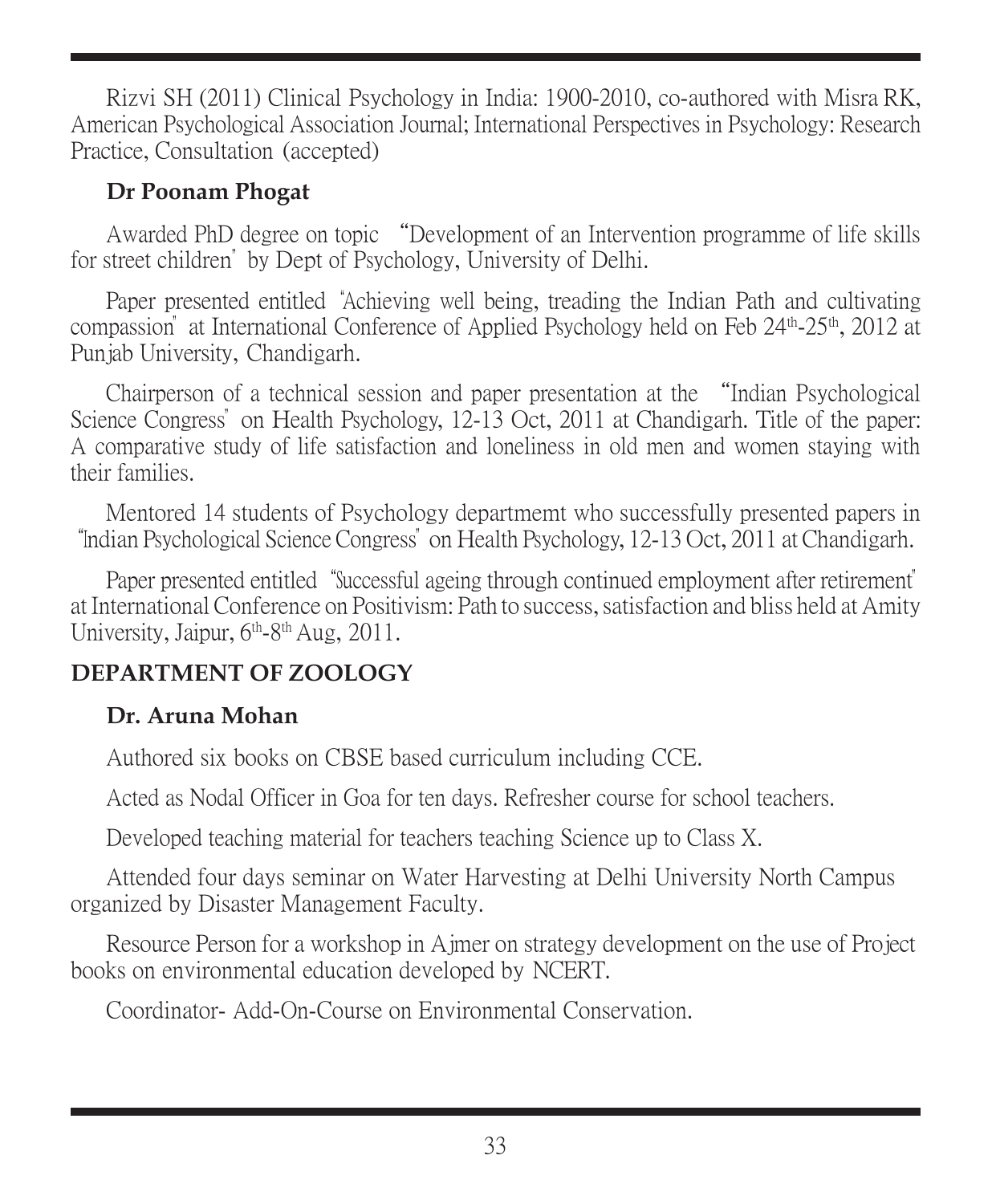Guest Faculty for M.Sc. Life Science at IGNOU, MaidanGarhi.

Part of Live Telecast-IGNOU slot on Human Physiology (Both English & Hindi)

Prepared E-Lessons and reviewed material developed by other authors in areas of Quiz & lessons.

Participated in Training Programme as Resource Person for training Principals and Vice Principals of schools in terms of environmental education.

Part of the team involved in preparation of Eco Club book for schools all over India by SCERT.

## **Dr. Padmaja Saxena**

Attended workshop for five days from  $26<sup>th</sup> - 30<sup>th</sup>$  September, 2011 on Bioinformatics in Life Long Learning Institute at Delhi University.

#### **Dr. Divya Gnaneswari**

Attended workshop for five days from  $16<sup>th</sup>$  -  $20<sup>th</sup>$  January, 2012 on Bioinformatics in Life Long Learning Institute at Delhi University organized by Zakir Hussain College.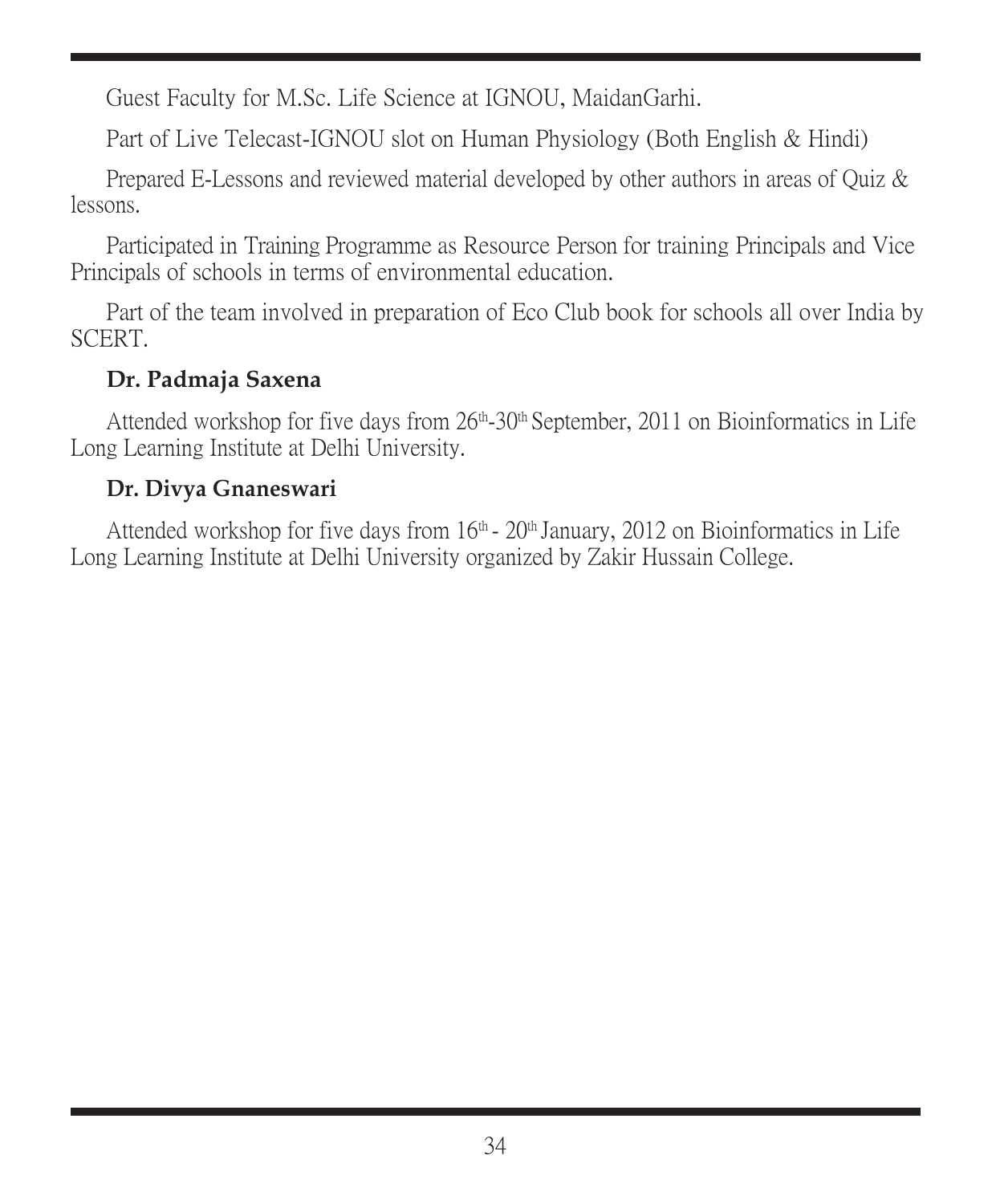# **ACADEMIC ACHIEVEMENTS DURING SEMESTER/ANNUAL EXAMINATION 2011**

### **STATEMENT OF RESULT**

Science Courses

| <b>COURSE</b>    | Year/Semester Total No. of | students | I Division | <b>II</b> Division                  | Pass $\%$ |
|------------------|----------------------------|----------|------------|-------------------------------------|-----------|
| $B.Sc.$ (H)      |                            |          |            |                                     |           |
| <b>BOTANY</b>    |                            |          |            |                                     |           |
|                  | Sem I                      | 50       | 26         | 11                                  | 100       |
|                  | Sem II                     | 50       | 17         | 12                                  | 98        |
|                  | II Yr                      | 33       | 15         | $\mathfrak{S}% _{S}\left( t\right)$ | 90.91     |
|                  | III Yr                     | 17       | 12         | $\overline{4}$                      | 100       |
| <b>CHEMISTRY</b> |                            |          |            |                                     |           |
|                  | Sem I                      | 75       | 57         | 13                                  | 100       |
|                  | Sem II                     | 75       | 67         | 5                                   | 98.67     |
|                  | II Yr                      | 47       | 32         | 8                                   | 95.75     |
|                  | III Yr                     | 10       | 10         |                                     | 100       |
| MICOBIOLOGY      |                            |          |            |                                     |           |
|                  | Sem I                      | 26       | 23         | $\mathfrak{2}$                      | 100       |
|                  | Sem II                     | 25       | 23         |                                     | 100       |
|                  | II Yr                      | 17       | 14         | $\sqrt{2}$                          | 100       |
|                  | III Yr                     | 16       | 15         | $\mathbf{1}$                        | 100       |
| <b>PHYSICS</b>   |                            |          |            |                                     |           |
|                  | Sem I                      | 75       | 51         | 10                                  | 100       |
|                  | Sem II                     | 72       | 61         | $\mathbf{1}$                        | 98.61     |
|                  | II Yr                      | 38       | 26         | 10                                  | 100       |
|                  | III Yr                     | 15       | 13         | $\mathbf{2}$                        | 100       |
| ZOOLOGY          |                            |          |            |                                     |           |
|                  | Sem I                      | 42       | 17         | 16                                  | 100       |
|                  | Sem II                     | 40       | 18         | 5                                   | 90        |
|                  | II Yr                      | 35       | 19         | 11                                  | 91.43     |
|                  | III Yr                     | 31       | 18         | $\overline{4}$                      | 100       |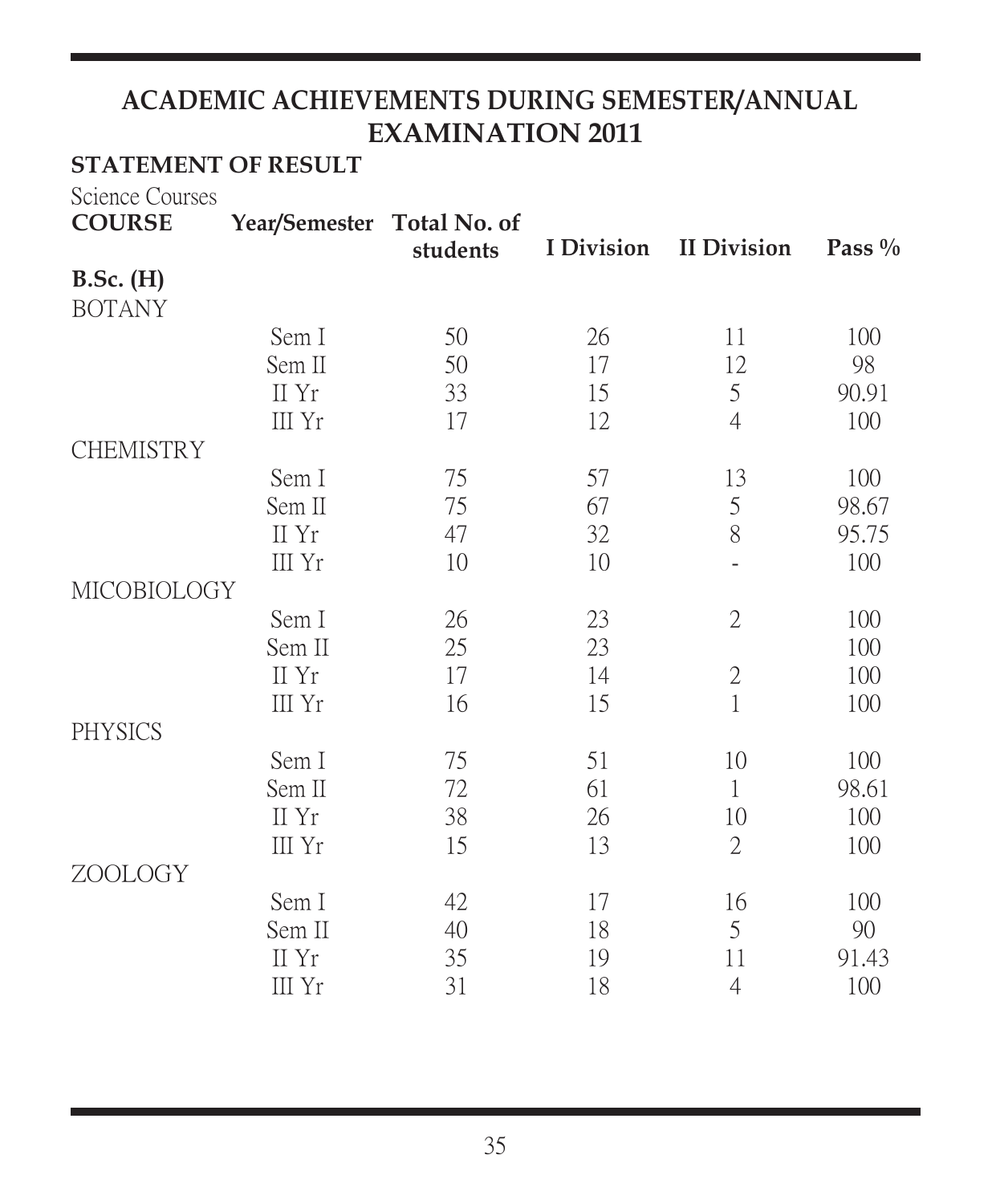| B.Sc. (PROG.)<br><b>LIFE SCIENCES</b> |                          |                |                                     |                |                       |
|---------------------------------------|--------------------------|----------------|-------------------------------------|----------------|-----------------------|
|                                       | Sem I<br>Sem II          | 65<br>63       | 30<br>17                            | 24<br>24       | 100<br>95.24          |
|                                       | II Yr<br>III Yr          | 48<br>35       | $\overline{4}$<br>26                | 28<br>9        | 91.67<br>100          |
| PHYSICAL SCIENCES                     |                          |                |                                     |                |                       |
|                                       | Sem I<br>Sem II<br>II Yr | 56<br>55<br>55 | 17<br>15<br>15                      | 27<br>18<br>18 | 100<br>98.18<br>98.18 |
|                                       | III Yr                   | 39             | $\overline{7}$                      | 10             | 74.36                 |
| B.A. (Hons), B.A. Program             |                          |                |                                     |                |                       |
| APP.PSYCHOLOGY                        |                          |                |                                     |                |                       |
|                                       | I Yr<br>II Yr            | 27<br>25       | 10<br>8                             | 9<br>10        | 92.59<br>92           |
| <b>ENGLISH</b>                        | III Yr                   | 22             | 19                                  | 3              | 100                   |
|                                       | I Yr                     | 54             | 3<br>3                              | 22             | 92.59                 |
| <b>HINDI</b>                          | II Yr<br>III Yr          | 39<br>24       |                                     | 14<br>14       | 92.31<br>100          |
|                                       | I Yr                     | 39             | $\mathfrak{H}% _{S}\left( t\right)$ | 15             | 97.44                 |
|                                       | II Yr                    | 41             | $\overline{7}$                      | 21             | 97.56                 |
| <b>HISTORY</b>                        | III Yr                   | 23             | 3                                   | 16             | 100                   |
|                                       | I Yr                     | 55             | $\overline{\phantom{0}}$            | $\mathcal{G}$  | 85.45                 |
|                                       | II Yr                    | 30             | 3                                   | 8              | 83.33                 |
| PHILOSOPHY                            | III Yr                   | 18             | $\mathbf{1}$                        | 9              | 100                   |
|                                       | I Yr                     | 25             | 6                                   | 5              | 64                    |
|                                       | II Yr                    | 21             | $\mathfrak{Z}$                      | $\sqrt{ }$     | 100                   |
|                                       | III Yr                   | 10             | $\overline{2}$                      | 8              | 100                   |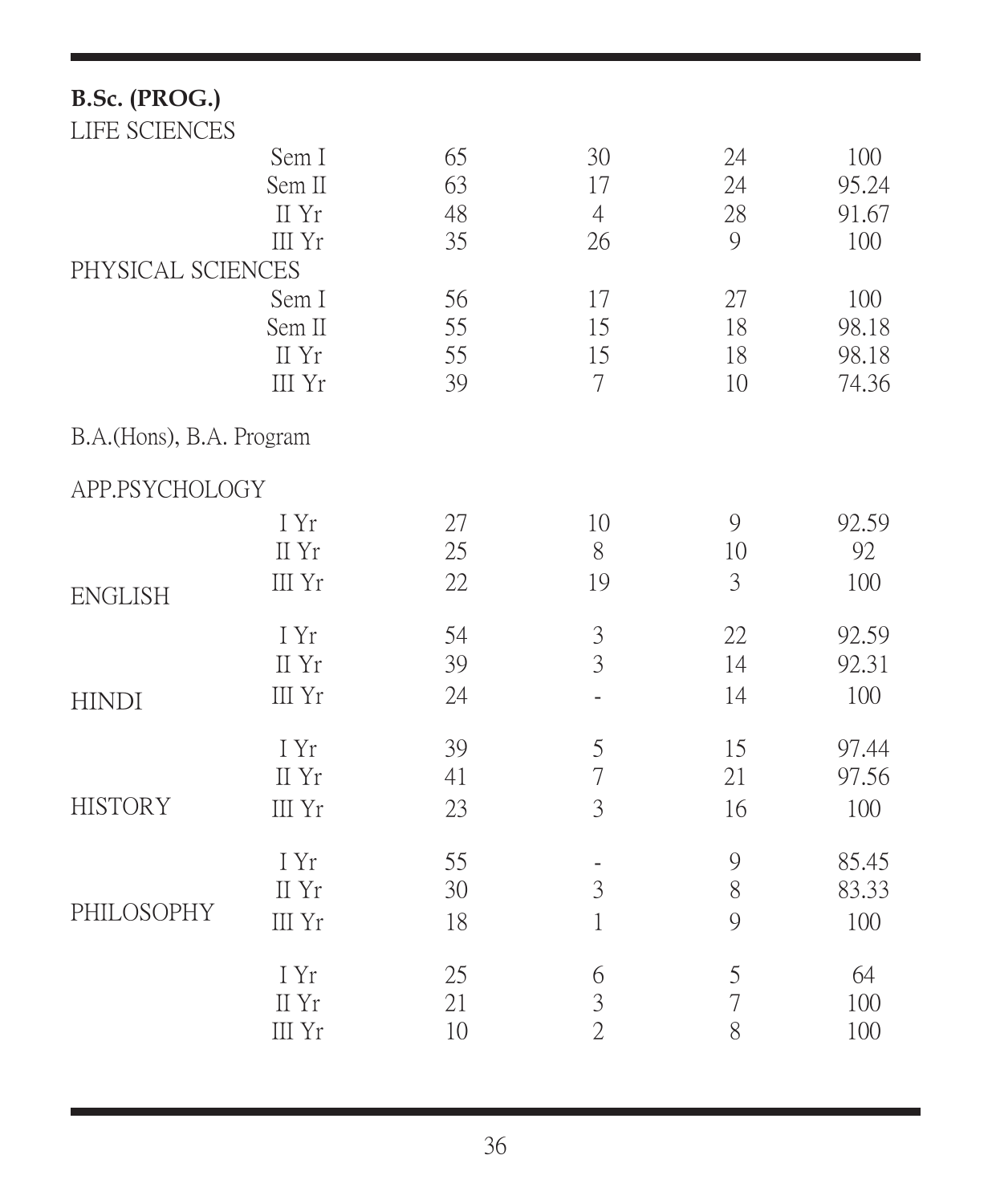| POL. SCIENCE         |        |     |                |                |       |
|----------------------|--------|-----|----------------|----------------|-------|
|                      | I Yr   | 107 | $\mathfrak{Z}$ | 55             | 100   |
|                      | II Yr  | 72  | $\,1$          | 34             | 91.67 |
| SANSKRIT             | III Yr | 40  | $\overline{2}$ | 26             | 100   |
|                      | I Yr   | 24  | $\mathbf{1}$   | $\sqrt{2}$     | 54.17 |
|                      | II Yr  | 20  | $\mathbf{1}$   | 5              | 85    |
|                      | III Yr | 11  | $\overline{2}$ | $\mathbf{1}$   | 81.82 |
| B.A.(PASS)           |        |     |                |                |       |
|                      | I Yr   | 159 | 16             | 58             | 98.11 |
|                      | II Yr  | 115 | 17             | 45             | 99.13 |
|                      | III Yr | 92  | 23             | 40             | 100   |
| BBE./BEl.Ed/COMMERCE |        |     |                |                |       |
| B.B.E.               |        |     |                |                |       |
|                      | I Yr   | 36  | 22             | 13             | 100   |
|                      | II Yr  | 36  | 34             | $\sqrt{2}$     | 100   |
| <b>B.COM(PASS)</b>   | III Yr | 27  | 22             | 5              | 100   |
|                      | I Yr   | 150 | 44             | 49             | 97.33 |
|                      | II Yr  | 130 | 63             | 39             | 97.69 |
| B.COM.(HONS)         | III Yr | 75  | 42             | 29             | 100   |
|                      | I Yr   | 92  | 44             | 21             | 89.13 |
|                      | II Yr  | 90  | 52             | 21             | 96.67 |
| B.EL.ED.             | III Yr | 66  | 53             | 9              | 100   |
|                      | I Yr   | 41  | 28             | 6              | 97.56 |
|                      | II Yr  | 27  | 25             | $\overline{2}$ | 100   |
|                      | III Yr | 25  | 18             | $\overline{4}$ | 100   |
|                      | IV Yr  | 19  | 18             | $\mathbf{1}$   | 100   |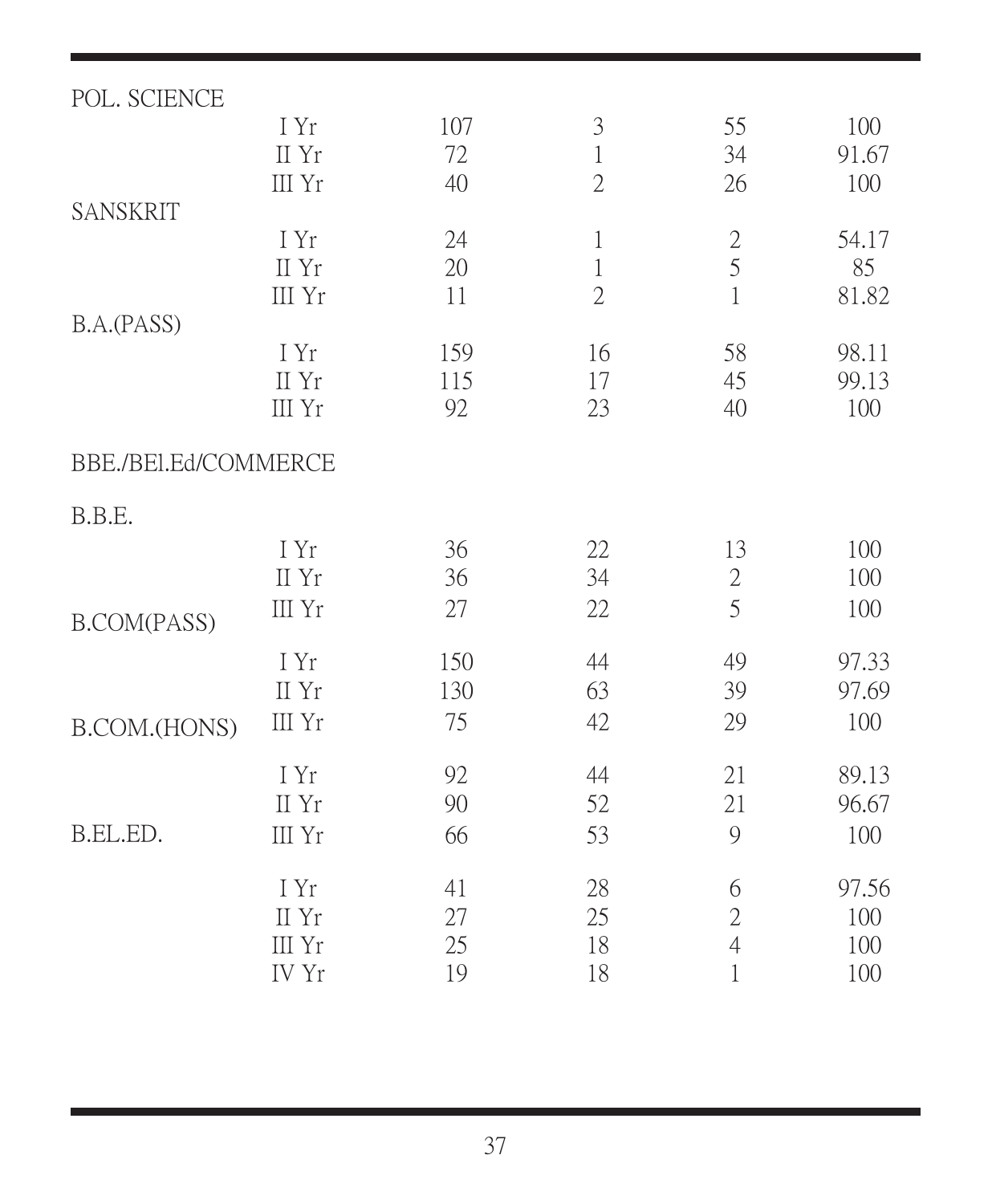# **BEYOND THE CURRICULUM**

#### **DEPARTMENTAL EVENTS**

#### **Department of Botany**

#### *Faculty Advisors*: Dr Priyanka Kapoor and Dr Ishani Sinha

Gargi College Botanical Society organized a Lecture on RNA Interference by Dr Sandip Das from Dept. of Botany, University of Delhi. This time Botany Department hosted the competitions: Salad Making and Flower Arrangement as a part of the science festival,

'Scintillations'. The events showed enthusiastic participation from students of Gargi College as well as other colleges.

#### **Department of Chemistry**

#### *Faculty advisor:* Dr Uttara Datta

The chemical society, Rasgandhayan, hosted an inaugural lecture on 'Quantum dots' by Prof. Rupamanjari Ghosh, JNU on 26<sup>th</sup> August, 2011, to mark the International Year of Chemistry,. This was followed by a talk on "Exploring the human body by MRI" by Prof. N.R. Jagannathan, AIIMS on 16<sup>th</sup> Sept., 2011. The major event on this occasion was a two-day festival organised on 18th and 19th October, 2011. The programme involved lectures by eminent speakers and inter-college competitions for the students. Prof. Goverdhan Mehta of University of Hyderabad spoke on 'Chemistry – past , present and future', followed by Prof. S. Chandrasekaran of IISc, Bangalore, who enlightened us on 'Chemistry for a sustainable world: serenading a great legacy for a better future". Prof. Charusita Chakravarthy, from IIT (Delhi) spoke on the importance of simple substance such as water – 'Water: How well we know water". The students' events involved, display of projects and models, Paper presentation on contemporary topics, Chemagic (fun – in – lab), From the archives – My role model in chemistry, and On the spot poster making competition. Students from many colleges participated in the events to make it a grand success.

#### **Department of Commerce**

*Faculty Advisors*: Dr Geeta Kichlu, Ms Raman Bir, Ms Sheela Dubey and Ms Chitra Rajora

This year the department decided to hold a series of lectures. To begin with a lecture on *Tax Planning'* was conducted by Dr. Girish Ahuja on 9<sup>th</sup> September, 2011. It was a learning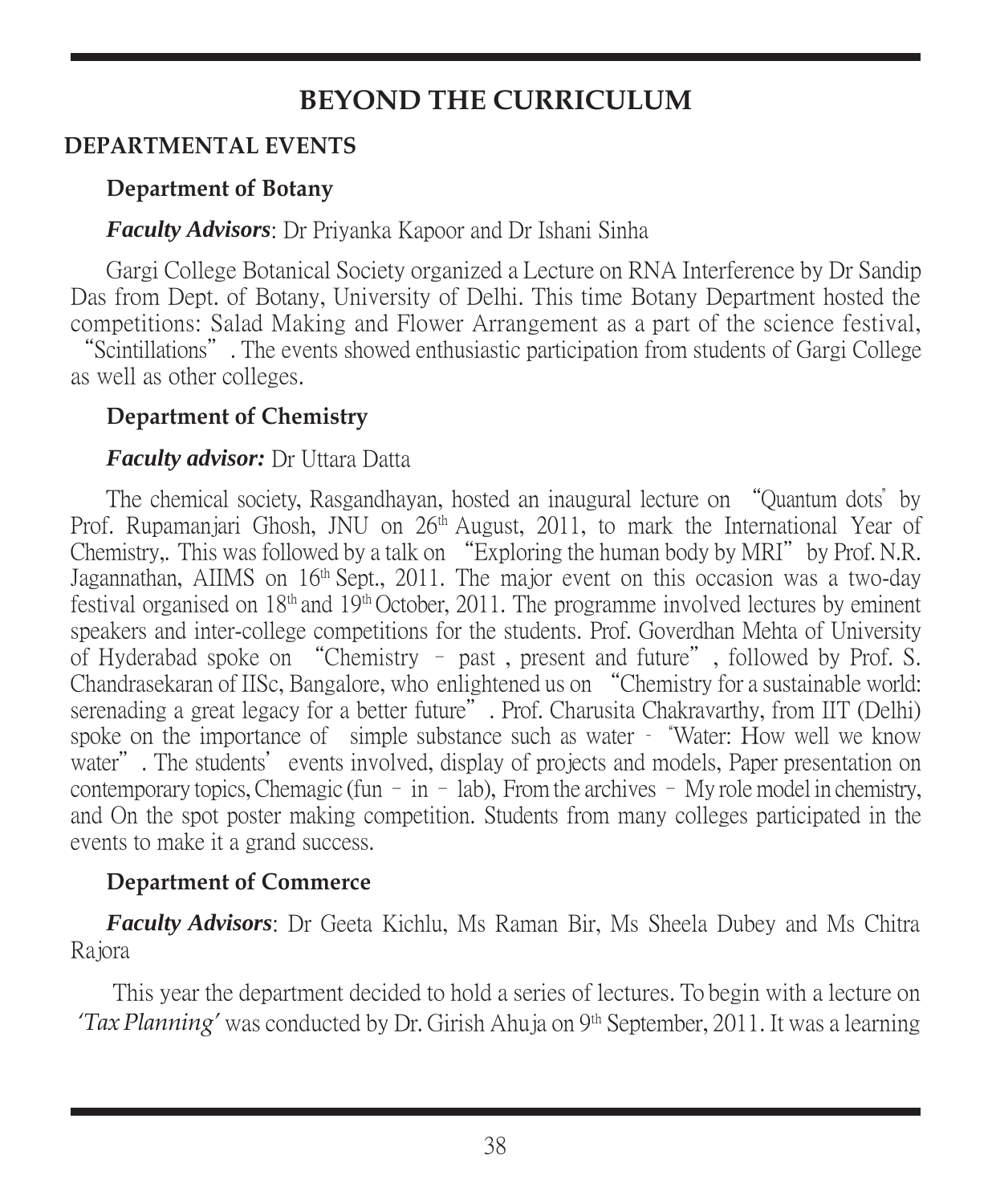experience for all the students as they came to know about the various changes taking place in the field of Tax Planning which would help them in amassing wealth by tax avoidance.

Keeping the same thread going a seminar in collaboration with The Institute of Company Secretaries of India (ICSI) on 21<sup>st</sup> Oct 2011, was held. Various eminent speakers, Mr. T. R. Mehta, Ms. Anupam Jha and Ms. Renu Bhandari made the students aware of the new mantra 'Smart to save and Smarter to invest'. All the history and evolution of financial markets in India and the different ways to enter it with its pros and cons was also discussed.

As a part of the lecture series, another lecture was held on 'Research Methodology' on 4<sup>th</sup> Nov 2011, wherein the students were told about the contents and types of research and how to go about it which proved to be very helpful for all the students.

Commerce Department won the 3 rd prize in March Past and also the *BESTDEPARTMENT*  prize for maximum participation. This year the theme for Cascade 2012 was 'Re-inventing the City: Greening Urban Infrastructure<sup>"</sup> which was organized on 24<sup>th</sup> February 2012. The inaugural session of the event was graced by Shri. Jagmohan, the Former Lt. Governor of Delhi as the Chief Guest and Mr. Jehangir Pocha, Co-promoter, NewsX as the keynote speaker. 'The Comascent' the commerce newsletter was released by the Chief Guest. This was followed by a panel discussion graced by various eminent speakers Dr. Iqbal Malik, Founder and Executive Director of VATAVARAN (an NGO)*,* Mr.Bhurelal, Chairman, Environmental Pollution (prevention and control) Authority and Dr. A.K. Tripathi, Director, Ministry of Renewable Energy.It was followed by the informal session which consisted of various fun 'n' food stalls, some games as an initiative by PROJECT AKSHAR and various competitions, like Paper Presentation, Comic Strip Making, Photography Competition, Quiz and '*Best of Waste Competition'* which was introduced this year in accordance with the theme. All competitions saw huge participation from different colleges. Keeping with the theme, certain steps were taken by the department like using used sheets for making writing pads, recycling last year's folders and also instead of the usual lighting of lamp, we inaugurated by planting of saplings. D. Rathi, a student of B Com (H) II year won several prizes in Indian classical, folk and western dance at Inter-college festivals.

#### **Department of Economics**

*Faculty advisors:* Mrs Swaran Narang and Ms Nidhi Tewathia

It has been a very significant year for the department of Economics as the department was able to launch the Economics society, *Ecomantra* in October 2011. The society had its inaugural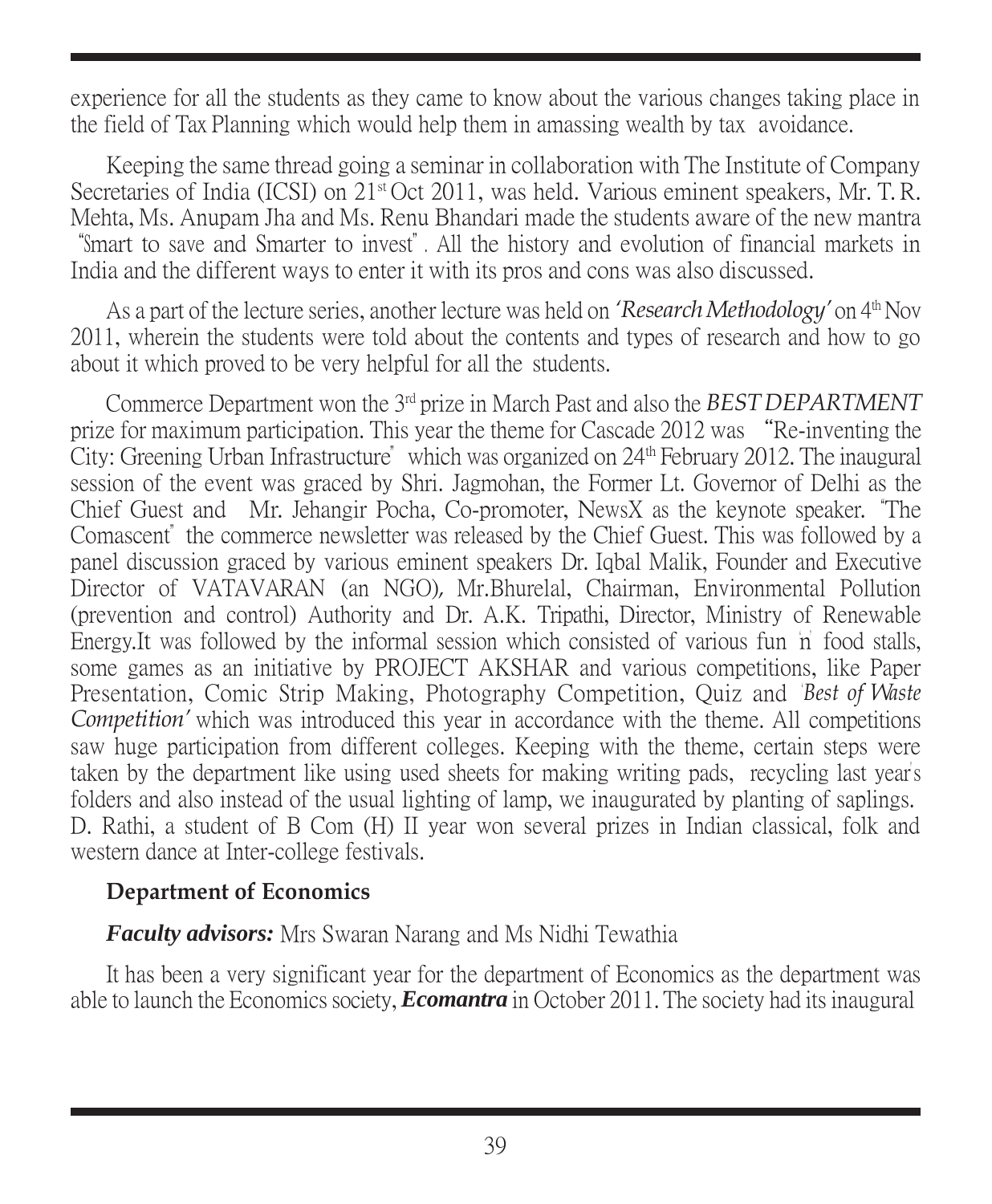lecture titled "Global Recession-A Challenge for India" on 20<sup>th</sup> October 2011 by Prof. Saugato Sen of IGNOU. The lecture was followed by a quiz conducted for the students of B.A (Program). The students participated in large numbers with great enthusiasm. The department proposes to hold another event based on '*General Budget*'. The students of our college will present papers based on the theme.

### **Department of Elementary Education**

## *Faculty advisors:* **Dr Jyoti Raina Anand**

The department organized several lectures, workshops, field visits, movie screenings and other activities. Students of second year attended workshops on Physical Education and Self Development. Third year students went for a trip to Alwar, Rajasthan to study an Innovative school run by Bodh, an NGO working in the area of education. Presentations by schools, such as The Shri Ram School and Shikshantar School, Gurgaon; were organized for 4<sup>th</sup> year students to facilitate placements. Students regularly visit other B.El.Ed Colleges/Department of Education (CIE)/ RRCEE/NCERT to attend talks by experts.

## **Department of English**

### *Faculty Advisor*: Dr. Aneeta Rajendran

Committee Members: Dr. Radha Chakravarty, Ms. Arunima Das and Ms. Kanchi Arora

The annual departmental literary festival on 'Trends in Popular Indian Literary Cultures', explored newly consolidating popular cultural genres in Indian literatures. A panel discussion featured three practitioners in the field of Indian letters- Giti Chandra, academician and novelist; Vishwajyoti Ghosh, major cartoonist, graphic novelist and historian, and Neel Chaudhuri, winner of the Metroplus Young Playwright Award- who read, showed and performed from their work in addition to leading a stimulating discussion on the range of possibilities that are making themselves available to the young writer. A variety of student competitions, including creative writing, quiz, debate and dramatics, centering on these themes was organized, and received enthusiastic participation.

The English Department facilitated a one-day workshop on September 10, 2011 in collaboration with the Department of English, University of Delhi, on the Technical Writing and Communication in English first-year undergraduate course (offered to all science students in the university). The workshop was widely attended by faculty representatives from across Delhi University colleges and was a collaborative effort by college teachers from all over the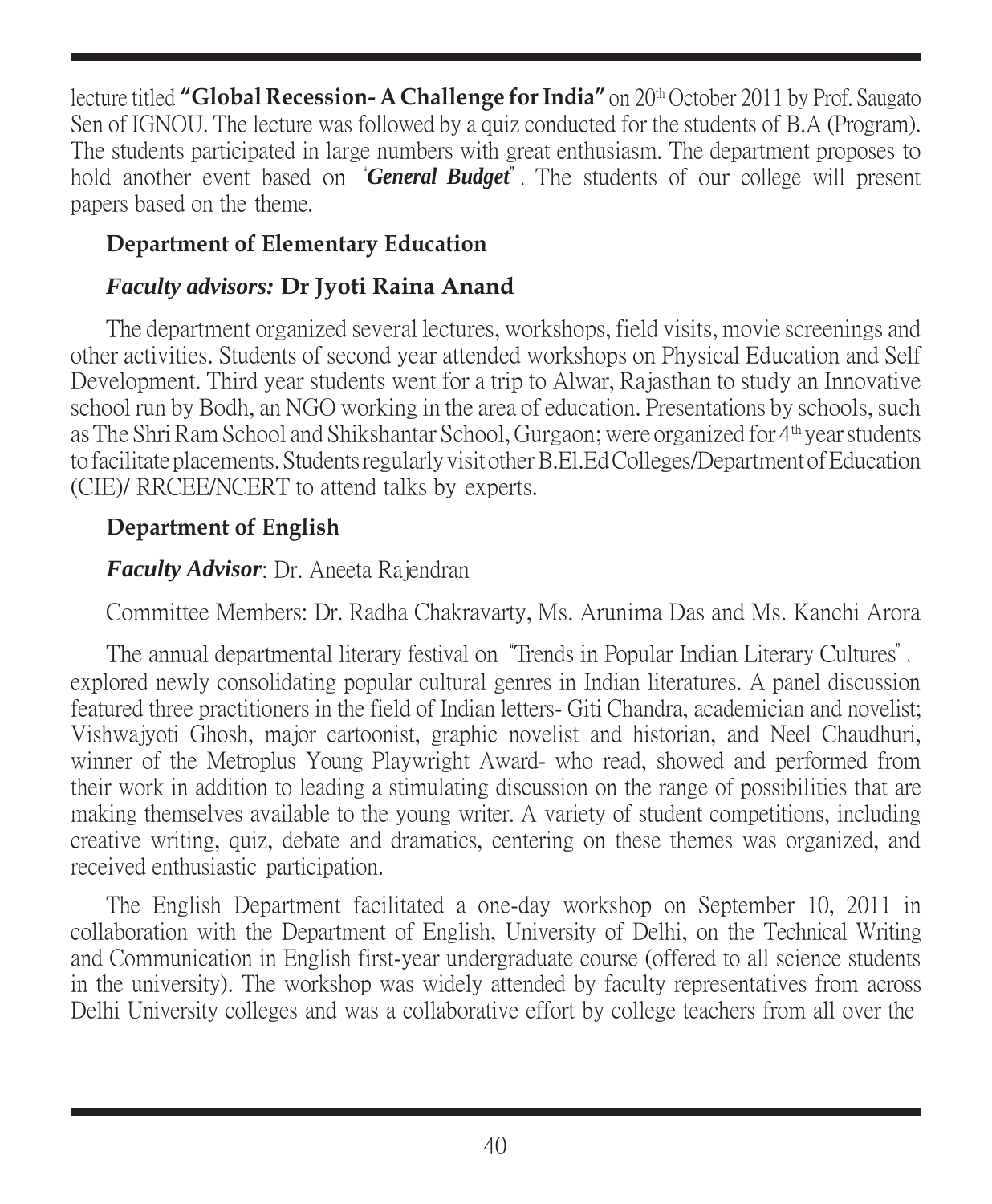University to re-examine and re-theorise pedagogy, teaching materials and evaluation for this newly-introduced semester course.

## **Department of Hindi (Hindi Sahitya Parishad)**

## *Faculty Advisor*: Dr Anita Yadav

The Hindi Sahitya Parishad organized 'Maulik Kavita evam Kavita Paath Pratiyogita', in which students presented their own poems and read poems by other poets. The department also organized one day seminar, in which Prof. Gopal Rai and Prof. Hari Mohan Sharma presentedtheir views on'Kahaani kabadaltaparidrishya'.Inthe second session,ShortStory Writing and Poster Making competitions were organized. Finally, a documentary based on famous story writer Amarkant's Life story was screened.

## **Department of History**

## *Faculty Advisor:* Dr Alka Saikia

An educational trip was organised to Bhojpur, Sanchi, and Bhimbetka in Madhya Pradesh in October 2012. Add-on-course 'Heritage management' concluded with a valedictory function and lecture titled Maritime Heritage of India by Professor Himanshu Prabha Ray, Centre for Historical Studies, Jawaharlal Nehru University. Heritage walk was conducted on 15th February 2012 of Humayun's tomb and the Ridge Area near Delhi University where the student's saw the mutiny memorial, flagstaff house, Ashoka pillar, Pir Gayab monument and Hindu Rao Hospital. History Department Festival Antaraal was held on 21.2.2012. The theme for this year was Indian Art Through the Ages. There were two lectures on Buddhist Art by Dr. Naman Ahuja, School of Arts and Aesthetics, Jawaharlal Nehru University and Prof. Anupa Pande on Mughal Miniatures, National Museum Institute.

## **Department of Mathematics**

## *Faculty Advisor*: Dr Arshmeet Kaur

The department of Mathematics organised its first annual festival '**Mathemania**' on September 14, 2011. There was a talk on **"Mathematics of Sudoku"**and **"Managing Cyber Frauds".** The topics were of general interest and received appreciation from the audience. Dr CS.Lalitha, Associate Professor, Department of Mathematics, South Campus and Dr Sushila Madan, Associate Professor, Department of Computer Science, Lady Sri Ram College graced this event by their presence. The students from different departments actively participated in the informal events such as, Mathematical Quiz and Sudoku competition.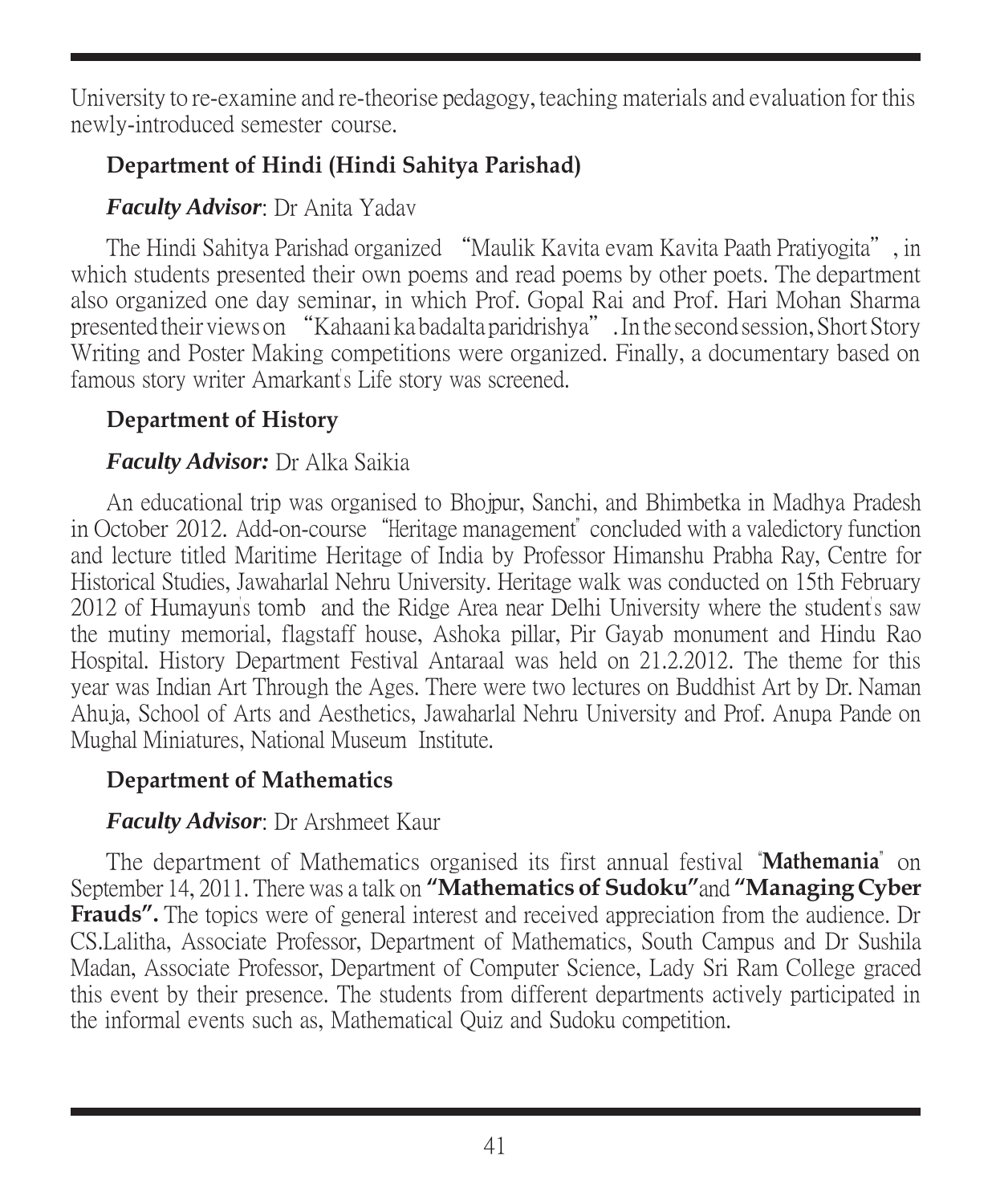### **Department of Microbiology**

#### *Faculty Adviser*: Dr. Shashi Chawla

GERMS, was a part of organizers of the one day Science festival 'Scintillations-2011-12 on  $13<sup>th</sup>$  Jan, 2012. It organized activities like Ad mad and Tattoo making during the festival.

Members of GERMS won maximum prizes in various activities organized during Scintillations. They were also awarded Trophy which is given to the Department, winning maximum number of prizes. Members of GERMS also participated in a variety of festivals organized by different colleges of Delhi University and won many awards in various activities.

### **Department of Philosophy**

### *Faculty Advisor:* Dr Deepika Chatterjee

The department organized a lecture by Ms Ameeta Mehra, Chairperson of the Gnostic Centre (a centre for growth of consciousness) on 'The Aim Of Life' on  $22<sup>nd</sup>$ , Feb 2012. Departments' newsletter-Gnosis was released at the end of 1<sup>st</sup> semester. Department's Annual Festival DIALECTICA was held on 2<sup>nd</sup> March, 2012, the theme being, "The Creative Expression". For the first time three blind students participated in the debate competition and one of them also won the prize for the best speaker. The department also organised a seminar on 'The Relevance of Vivekananda in the modern times' conducted by Mataji Subhoprana from Sharada mission on the 23rd of March, 2012

#### **Department of Physics**

### *Faculty Adviser*: Ms Anita

Physics society RAY organized an inaugural lecture in September on 'Unraveling the Quantum Universe: The Role of Particle Colliders' by invited speaker Dr. Kirti Ranjan from Department of Physics and Astrophysics, Delhi University. Physics Society participated in the annual science festival 'Scintillations' held for the very first time in the college. For the festival, physics society organized two interesting events of 'Circuit making' and a 'General quiz competition' hosted by a professional quiz master.

Students of B.Sc(H) Physics attended one day workshop at Inter University Accelerator Centre to celebrate ' National Science Day' on 28th February.

PhysicsDepartmentislaunchingitsfirstphysicsmagazine'Physikos'.Teachersandstudents have contributed immensely to make this endeavor a success.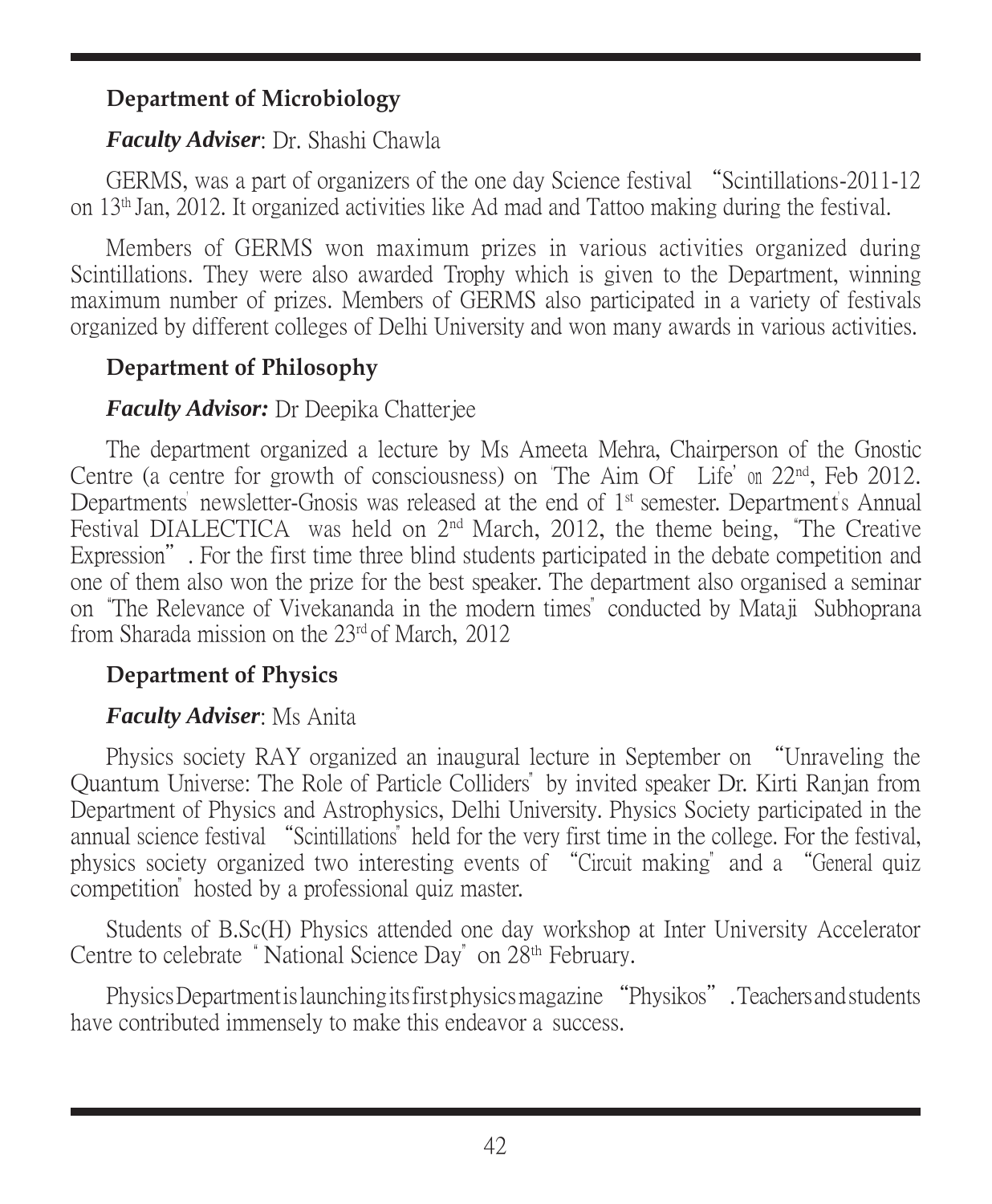Physics department also held one day summer school program for all science stream students during the summer vacation in July on 'Python' and 'Thin Film Technology' conducted by Dr. Vandna Luthra and Ms. Anita.

#### **Department of Political Science**

### *Faculty Advisors***:** Mr Mukesh Gautam, Dr Sweta Mishra and Dr Anita Bhatt

The Department of Political Science organized various activities in the year 2011-2012. The association started its journey with a lecture delivered by Mr Manoj Mitta, Senior Editor, Times of India, on Lokpal Bill. The lecture was very thought provoking and highlighted various aspects of the Lokpal Bill. Dr. Himanshu Roy, Reader, Department of Political Science, DDU College, Delhi University, delivered lectures on 'Globalization' and 'Secularism in India' on 31.10.2011 and 8.11.2011 respectively.

Professor Amita Singh, Chairperson, Centre for law and Governance, JNU, was invited to speak on the topic: 'Governance Good or Appropriate: The Policy Makers Dilemma'. The Department also organized its Annual Fest 'bl - Pourri' on 20<sup>th</sup> March, 2012. Prof. Pushpesh Pant, SIS, JNU, delivered a talk on "Media and its Impact on Elections". It was followed by Debate, Quiz, Poster Making and Collage Making competitions. Students from different colleges of Delhi University participated in it. The topic of the Debate was 'Elections are won and lost on Media Platform'. Apart from the above mentioned academic activities, the Political Science association organized a tour to Dalhousie, Khajiar and Chamba in the autumn break and an educational trip, for third year students, to Agra.

### **Department of Psychology**

#### *Faculty Advisors***:** Dr Sangeeta Bhatia, Dr Sabeen Rizvi

Nafsiyaat,the Psychology Association of the department of psychology has a vision of going beyond the obvious and exploring the unexplored. The year began with the initiative to create a monthly theme for the department. This was started by inviting Mr. Shrashtant Patara-(expert in sustainable development, renewable energy), who shared the possibilities of exploring professions beyond psychology. Another talk by Prof. Anand Prakash (Dept. of Psychology, Delhi University) enlightened us about the importance of relationships and emotional well being. A mesmerizing session with Ms. Vriti Kalra a hypnotherapist engaged the students with a demonstration of a live hypnotherapy session .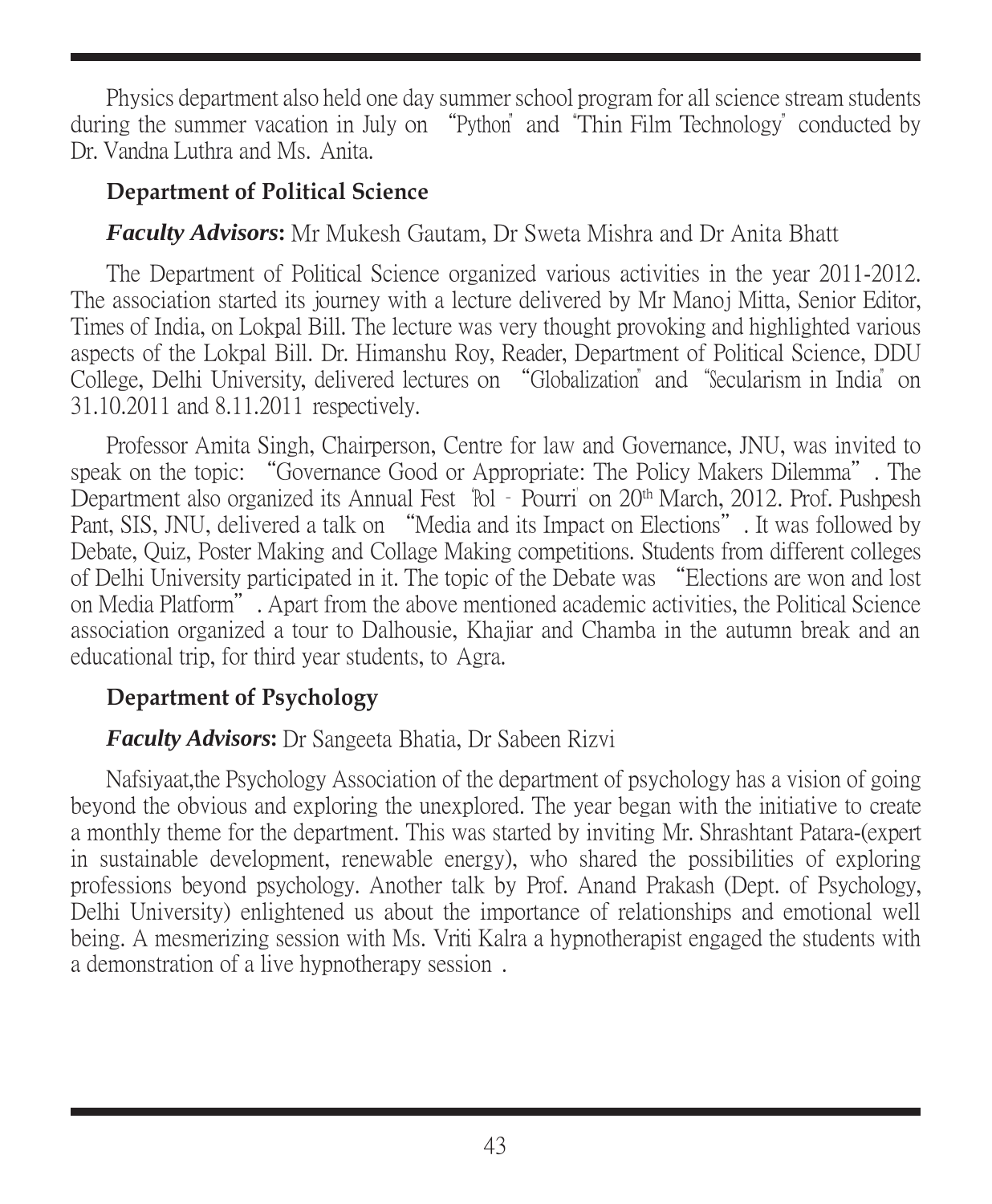A series of lectures on the theme 'Beyond the classroom' are continuing. The very first expert was an alumnae from our department Ms. Arti Anand, (Counsellor, Ganga Ram Hospital) who interacted with the students about the challenges of counseling as a profession. Next the department invite Ms. Dipika Kaur (Psychologist, Max Health Care) who spoke about her journey from a student to a practicing psychologist. Other experts from various sub fields would be invited as part of the ongoing series.

A two day long annual seminar and festival, "PsyFiesta' 12" was held on the 28<sup>th</sup> and 29<sup>th</sup> of February, 2012. The event got entusiastic participation from colleges like LSR, KNC, SPM, Sri Venkateshwara, Daulat Ram, Delhi College of Arts and Commerce etc. Day one had an enriching keynote by Prof. Anand Prakash, followed by a paper presentation by students from our department. The focus was on to sensitize people about the importance of having a holistic body rather than a never ending quest for the perfect body. This was followed by a panel discussion on the same, which had eminent panelist like Ms. Ishi Khosla (Nutritionist), Ms Reena Nath (Family Therapist), Mr. Abhay Chawla (Media expert) and our own student Tejasvi. The panel was chaired by Dr. Sarla Jawa, (retired associate professor, LSR). A workshop was also conducted by experts from Sanjeevani to highlight the body image issues. Day two had competitive events. A debate on 'Cosmetic surgery gives people a second chance in life' had many enthusiastic participants. Other competitive activities included Psychbabble, Psychodrama, Ad-mad, Quiz and a 'treasure hunt' for the teachers.

#### **B.A. Program Association- Navdrishti**

*Faculty advisors:* Dr. Promila Kumar (Convener) and Dr. Rekha (co-convener)

The year of 2011 has been an eventful one for the department.

The Cultural Day celebrations was held on 20th October in the seminar hall. All the students were asked to dress up representing their state and culture, depicting the 'Unity in Diversity' that exists in India. A 'Cultural Walk' was organized and students spoke about their attire and culture they belong to. Relevant titles were also awarded.

The annual fest was held on  $1<sup>st</sup>$  March 2012. It was the  $4<sup>th</sup>$  Annual Inter-College Festival, and was kept open for all the students from different courses. The theme of this event was **"The CreativeRegress:MediaReinforcing Superstitions"**whichwas a one day event.This eventwas divided into two sessions – first session was formal and the second session was informal. For the first session of the annual festival, Mr. Alok Sinha (IAS), Dr(Mrs) Jyoti Raghavan and Ms. Esha Guha were invited. The second session which comprised of 'Debate' and 'Paper presentation'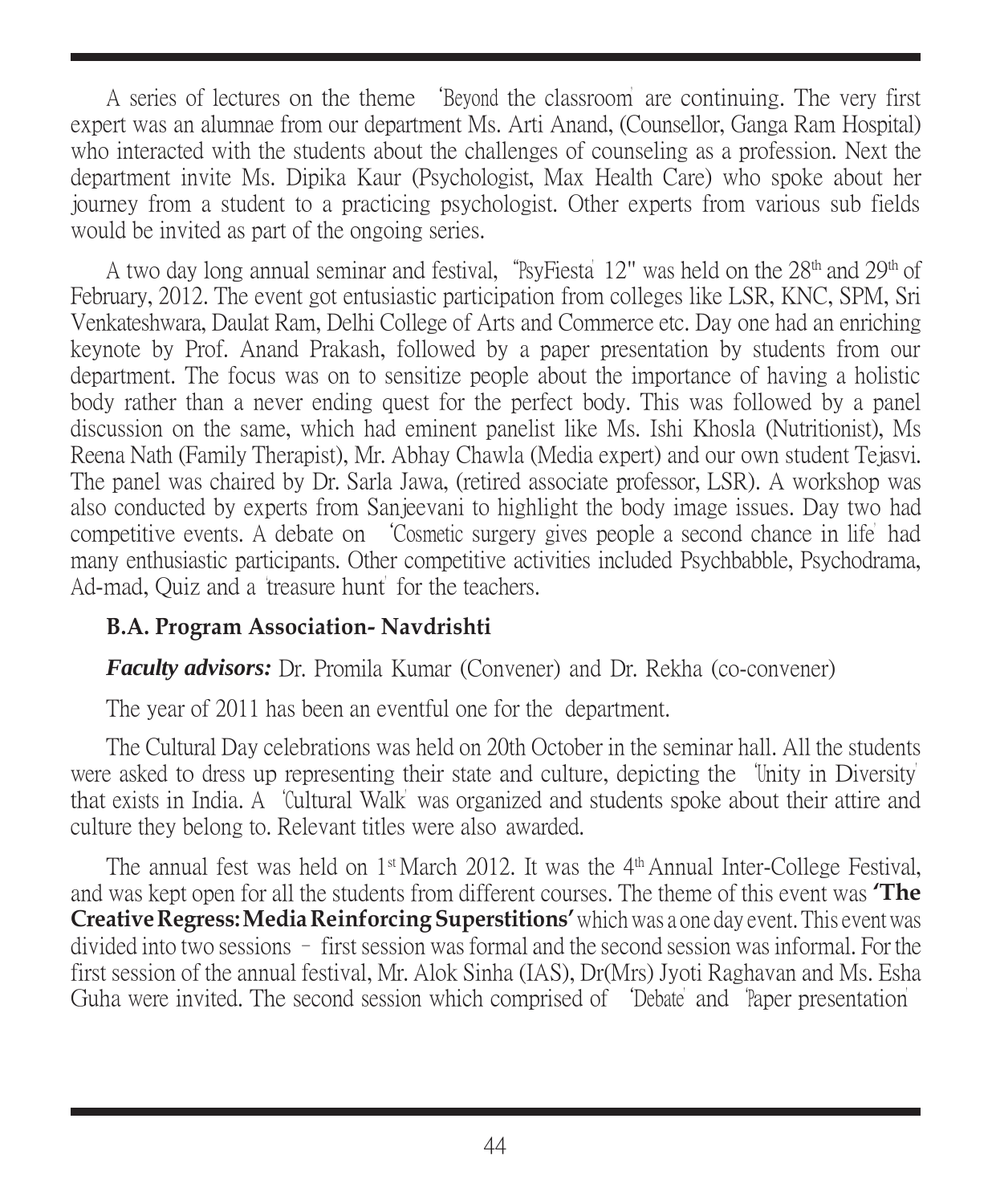was very interesting and thought provoking. 'Rangoli making', 'Collage making', 'Ad-Mad' and ' Mehendi Competition' were also entertaining and brought out the creativity of the participants. We had a very good participation from our college as well as from other colleges. The winners were awarded certificates as well as cash prizes. There were song and dance performances by the students, in between the competitions, to break the monotony.

### **BSc Program Association- Zenith**

*Faculty Advisors*: Dr. Sushmita Chowdhury, Dr. Sushma Bhan, Ms. Bhavna Kapur

Dr. L. Judith

Zenith, the B.Sc. Programme Association, is one of the largest student bodies of the college comprising allstudentsofLifeSciences andPhysicalSciences.Theyear hasbeen eventful.The inaugural lecture was delivered by Ms. Sumita Dasgupta, project director, Environment Education Unit of Centre for Science and Environment and Editor, Gobar Times, the Center's monthly magazine for students. She talked at length about the relevance of Environment Sciences in the world today, shared her experiences from the field and briefed students about the various career opportunities available in the study of environment. It turned out to be an extremely informative event!

Zenith was the only science association to have celebrated the importance of Ozone Day. As a part of the day-long celebrations on September 16, a poster making and slogan writing competition was arranged. The event drew heavy participation from students of various streams.

The members of Zenith were privileged to be a part of the International Year of Chemistry celebrations. We had the opportunity to listen to leading scientists and their talks left a deep impact. Many students participated in the competitive events held by the Chemistry department.

Zenith was involved in organizing the first inter college science festival in December that saw all science associations come under one roof. The two events hosted by Zenith were the bilingual debate and Best out of Waste. The level of participation was very high. Last but not the least, students from Zenith bagged the second position in the march past on the college sports day.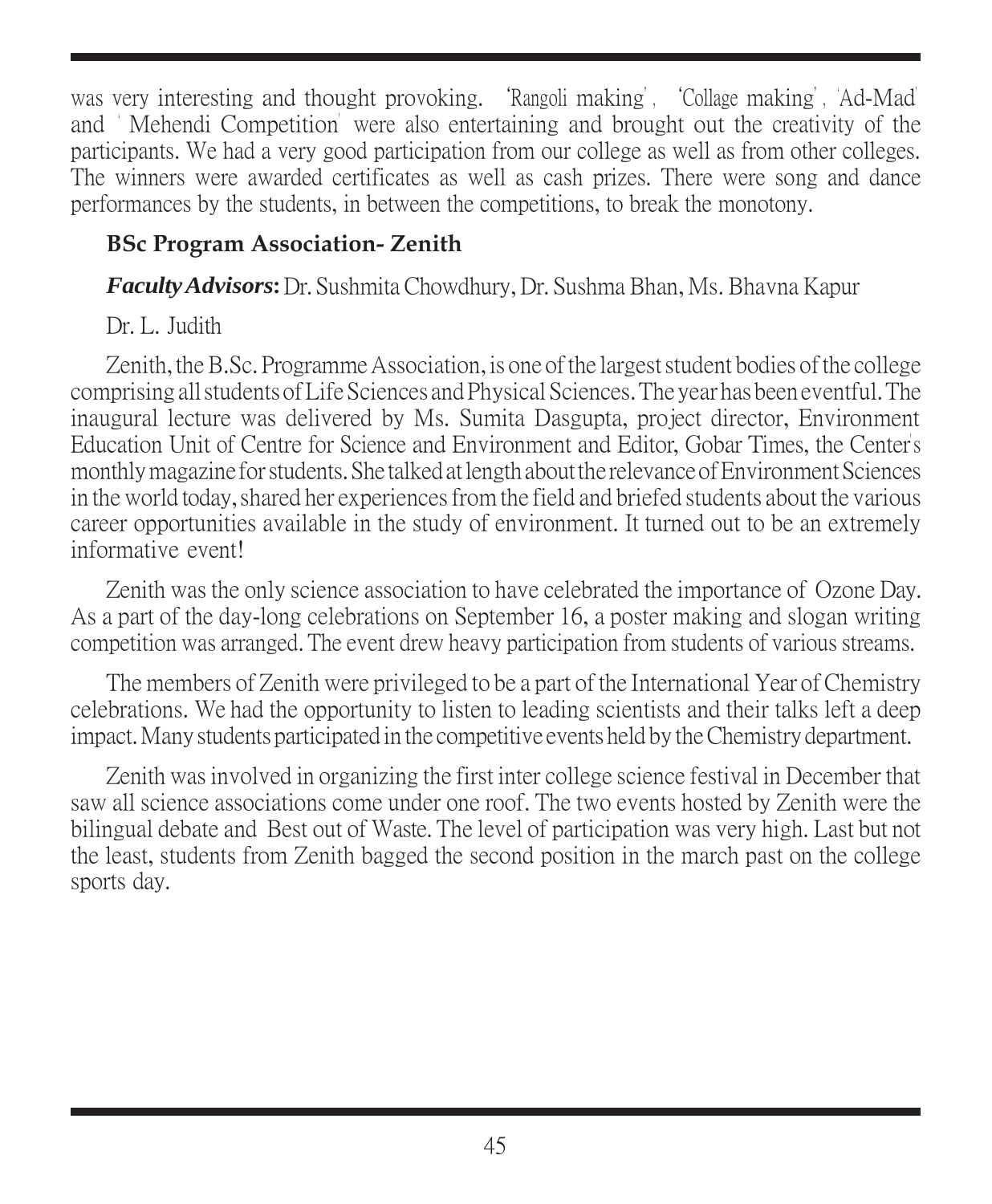## **Department of Sanskrit**

## **Department of Zoology**

## *Faculty Advisor***:** Dr Rita Sethi

Inauguration of Zoology Department was on 14<sup>th</sup> September, 2011 by Professor Mallikar jun Shakarad. He delivered a lecture on 'Evolution of Social Behavior, Are they victims of their own success?' In the science intercollege festival, Collage making and Rangoli was a success with huge participation. The department magazine **The Flight** was published by Zoological Association **"Albatross"** in which interesting articles were given by students.

## **THE GARGI PATHFINDER AWARD**

## **Science**

**Winners:** R. Rubia and Yashika Mishra, BSc (H) Physics III year

**Project Title:** Study of the anti-microbial properties of Titanium dioxide (TiO<sub>2</sub>) and silver nanoparticles for self-cleansing clothes utilizing inter-disciplinary integrated approach.

**Mentor:** Dr Vandana Luthra

## **Humanities**

**Winners:** Akanksha Singh, BA (H) Applied Psychology III year

**Project Title:** Creating awareness about Mental Health Issues using social Media

**Mentor:** Dr Neera Pant

## **Commerce**

**Winners:** Aradhana Bakshi**,** B Com (H) III year and Painan Malik**,** B Com III year

**Project Title:** Effective distribution of marks for Internal Assessment under the Semester System

**Mentor:** Mrs Sheela Dubey

# **RESEARCH PRESENTATIONS IN CONFERENCES BY STUDENTS**

Poster presented by Sohini Deb alongwith Dr Aparajita Mohanty on 'Markers for genetic diversity studies and its implication on conservation strategies' at International Conference on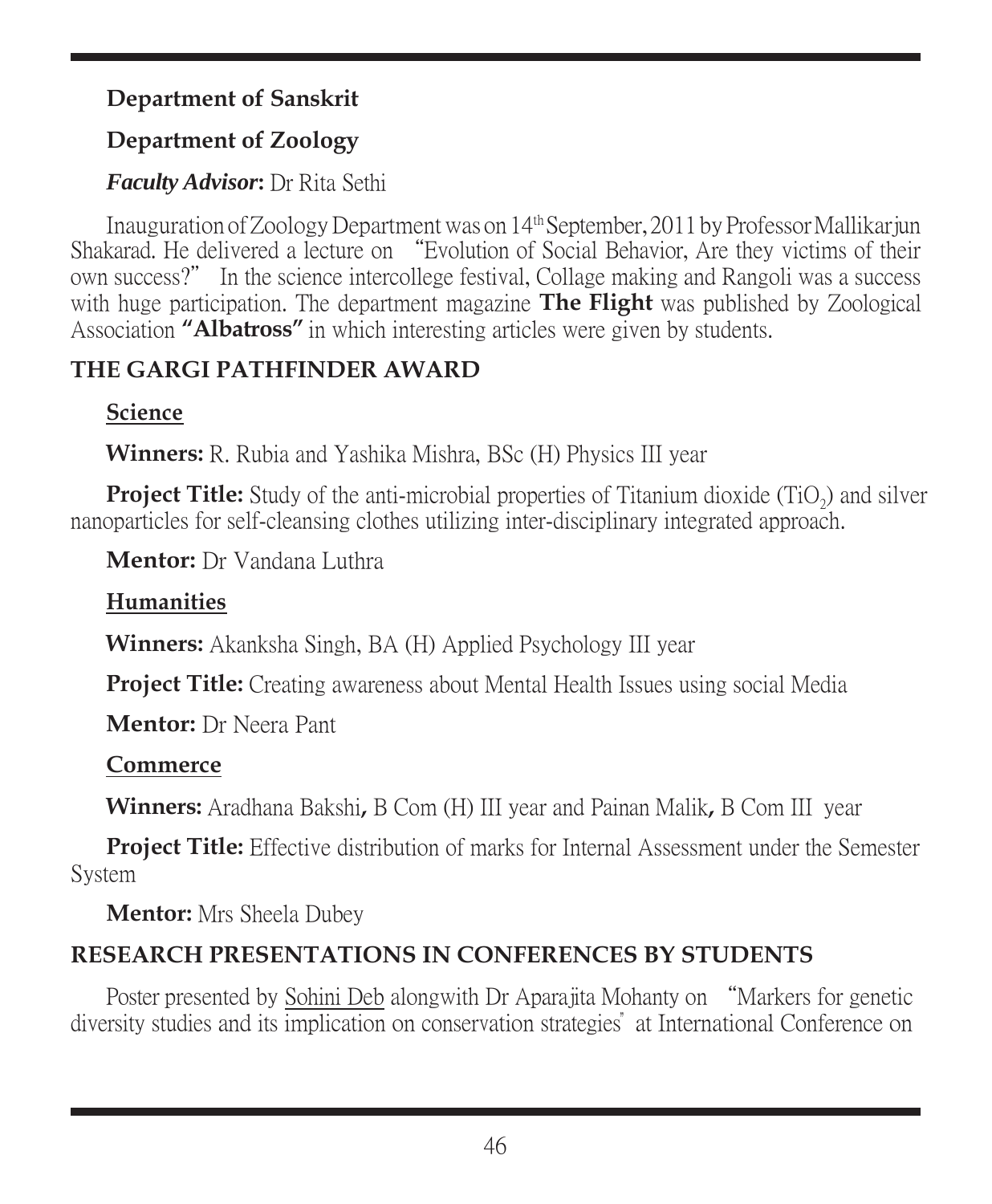Issues for Climate Change, Land Use Diversification and Biotechnological Tools and Livelihood Security, Oct 8-10, 2011; Meerut.

Poster presented by Apoorva Mehta, Poshmaal Dhar and Shweta Chakraborty alongwith Shashi Chawla on Isolation & characterization of detergent degrading bacteria in conference 'Microbial Biotechnology for Sustainable Development' organised by Association of Microbiologists of India at Punjab University, Chandigarh

Poster presented by Apoorva Mehta, Poshmaal Dhar and Shweta Chakraborty alongwith Shashi Chawla on Isolation & characterization of bacteria degrading polythene bags in comference 'Microbial Biotechnology for Sustainable Development' organised by Association of Microbiologists of India at Punjab University, Chandigarh

### **QUEST: THE SCIENCE QUIZ**

Out of the 17 colleges that participated in Quest Science Quiz , organized by University of Delhi, Gargi College was ranked 4<sup>th</sup>. The best presentation award was given to Gargi College team consisting of Sai Shruti, Sumedha and Bani.

### **ACTIVITIES OF BIOINFORMATICS INFRASTRUCTURE FACILITY(BIF)**

Gargi College is one of the two colleges and the only Women's college in University of Delhi to have BIF (funded by DBT with a yearly grant for maintenance and allied expenses). An abstract mentioning progress made at BIF, Gargi College appeared in the Proceedings of XXIII Annual Coordinators Meeting (Feb 2012) of BTISNET held at Jammu University. Our students are implementing projects in Bioinformatics, one of the most modern interdisciplinary branches of Science. A post graduate student worked and submitted her dissertation as a part of her course work for MSc degree. Also, a trainee worked at BIF and her research was invited for oral presentation at a National Symposium.

### **HIGHLIGHTS OF STAR COLLEGE SCHEME**

This Scheme is funded by DBT and has enabled the science laboratories to procure several sophisticated equipments. Many chemicals and other consumables can be purchased now which eventually helps the students to individually perform experiments. Students received stipends to do research projects in science departments. A two-day summer school was conducted which included many inter-disciplinary topics of theory and hands-on session in topics like: Synthesis, Characterization and applications of conducting polymers; Thin film technology and Fibre Optics. An Interdisciplinary Science Seminar for students and faculty was also organized under the scheme.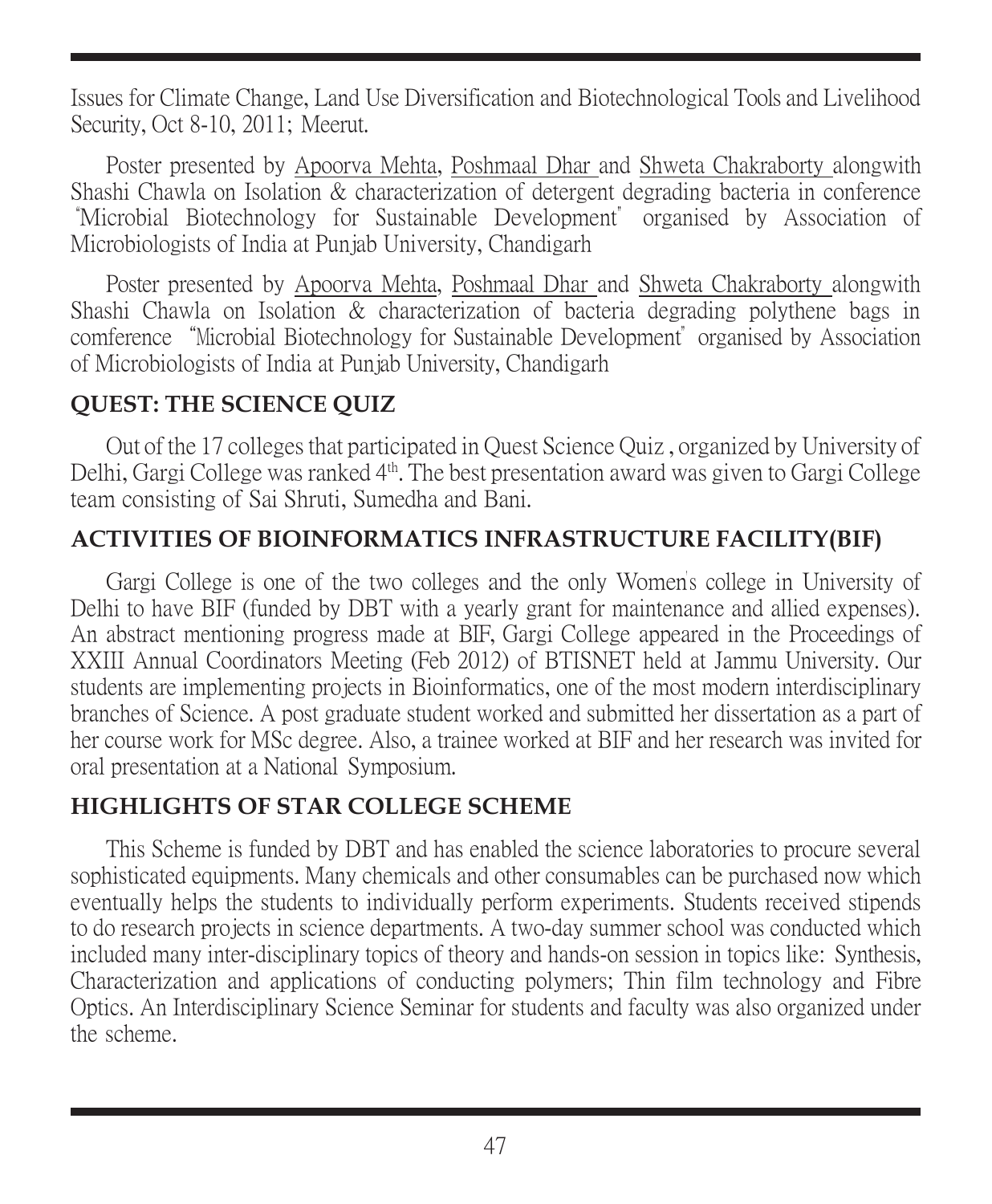#### **SEMINARS**

#### **Roleof e –TechnologyinAcademic ResearchandTeaching–Learning Interactions**

A two day orientation seminar was organized for the academic staff and students of the college entitled 'Role of e – Technology in Academic Research and Teaching –Learning Interactions' on December 8 and 9, 2011.The following topics were covered : e-learning initiatives of MHRD; DU ICT infrastructure; e- resources available through DU library system; integrated ICT tools; internet applications and dynamic use of e-technology in the class room. The panel of distinguished speakers included Mr. N.K.Sinha, Additional Secretary MHRD, Dr. Ajay Gupta, Director – Computer Centre DU, Mr. Nitin Dawar , Ms. Namita, Ms. Seema Sirpal - Computer centre DU, Mr. Rajesh Singh, Deputy Librarian- Library System DU. And Dr. Rakesh Batabyal, Deputy director, academic staff college, JNU.

The seminar was organized by the ICT committee comprising Dr. Promila Kumar (Convener), Dr. Gita Mathur, Dr. B. Vaijayanthi and Dr. Geeta Siddharth.

#### **Science Seminar**

An Interdisplinary Science seminar was organized by all science departments on  $12<sup>th</sup>$  January, 2012. Eminent speakers like Prof Vani Brahmachari, ACBR; Dr. P.Anandakumar, IARI, Prof. RakeshBhatnagar,JNU,spokeontopicslikeEpigeneticsinmedicine andGeneticallyModified crops. Students and faculty from allscience streams even outside the college participated in the seminar.

#### **Chemistry Seminar**

To mark the International Year of Chemistry, the chemical society, Rasgandhayan, hosted an inaugural lecture on "Quantum dots" by Prof. Rupamanjari Ghosh, JNU on 26<sup>th</sup> August, 2011. This was followed by a talk on 'Exploring the human body by MRI' by Prof. N.R. Jagannathan, AIIMS on 16<sup>th</sup> Sept., 2011. The major event on this occasion was a two-day festival organised on  $18<sup>th</sup>$  and  $19<sup>th</sup>$  October, 2011. The programme involved lectures by eminent speakers and inter-college competitions for the students. Prof. Goverdhan Mehta of University of Hyderabad spoke on 'Chemistry – past , present and future', followed by Prof. S. Chandrasekaran of IISc, Bangalore, who enlightened us on 'Chemistry for a sustainable world: a great legacy for a better future". Prof. Charusita Chakravarthy, from IIT (Delhi) spoke on the importance of simple substance such as water – 'Water: How well we know water?'. The students' events involved, Display of projects and models, Paper presentation on contemporary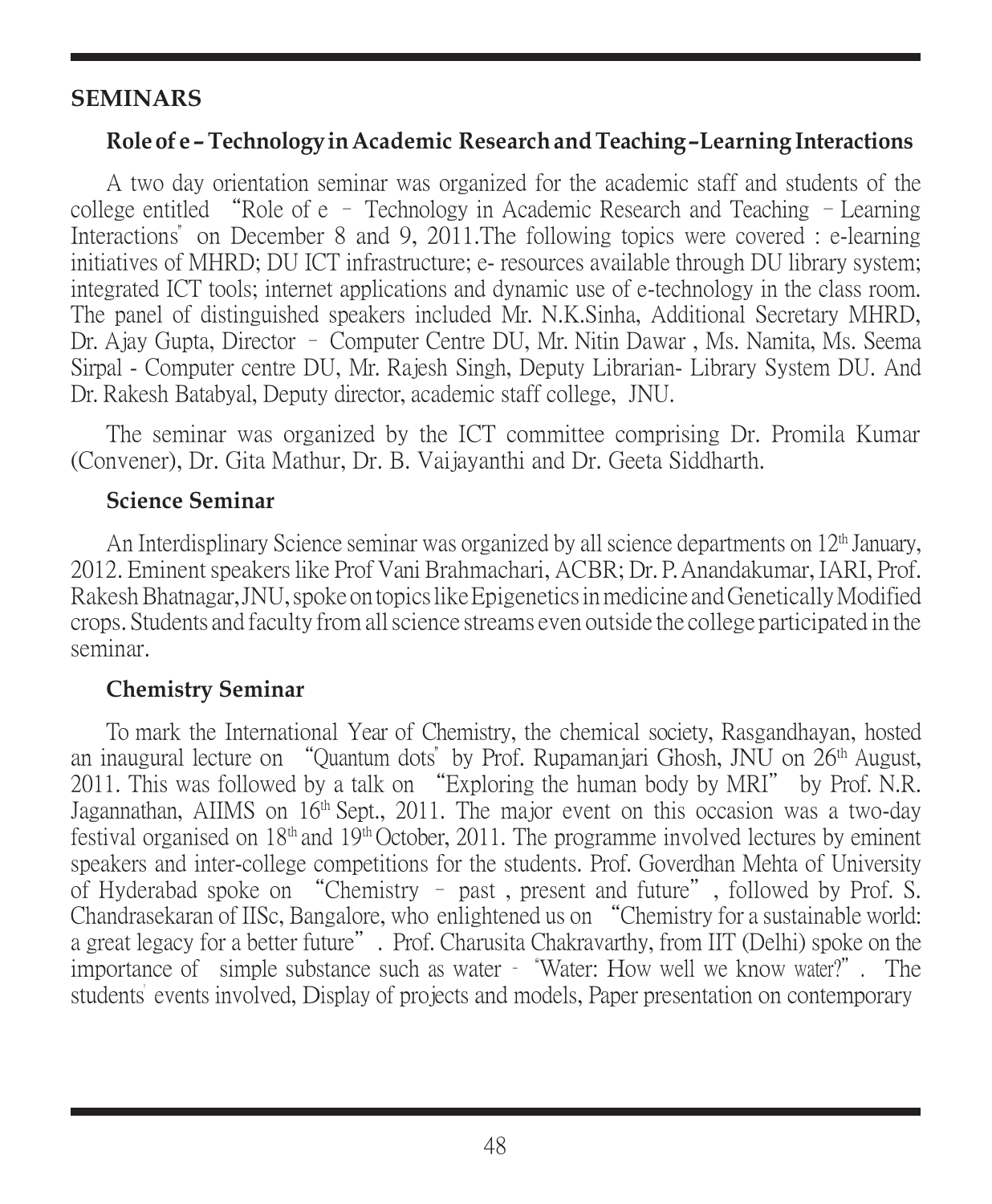topics, Chemagic (fun – in – lab), From the archives – My role model in chemistry, and On the spot poster making competition.

### **SCIENCE FESTIVAL 2012: SCINTILLATION**

For the first time, a science festival, SCINTILLATION-2012 was organized on 13<sup>th</sup> January in which societies of various science departments namely GERMS (Microbiology), GCBS (Botany),QUASAR(Physics),ALBATROSS(Zoology)andZENITH(PhysicalandBiological Sciences) joined hands and structured a daylong event.

Therewere thrilling activities and studentsfromdifferent colleges alsoparticipated inlarge numbers. Each department independently organized two events:

GERMS- Ad-mad, Tattoo making

QUASAR- Quiz and Circuit making

GCBS - Flower Arrangement and Salad Making

ALBATROSS - Rangoli making and Collage Making

ZENITH - Debate and Best out of Waste

Various stalls were exhibited their products and were put forward by sponsors like Fortis hospitals, Coccobery, Sai creations, Oriflame, etc.

## **EXHIBITIONS AND FAIRS**

Department of Library Celebrated Reference Knowledge Week from 26<sup>th</sup>-30<sup>th</sup> Sept., 2011

A Book exhibition cum book fair in the college premises was organized on  $9<sup>th</sup>$ -10 Jan., 2012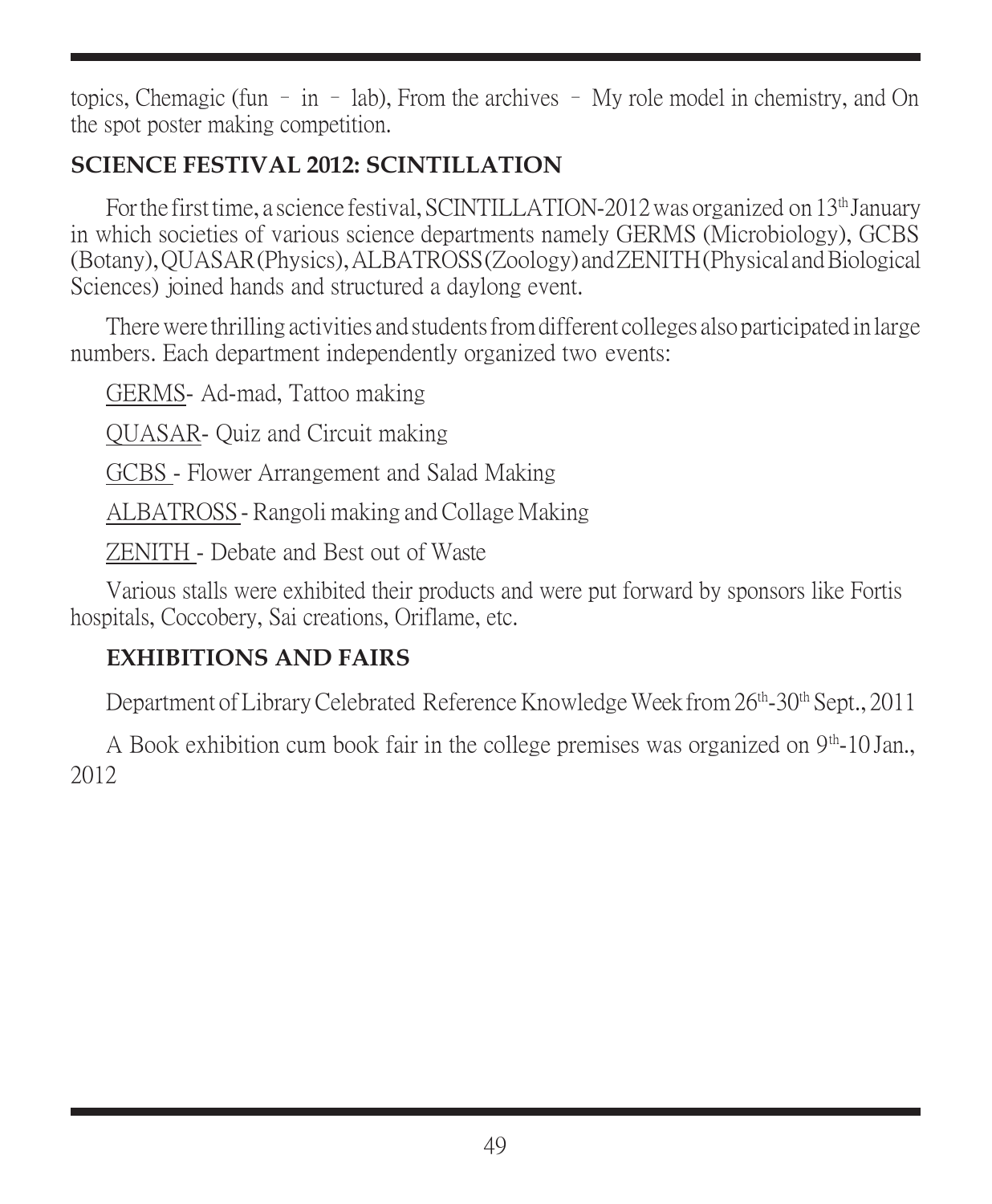# **ACTIVITIES OF CULTURAL ANDOTHER SOCIETIES**

### **UPSTAGE-DRAMATICS SOCIETY**

TEACHER CONVENER- Dr. Neeta Mathur

STUDENT CONVENER- Mridul Surbhi

Upstage took part in various events and competitions this year.

Like each year new themes were experimented. For the first time in the history of upstage, a comedy play named 'Short Circuit' an Indian adaptation of Peter Sheffer's Black Comedy was prepared. The English play dealt with the complexity of relationships in a family and a woman's quest to deal with her husband's fidelity and impact on children. 'Snow Angels' by Scott C. Sickles was also staged.

### **GLASS EYE-THE FILM CLUB**

TEACHER CONVENER- Ms.Deeksha Bhardwaj

STUDENT CONVENER- Saarini Bagga

Glass Eye, the Film Club has and continues to remain committed to cinema in all it's organic beauty. In addition to several Movie-screenings throughout the session, the highlight of the year was certainly the Short Film Making Competition conducted by Glass Eye during 'Reverie'.

The year began with the film Agora, a historical drama set in Egypt and towards the end of the session, there were other screenings such as Mamma Mia, part of the promotion for the much acclaimed musical that was organized for the colossal opening of the Gargi Auditorium. There was also the documentary Perse-Pune directed by Pune based director Jayanta Dasgupta, which explored issues of identity, community, etc. by tracing life of the Iranian community in Pune. The academic year shall come to an end with a movie based in America during the civil rights movement, 'The Help' and another light hearted film 'The History Boys'.

In addition to the screenings, Glass Eye collaborated with UNESCO to host a Touring Literary Festival within college, wherein the famous author Anuja Chauhan (of The Zoya Factor fame) interacted with students. On other days there were short children's story writers like Samina Mishra, who interested everyone with exciting anecdotes and experiences. Finally, the biggest achievement of the club has been to be able to conduct a Short Film Making Competition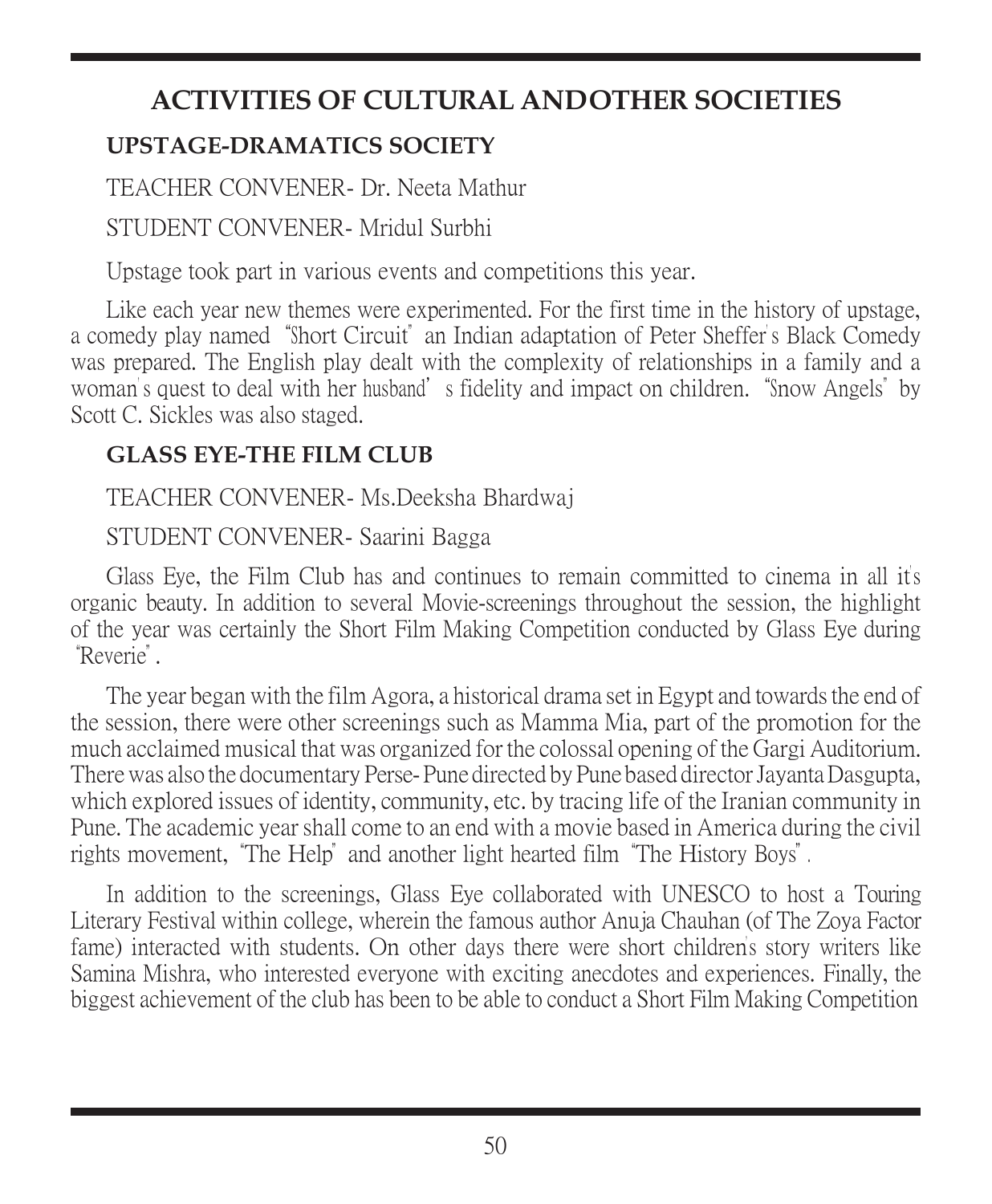during the college festival. Around 6 teams, with maximum 10 participants each, participated from all over Delhi University, and the competition was judged by the independent film maker Abhay Gupta, who screened his first hybrid movie called Just that Sort of a Day and Kadambari Chintamani, who has had a rather exciting professional background as member of jury at various film awards, etc. She was the co-director of a revealing documentary 'The Lijjat Sisterhood'. The 1st prize was won by Delhi College of Arts and Commerce.

## **THE FINE ARTS SOCIETY**

TEACHER CONVENER- Dr. Manjeet Singh STUDENT CONVENER- Smriti Lakhani

This year 'Hues' has actively worked for many events including 'Freshers, United colors of Gargi' out of which 'Reverie' was the major event. The students common room 'Retreat' was also given a new look by the society. The workshops organized for the members and the non members were – Coffee Painting workshop and the Jewellery painting workshop.

Our first workshop, organized for members as well as non-members of the society was by a Fevicryl Expert teacher 'Mrs. Geeta Singla'. Coffee painting is an Egyptian form of art made up entirely with coffee and was sponsored by 'Nestle'. The 'lewellery Painting Workshop', was also for both the members and non- members and was conducted by Mrs. Geeta Singla (Fevicryl Expert teacher). Beautiful embellishment were made in different forms. 'Hues' supported the campaign 'Cities For Forests' , an initiative by WWF- India, to promote the forests in our country, by organizing a tattoo – making competition for the members of the society.

Hues team Participated in Comic-strip making at Kamla Nehru College, Antaragni' 11 (IIT-Kanpur), Events at BITS- Pilani, IIT-Mumbai etc

Hues team members won:

- · 1 st prize at Sri Ram College of Commerce (Pot-painting)
- · 2 nd prize at Miranda House (Poster making)
- · 1 st prize at Dyal Singh College (Tattoo-making )
- · 3 rd prize at Shaheed Bhagat Singh College (Poster-making)
- · 2 nd prize at Bits-Pilani (Collage making)
- · 3 rd Prize at IIT-Kanpur(tattoo-making)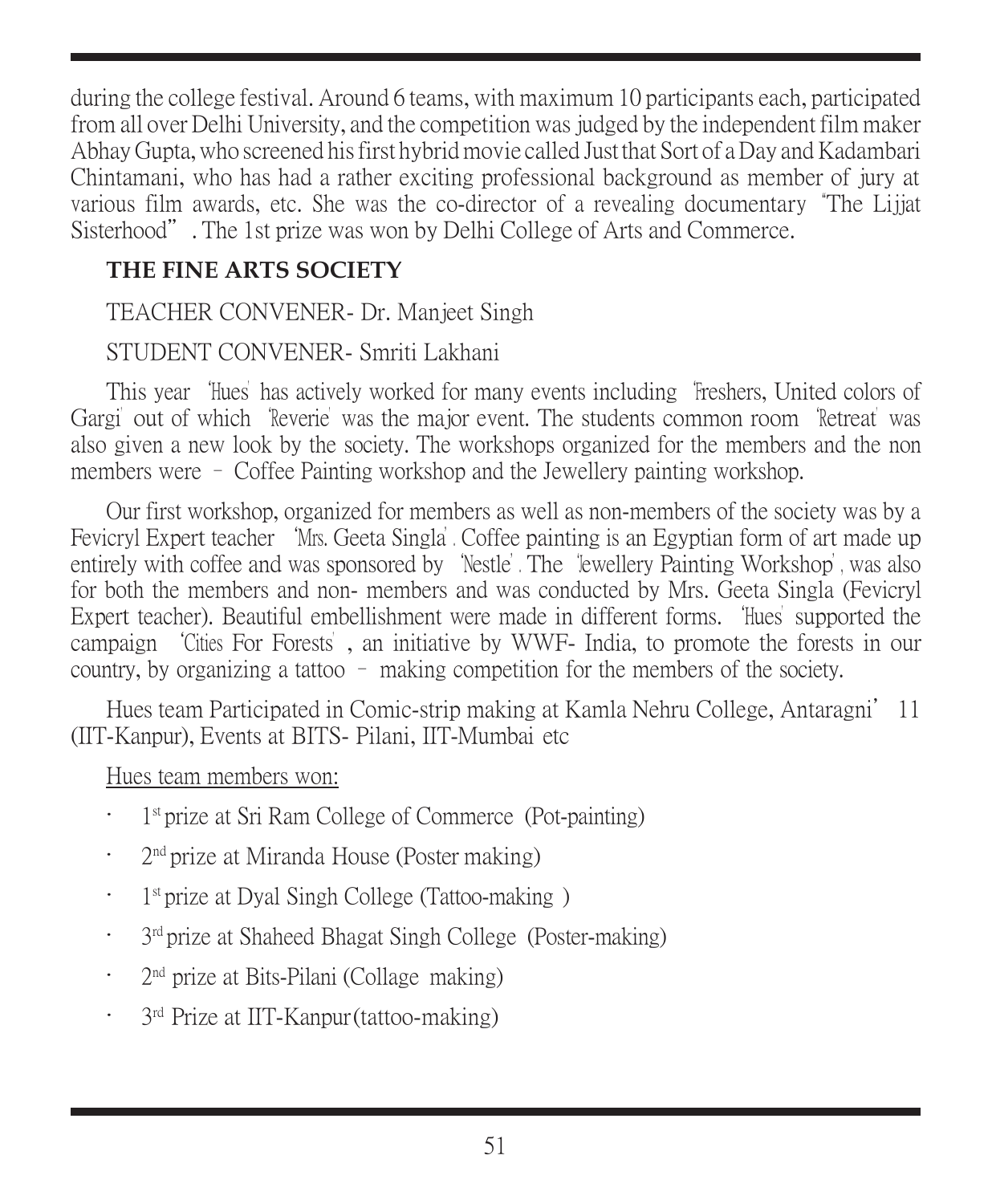- · 1 st prize at Kamla Nehru College (comic-strip making)
- <sup>1</sup> 1<sup>st</sup> prize at Gargi College at Reverie' 12 (rangoli making)
- $\cdot$  1<sup>st</sup>,2<sup>nd</sup> and 3<sup>rd</sup> prize at Reverie' 12 (Face painting)
- <sup>2nd</sup> prize at Reverie' 12 (t-shirt painting)
- <sup>1</sup> <sup>1st</sup> and 2<sup>nd</sup> prize at Reverie' 12 (Blind art competition)
- · 1 st prize at Spin'12 , sports festival of Gargi College

## **"SAMEEKSHA" THE HINDI DEBATING SOCIETY**

### TEACHERCONVENORD:SwatShwetaVerma

## STUDENT CONVENOR: Sandhaya

Intensive in-house training sessions were held for the benefit of our students. Our girls participated in more than 30 inter college competitions and won a record number of 25 prizes in all categories taken together. Our academic calendar started with a debate on 'BHUMANDALIKARAN KE YUG MEIN HINDIBHASHA APNA MAHTVA KHOTI JA RAHI HAI' organised on the eve of 'HINDI MASS'.

## Achievements

- Won 2<sup>nd</sup> prize (team) in 'MANTHEN' held in IIT Kanpur (15<sup>th</sup> Oct, 2011).
- Won Individual  $3<sup>rd</sup>$  prize in poetical recitation in IIT Kanpur (16<sup>th</sup> Oct, 2011).
- Won Individual 1<sup>st</sup> prize in 'Prateeksha' (16<sup>th</sup> Oct, 2011).
- Won Individual consolation prize in the debate on the topic 'PARTICIPATIVE' VIGILANCE—ULTIMATE SOLUTION FOR ELIMINATING CORRUPTION' held in NCDC, HAUZ KHAS (4<sup>th</sup> Nov, 2011).
- · Won Individual 1st prize in essay writing competition held in RAM LAL ANAND COLLEGE , EVENING (9TH Nov, 2011).
- Won 2<sup>nd</sup> prize (team) in the debate on the topic 'MASS MEDIA LOKTANTRA KO SHAKTISHALI BANA RAHI HAI' held in RAM LAL ANAND COLLEGE , EVENING (9th Nov, 2011).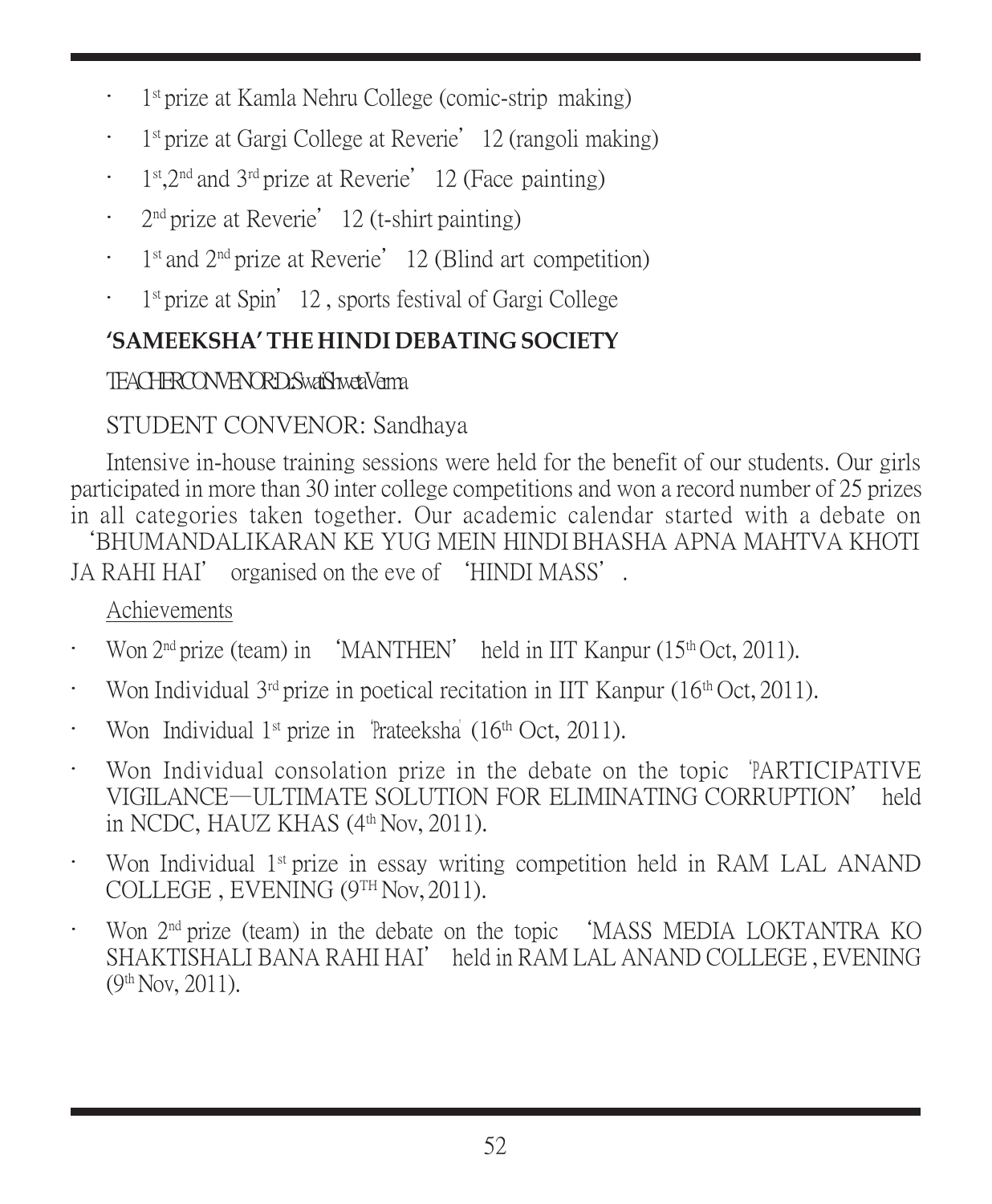- $\cdot$  Won 2<sup>nd</sup> prize Individual in the debate on the topic 'AARAKSHAN SAMAJICK NYAY YA RAJNEETI' held in Arts Faculty (10th Jan, 2012).
- $\cdot$  Won consolation prizes in creative and poetical writing at SRCC (17<sup>th</sup> Jan, 2012).
- Won 2<sup>nd</sup> prize individual in the debate on the topic 'CIVIL SOCIETY DWARA PARIT JAN LOKPAL BILL SANSAD KI BHAVNAOO KE KHILAPH HAI' held at SHAHEED BHAGAT SINGH COLLEGE (25th Jan, 2012).
- · Won prizes individual in the Extempore and creative writing held at KAMALA NEHRU COLLEGE (2nd Feb, 2012).
- · Won 1 st prize individual in the poetical recitation held at LADY SHRI RAM COLLEGE  $(4<sup>th</sup>$  Feb 2012).
- Won special prize individual in creative writing held at LADY SHRI RAM COLLEGE  $(4<sup>th</sup>$ Feb, 2012).
- · Won several prizes in Extempore and poetical recitation in REVERIE2011-2012.
- $\cdot$  Won consolation prize in creative writing held at PGDAV COLLEGE (11<sup>th</sup> Feb, 2012).
- · Won 1 st prize individual in Extempore held at INSTITUTE OF HOME ECONOMIC ,HAUZ KHAS (18th Feb, 2012).
- Won 2<sup>nd</sup> prize individual in Creative Writing held at 'INSTITUTE OF HOME ECONOMIC', HAUZ KHAS (18th Feb, 2012).
- · Won 2<sup>nd</sup> prize individual in Extempore held at SHYAMA PRASAD MUKHERJI COLLEGE (24th Feb, 2012).
- · Won 1 st prize individual in story writing held at SHYAMA PRASAD MUKHERJI COLLEGE (24th Feb, 2012).
- <sup>•</sup> Won 2<sup>nd</sup> prize individual in poetical recitation at RAMJAS COLLEGE (27<sup>th</sup> Feb, 2012).
- · Manju Batra and Megha won the 'Cha<sup>l</sup> Vajayani Prize' for the Best team in Poetry competition.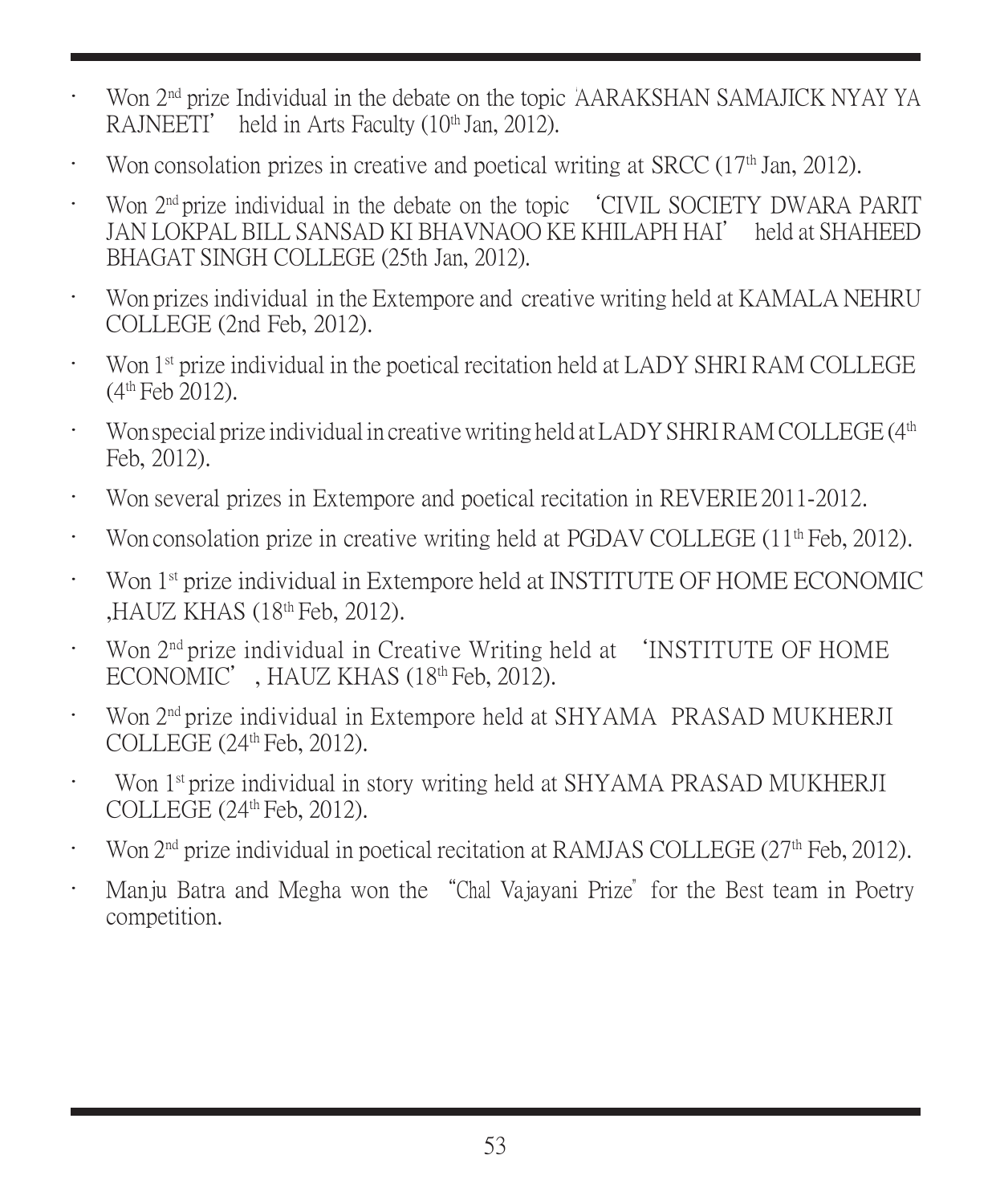## **NAZAAKAT-INDIAN DANCE SOCIETY**

TEACHER CONVENER- Dr. Rashmi Bhardwaj STUDENT CONVENER- Chitra K.R.

This year, Nazaakat began its journey with the motive of celebrating dance, the manifestation of the emotions and expressions a dancer beholds. Nazaakat's annual production was Garba-Dandiya Raas, the traditional folk dance of Gujarat. The dynamic nature of Raas represents the circle of life and the beating heart and honors the fact that all humans have the divine energy of the God within them. Trained under eminent Gurus of Lokutsav, an initiative by Mr. Sandeep DixitIAS, the significant milestone attained ever in the history of the college was emerging as the national winners at IIT, Kanpur. Siddhi Joshi bagged the third prize in the solo classical event as well. Other achievements are; 2<sup>nd</sup> at Dyal Singh college, 3<sup>rd</sup> at Mata Sundri College, 2<sup>nd</sup> at Gargi college, 2<sup>nd</sup> at Khalsa College in the group events. In the solo events we bagged the first prize at Kamala Nehru College, 2<sup>nd</sup> at Mata Sundri, 1<sup>st</sup> at Gargi, 2<sup>nd</sup> at Dyal Singh and 1<sup>st</sup> at Sri VenketeswaraCollege.WealsoparticipatedinvariouscompetitionsheldatDeenDayalCollege, Jesus and Mary, Sri Venketeswara College, Miranda House etc. Nazaakat has also given inhouse performances during Teacher's Day, Fresher's day, Cultural day etc.

## **SPARX-CHOREOGRAPHY SOCIETY**

TEACHER CONVENER- Dr. Rashmi Bhardwaj

STUDENT CONVENER-Vasudha Singh

The team of SPARX won 1<sup>st</sup> prize at IIPM, 2<sup>nd</sup> prize at IIT, Delhi, IIT Mumbai and Guru Gobind Singh College of Commerce; and 3<sup>rd</sup> prize at Gargi College (Reverie). It also participated in BITS Pilani, Kamla Nehru College and Lady Sri RamCollege.

The team also performed for the friendship's day program, organised by NCC and for specially able children.

## **INDIAN MUSIC SOCIETY: SAMRANJINI**

TEACHER CONVENER- Dr. Deepika Chatterjee

STUDENT CONVENER- Isha

Samranjini, the Indian Music Society of Gargi College pursues multiple varieties of Folk, Popular, Carnatic and Hindustani Classical music. We also practice Light and Semi-classical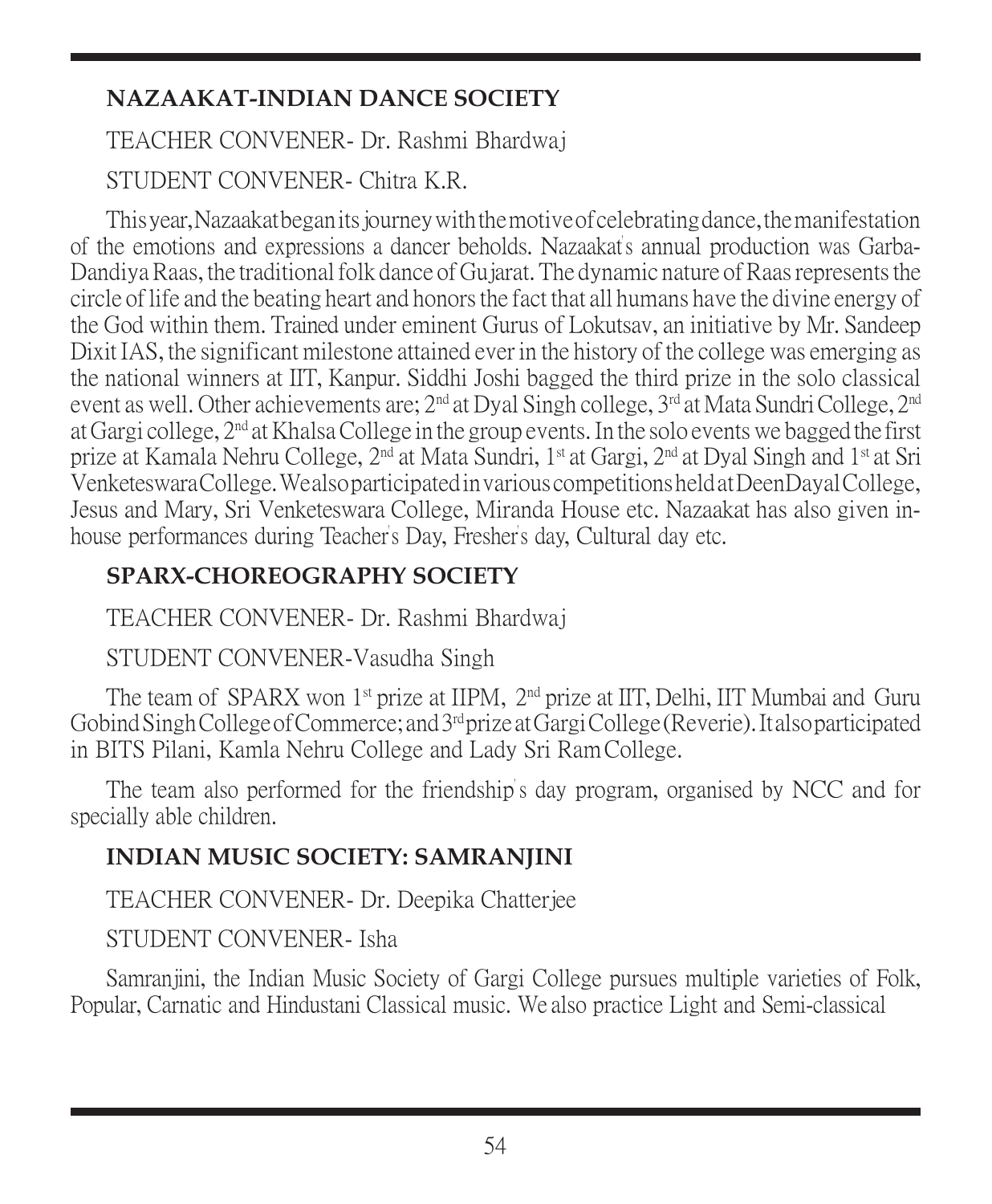music which includes genres like Thumri, Dadra, Ghazal, Chaiti, Kajri and Tappa. This year, we presented a self-composed Trivat (Idiom / composition with three prominent features sargam, bols of tabla and tarana) which showcased the composing skills as well. We received a lot of appreciation for not only composing but also writing the Trivat. The members of the society participated in solo, duet as well as group events in many Delhi University Colleges. The following are the achievements of the society:

- <sup>2nd</sup> position in Indian Group singing competition in IP College for Women
- $\cdot$  Consolation prize in the Indian Group singing competition in Dayal Singh Evening College
- <sup>2nd</sup> position in Indian Group singing competition in Shaheed Sukhdev College of Business Studies (CBS)
- · 3 rd position in Semi-classical Solo singing in Maitreyi college
- <sup>2nd</sup> position in Semi- classical Solo singing in Gargicollege
- <sup>1</sup> 3<sup>rd</sup> position in Semi-classical Solo singing in Gargi college
- · 3 rd position in Duet singing event in Gargi College

Also this year, the Cultural society of Delhi University showed great faith in us by choosing usto be the host college for the first Qawwali competition for DU colleges. The audience was transported to a different world as the Humnawa (musicians singing Qawwali) performed the popular Sufi Devotional Music. The traditional Qawwali repertoires was revisited and the audience couldn't stop themselves from singing alongwith the Humnawas. The panel of judges for the event included the famous Nizami Brothers who are the first Indian Qawwals to perform at the Royal Albert Hall. Samranjini proved that we are capable of performing any particular genre with excellence. The team not only won the  $1<sup>st</sup>$  prize but also received immense appreciation from the all those present.

### **ENLIVEN:WESTERN DANCE SOCIETY**

TEACHER CONVENER- Ms Reema Chauhan

STUDENT CONVENER- Poornima Shukla

This year members of western dance society performed at BITS, Pilani and bagged the 3<sup>rd</sup> prize. The details of the fests where 'Enliven' performed, this year are: Symbiosis, Pune, they got the 2nd prize; BIMTECH, DCAC, Khalsa College and Amity, Noida they bagged the first prize.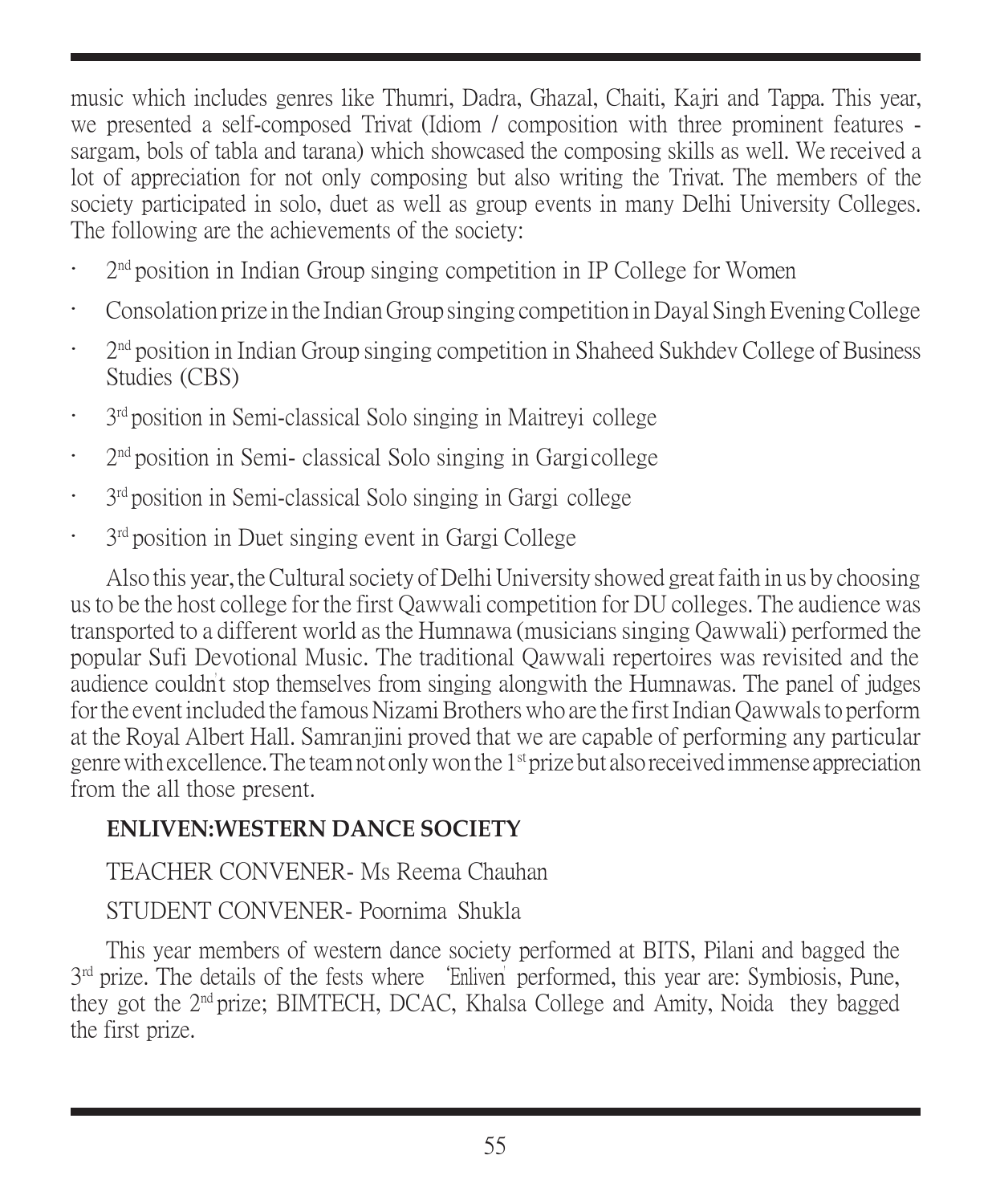## **IRIS : THE PHOTOGRAPHY SOCIETY**

TEACHER CONVENER- Ms Prachi Kalra

STUDENT CONVENER- Shivali Saxena

This year, the society was made up of 18 student members.

### **Societal Activities**

We got a trainer for the year to teach us some of the technicalities of photography and take us step-by-step through the process. Thus, we had several meetings and shoots such as Weekly meetings in college during the ECA break, both indoor and outdoor shoots, college campus shoots, Light shoot in college (indoor), Sarojini Nagar Market shoot and 'Reflections & Refractions' shoot. We covered many college events like, Sports day, NSS's Children Day program and Commerce Annual festival. Our team participated in many college festivals like IIT-Kanpur, IIM-Lucknow, JMC, IP and BITS-Pilani where it Won 1<sup>st</sup> Prize.

## **New Additions**

This year, the society launched two new items:

- 1. An Iris Calendar-fully sponsored by Nestle
- 2. An Iris Facebook page which is open to all college photographers to participate in the bimonthly competitions.

In Reverie -2012, the photography exhibition this year, was very successful. We put up over 350 prints and held 3 competitions.

## **Q.E.D-ENGLISH DEBATING SOCIETY**

TEACHER CONVENER- Ms.Anuradha Wadhera

STUDENT CONVENER- Meenakshi Sood

Events hosted in the academic year 2011-12 are Freshers' Conventional Debate, Conventional debate as part of Reverie, Creative Writing competition, Annual Parliamentary Debate Tournament.

Achievements of the members are:

- Ridhima Sharma- Among Top Ten Speakers at People Speak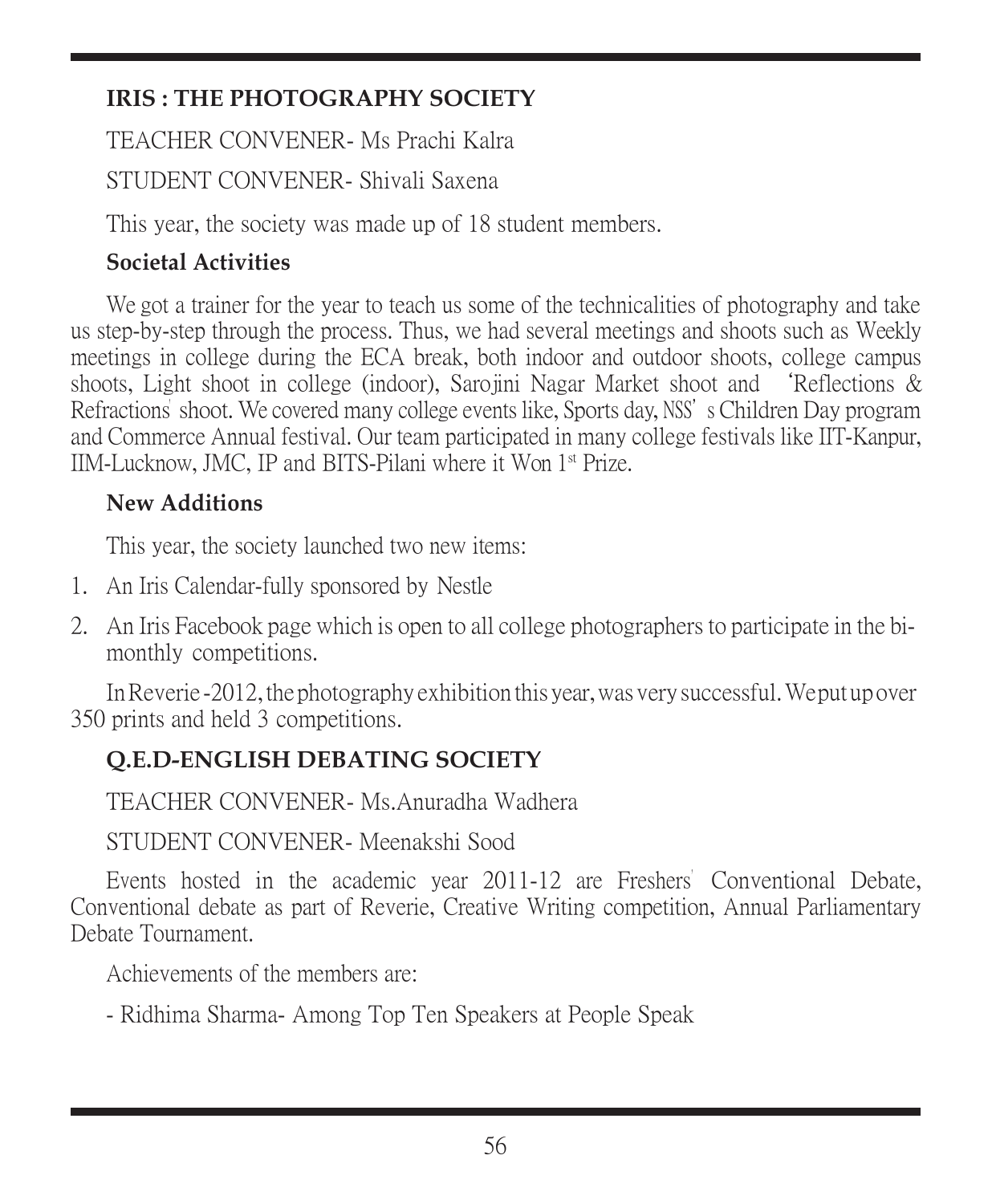- Tejesvi Dhankhar- Best Speaker at St. Stephens college
- Chaitali Sinha- Best Speaker at SRCC
- Chhaviee Doonga- Best Speaker at Hindu
- Ridhima Sharma- Best Speaker at KNC
- Saarini Bagga- Second Best Speaker at KNC
- Ridhima Sharma and Saarini Bagga- Best Team atKNC
- Chaitali Sinha, Paluck Kohli and Tejesvi Dhankhar- 2nd, IIT Kanpur, Parliamentary Debate
- Ridhima Sharma, Mona Sood, Arushi Bedi Best Adjudicators, BITS Pilani
- Sushmita Singh- Best Interjector, Gargi college
- Akriti Kamal Best Speaker, Gargi college
- Chaitali Sinha and Mona Sood- Second Best Team, Science Festival, Gargi College
- Mir Fatimah Kanth Second Best Speaker at Delhi School of Economics
- Chaitali Sinha and Ridhima Sharma Best Team at Bhaskaracharya College of Applied Sciences
- Ridhima Sharma Best Speaker at Bhaskaracharya College of Applied Sciences
- Mona Sood and Tanya Singh Best Team at IP College for Women, Pol Sc. Debate.
- -Ridhima Sharma-Second Best Speaker-JDM Turncoat Debate.
- Chaitali Sinha First LSR One-on-One Parliamentary Debate
- Meghna Acharjee-Third (creative writing competition)- Gargi college
- -Mona and Tanya- Second best team- Guru Nanak Khalsa college
- -Sushmita Singh- Best Interjector, Ramjas
- -Fatima- Second Best Speaker, IHE
- -Mona Sood- Best Speaker- NSIT
- -Ridhima Sharma-Best Speaker-NSIT Conventional
- -Ridhima Sharma-Second Best Speaker-NSIT Extempore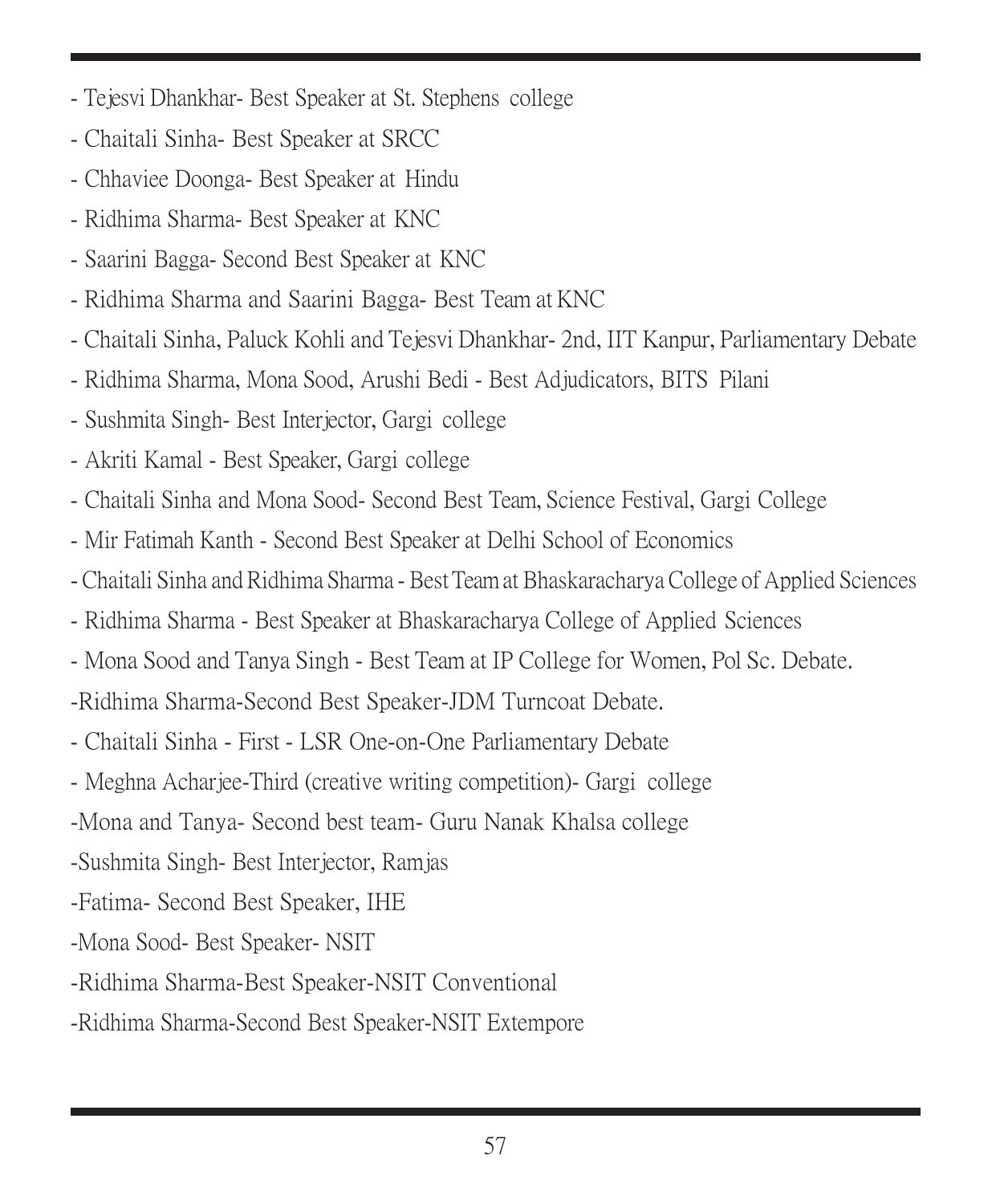-Ridhima Sharma-Best Speaker-Deen Dyal College

-Sushmita Singh- Best speaker, Delhi college of arts and commerce

-Shelly Mahajan won the First prize in the Debate competition organized by Dept. of Biotechnology at National Institute of Plant Genome Research

## **QUIZZITO-QUIZ SOCIETY**

TEACHER CONVENER- Ms Sumanlata

STUDENT CONVENER- Tanya Singh

The quizzing society of Gargi College, Quizzito, began the session with Tanya Singh of Political Science Department as Convener and Gauravi Saini of Physics Department as Co-Convener under the guidance of the teacher convener, Ms Sumanlata. Tanya was a part of the team that compered the Orientation. The society held its audition and selected 8 members taking the total number of members up to 17. The session started with workshops held by Mr. Syed Rehman. In these workshops, the society members were informed about different types of quizzes.Manymock quizzeswere also held byMr.SyedRehman.The society conducted the Maulana Azad quiz on National Education Day. It held 2 quizzes during Reverie' 12. For the first time a quiz based on women, All About Eve, was conducted where more than 20 teams participated. It also held its annual quiz as a part of Reverie, where the quizmaster was Mr. Syed Rehman. The members of the society have helped in and conducted quizzes for their departments; Yashika Mishra organized a quiz as a part of the science festival 'Scintillations' andSimranKaurorganizedaquizaspartofCascade'12.Thequizsocietywonthesecondprize in the quiz conducted in Khalsa College and participated in numerous other quizzes during the year. For the second consecutive year, our team was the only outstation and all girls team to qualify in the prestigious BITS Pilani quizzes. The society will also organize an intra college quiz competition in March' 12.

## **KSHITIJ-STREET PLAY SOCIETY**

TEACHER CONVENER- Dr. Chhaya Sawhney

STUDENT CONVENER- Krittika Mehrotra

The street play society of Gargi college in the year 2011-2012 has participated in many competitions. The theme of our play this year is "HUM BHARAT KE LOG".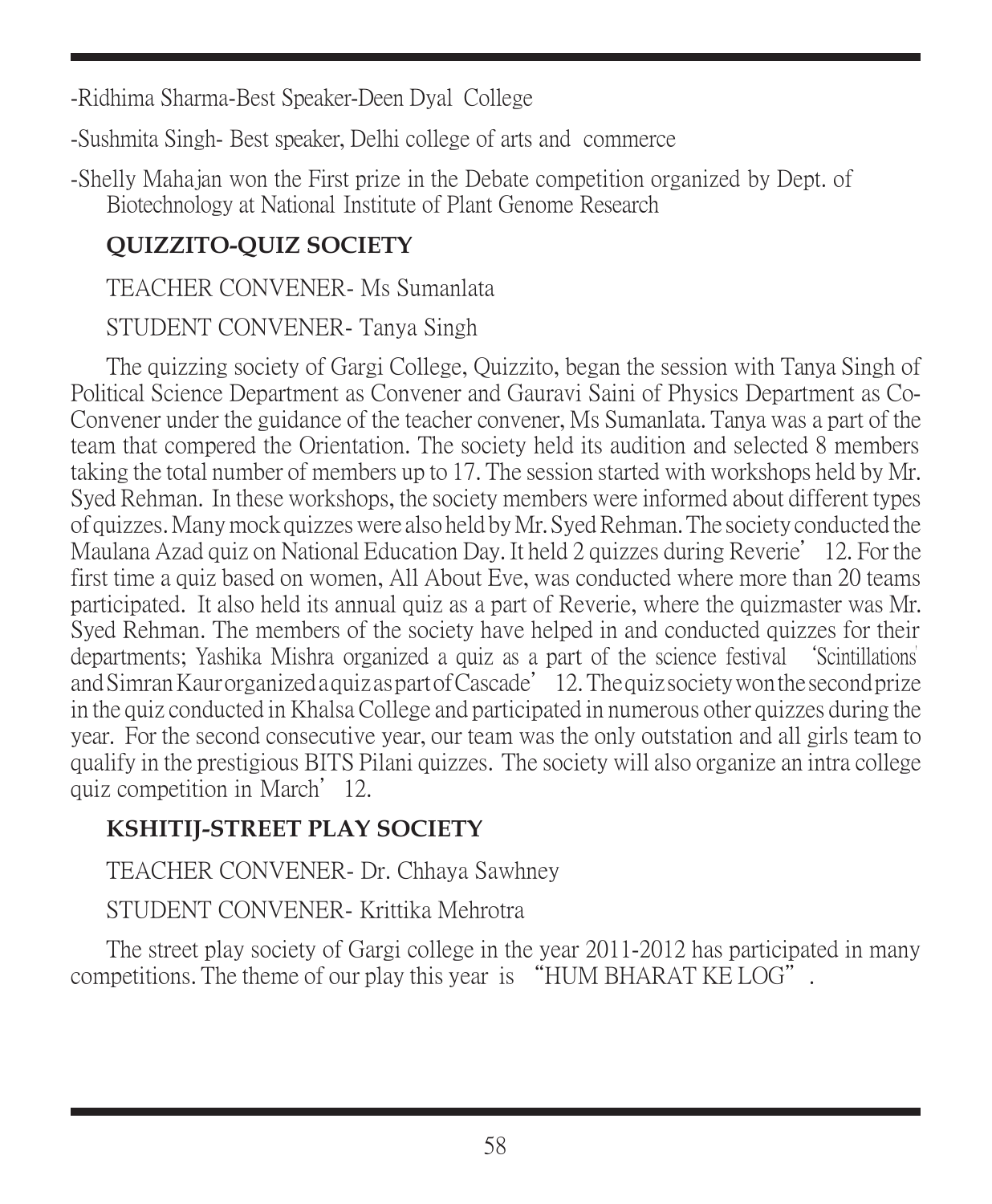Through our play, we show how India today is dealing with and tackling innumerable problems like corruption, terrorism, regionalism, religious conflicts, delayed justice system to name just a few,which ultimately affects the life of the common man, while the common man is busy blaming the government for all these problems. The play focuses on how there is a need to break the wall between the government and the common man. It is said that 'taali kabhi bhi ek haath se nahi bajti', and thus it is not an apt behavior to blame the government for all our problems. We as concerned citizens must be aware of our rights and must also fulfil our duties. The play emphasizes on how it is necessary for the common man to "Be the change you wish to see in the world'. It took a Mohandas Karamchand Gandhi to lead the freedom struggle of India; imagine how many Gandhis we need today to fight against our myriad problems, when we are our own enemies. If why is the question then why not is the answer. Our participation in the year 2011 was in Freshers Day, Teachers day, IIT Kanpur, Janki Devi Memorial College, Dilli Haat, AIIMS, IHE, Kamla Nehru College, Keshav Maha Vidyalaya.

### **EUPHONY-WESTERN MUSIC SOCIETY**

TEACHER CONVENER- Ms. Nzanmongi Patton

STUDENT CONVENER- Yilobeni Valerie Patton

Participations

AIIMS - solo and choir, IIT Kanpur - solo and band, Kamla Nehru college- solo, Gargi college – solo, choir and battle of band, St. Stephens – duet, Sri Venkateshwara - solo and choir, Institute of Home Economics - solo and choir, Miranda – solo, IP college - solo and choir, JMC - solo and choir.

Achievements

AIIMS - 1st in the western group category

IHE - 1st in the solo category and 1st in the western group category

EUPHONY has altogether 13 permanent members, trained by Chayan Adjikari of 'Advaita' fame. This year the theme of our group song is 'Serendipity'. We try to spread awareness to the more important issues of our country like corruption. The songs that we prepared are 'Man in the Mirror' by Michael Jackson and 'That lonesome road'.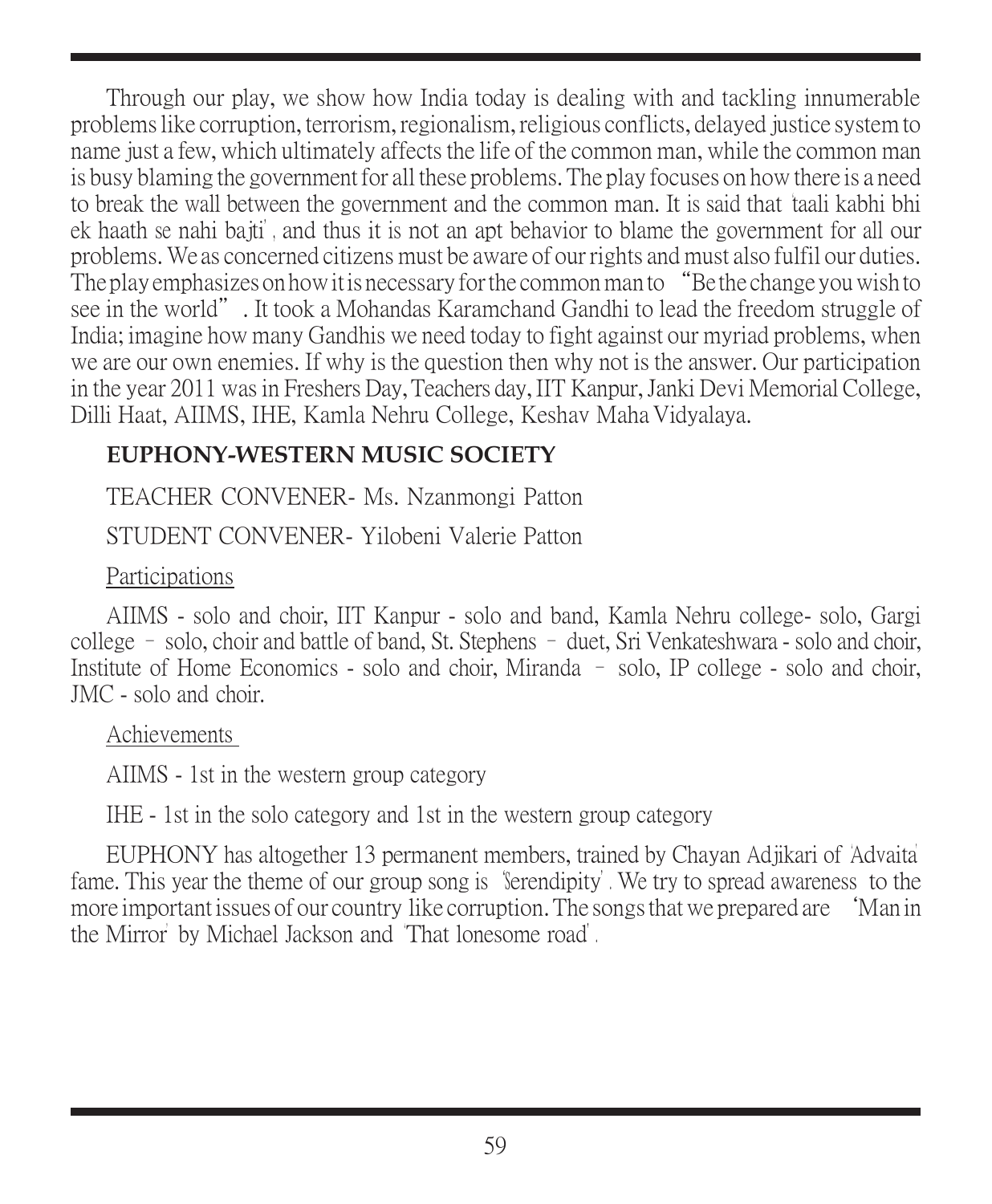# **VALUE BUILDING**

#### **GANDHI STUDYCIRCLE**

Teacher Convenor: Dr. Sweta Mishra

The Gandhi Study Circle organized a screening on 'The Life and Works of Swami Vivekanand" on  $12<sup>th</sup>$  August, 2011. It was followed by an interactive session where students shared their views on the movie. The programme ended with distribution of the Book 'Awakening India' by Swami Vivekanand. The society also organised a talk on 'Sarvodaya and the Art of Giving' by Dr. Ashok Acharya, from the Department of Political Science, University of Delhi, on 28<sup>th</sup> September, 2011.

In association with Gandhi Bhawan, University of Delhi, it also organized Gandhi Festival on 14th March, 2012. Prof. Ashum Gupta, Director, Gandhi Bhawan, University of Delhi, was the Chief Guest. As part of the festival, debate, poster making and Slogan Writing Competitions were organized. Students from different colleges of Delhi University participated in the festival. The topic of the Debate was: "Fasting Unto Death should Be Made Illegal". Dr. Cynthia Massiah, (Retd.), Reader, History Department, Kamala Nehru College and Dr. Neeta Mathur, Associate Professor, Department of Sociology, IGNOU were the judges. Gargi students, Sarah Fatima and Meenakshi Sood got the third best team prize and Pinaz Ranjita Singh got the best interjector prize. For poster making, the topics were Gandhi and the Environment; Gandhi and Youth and Hype of Gandhigiri. Gargi students Priyata Rajput and Kamini Sharma got the firstandthirdprizerespectively.InsloganwritingGargistudentSandhyaandVarshaChoudhary won the first and second prize.

### **EQUAL OPPORTUNITY CELL**

#### Teacher Convenor: MsSumanLata

The Equal Opportunity Cell of the college is committed to provide an equal platform to every student and to specifically cater to the requirements of physically challenged students of the college. The cell organized a UGC sponsored course on 'Positive Discrimination' for the second year in the running. Objective of the course is to sensitize students to the prevailing inequalities in the society. There were lectures on issues surrounding positive discrimination such as social exclusion and justice, affirmative action, caste and exclusion in India. These lectures were delivered by eminent personalities like Prof Sushma Yadav, Dr. Ashok Acharya, Dr. Niranjan Sahu, Prof. N. Sukumar and Dr.Prashant Negi. A documentary Divided Colours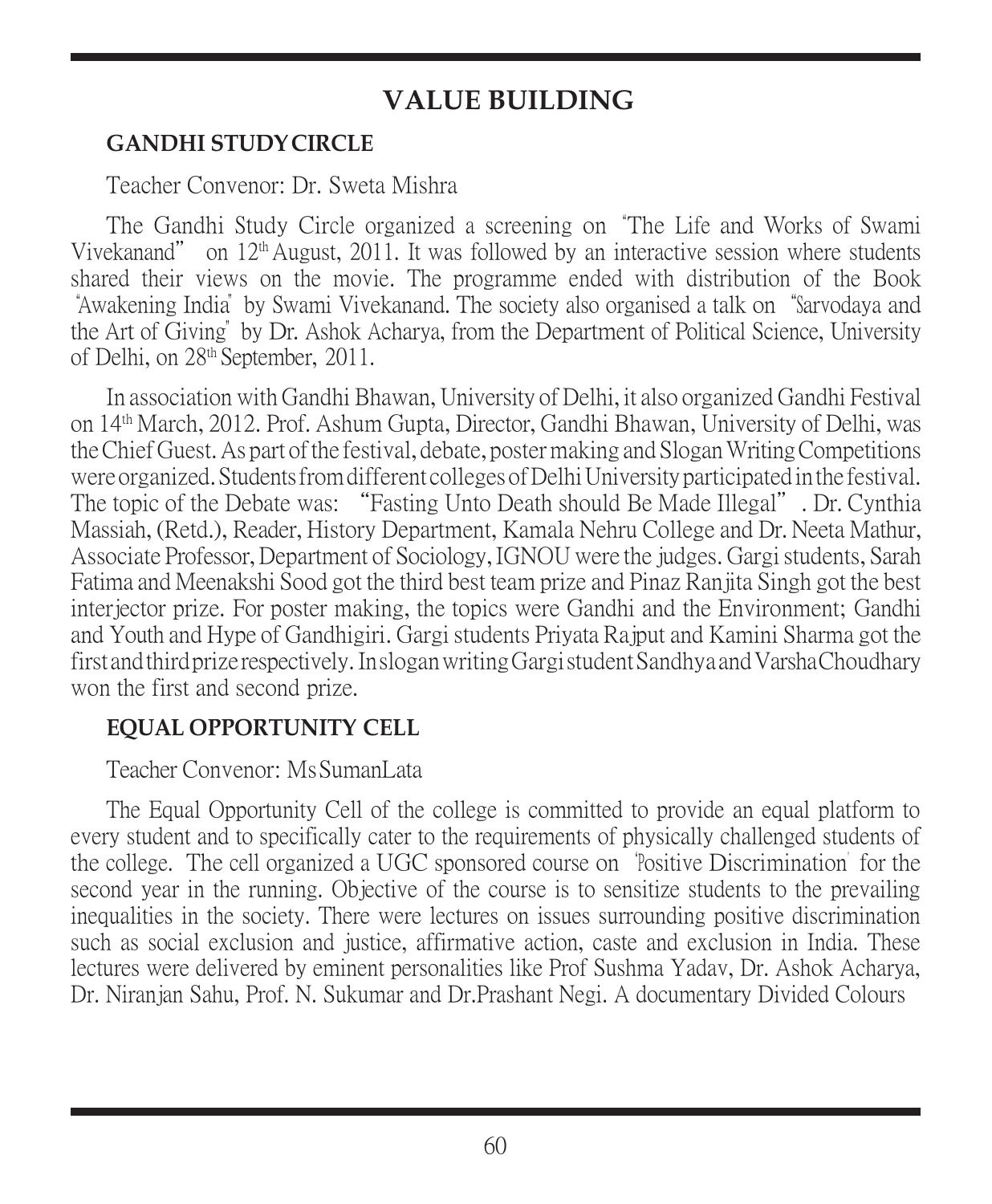of a Nation directed by Mr.Umesh Agrawal was also screened. The Cell initiated a one to one mentoring programme for the differently abled students this year which motivated them to participate in various inter college competitions. Our physically challenged students have participated in events held at LSR and IP college and in the sports meet organised by the University of Delhi. The cell conducted its first inter college cultural meet for differently abled students in the month of March. Students from across the University of Delhi participated in dance, singing, poster making, rangoli and creative writing competitions. Highlight of the meet was a moving dance performance on the wheel chairs by the Ability Unlimited Foundation headed by Mr. Syed Sallaudin Pasha and PadmaShree awardee Dr.Uma Tuli presided as Chief Guest. Gunjan (BCom I year) and Bindu (BA Program I year) won I and II positions respectively in 100m race and PoojaGoswami (B El Ed III year) bagged II position in Shotput events at the Intercollege Equal Opportunity Cell Sports Meet. Pooja won 1st prize in dancing, Pooja and Bindu won  $2<sup>nd</sup>$  prize in Rangoli and Jyoti won  $3<sup>rd</sup>$  prize in singing competitions at Equal Opportunity Cell Meet at Gargi College.

#### **NSS ACTIVITIES**

Teacher Convenor: Dr Preeti Pant

The Gargi Extension Service, NSS unit of Gargi College, began the year with the orientation program held on  $24<sup>th</sup>$  August, 2011. This was the 1<sup>st</sup> event for many freshers enrolling themselves into NSS and many existing members renewing their membership. Gargi's NSS unit had 4 landmark events throughout the year, the Blood Donation Camp, NGO/ Diwali Mela, Children's Day and Friendship day. The Blood Donation Camp was held on 20th September in association with the Rotary Blood Bank. NGO Mela was held on  $21<sup>st</sup>$  October, where around 20 NGO's namely Kaveri, Raahein, Family of disabled etc. were invited to setup stalls, free of charge. Children's day was celebrated in the college with special children from 'Muskaan' and 'Tammana' on the 28<sup>th</sup> November. The Friendship day celebration was held on 22<sup>nd</sup> February, 2012, where elderly people from old age homes 'Sandhya', 'Aradhana', and 'Arya Samaj Mahila Ashram' were invited to share moments of warmth and togetherness with NSS volunteers of Gargi college. All these major events saw active participation of large number of students.

Our NSS volunteers regularly go and provide <sup>a</sup> helping hand at the 'Blind Relief Association' 'Blind School' in Sadiq Nagar, 'Action For Autism', 'Navjyoti', 'Adarshila', 'Make <sup>a</sup> Difference' and many other NGOs. Several talks and workshops were held this year on various environmental and social issues by NGO's such as 'Swechha', 'Adarshila' and 'Make a Difference'. AIESEC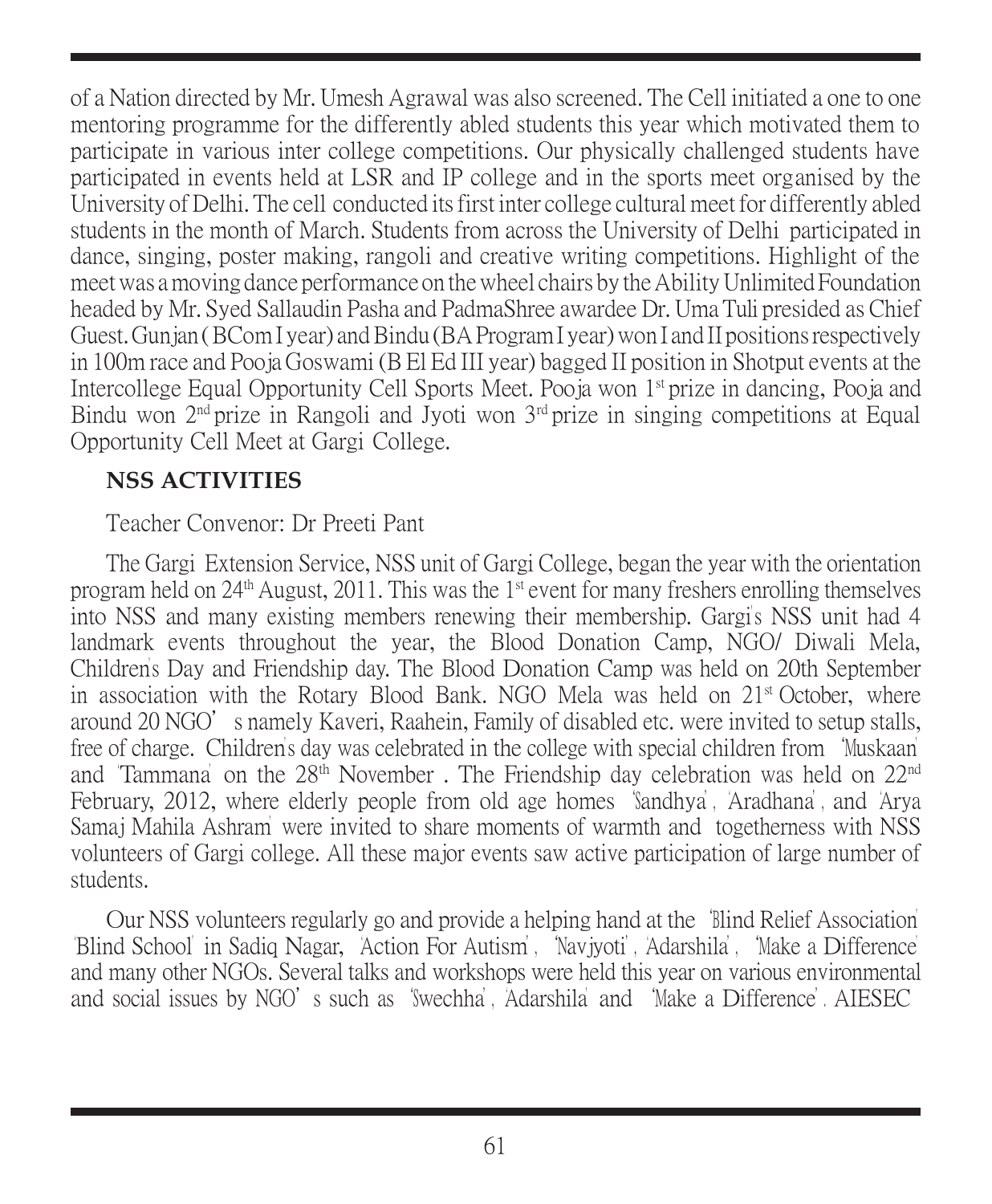Delhi University & Indian Cancer Society, New Delhi Presented "I CAN", a workshop on 'Global perspective on tobacco use and cancer awareness'. The main focus of the workshop at Vivekananda Kendra, Kanyakumari was to motivate youth which was held on  $12<sup>th</sup>$  October. NSS office bearers visited NGO 'Goonj' on 21<sup>st</sup> December which was a great learning experience for all of us. 'GOONJ' channelizes the unused material lying waste in urban homes, to the farflung villages of India.

To give an ongoing nature to the NSS activities, we have started the clothes collection drive, cleanliness drive and the newspaper collection drive. These newspaper are used by Handicapped people for making paper bags, thereby becoming economically self reliant. NSS volunteers collected clothes for AIIMS and personally went and distributed them among the needy. Our active NSS team has started Reading Facility for visually challenged people. We have started a series of 9 workshops on 'Holistic Life Management'. The objective of this ongoing program is to expose the student to human values and to train them in leadership, stress and time management skills, managing negativity, nurturing relationship and personality development etc.

This year we have started with our Facebook page called 'National service scheme, Gargi' where we share our ideas on how to serve society more effectively.

### **NATIONAL CADET CORPS (NCC)**

Teacher coordinator: Dr Sabeen H Rizvi

The NCC is successfully managed by Senior Under Officer, Ms Sarita Nayak. This year, three cadets were selected for the Republic Day camp. Four cadets participated in August for the Chief Minister's rally. Fifteen cadets successfully completed the combined Annual Training Camp at Delhi Cantt. In the beginning of this academic year they won first prize in group song. Three of our cadets were selected for the National Integration Camp in Karnataka and won first prize in group dance. Sgt. Rammurti was selected for the para basic course in Agra. Cadets also participated in tree plantation drives, anti drugs rally and disaster management workshop. In Jan, 2012, three cadets attended the Parasailing course for the Prime Minister's rally. The Annual Training Camp at Baprola, Delhi in January was attended by more than 70 cadets. The cadets also won 1<sup>st</sup> prize in Group and Solo dance in Delhi College of Arts and Commerce.

Gargi is the only Girl's College in University of Delhi which organizes the NCC festival independently. The team organized SAHAS-2012, the annual festival, on  $21<sup>st</sup>$  Feb 2012. More than 300 cadets participated from various colleges.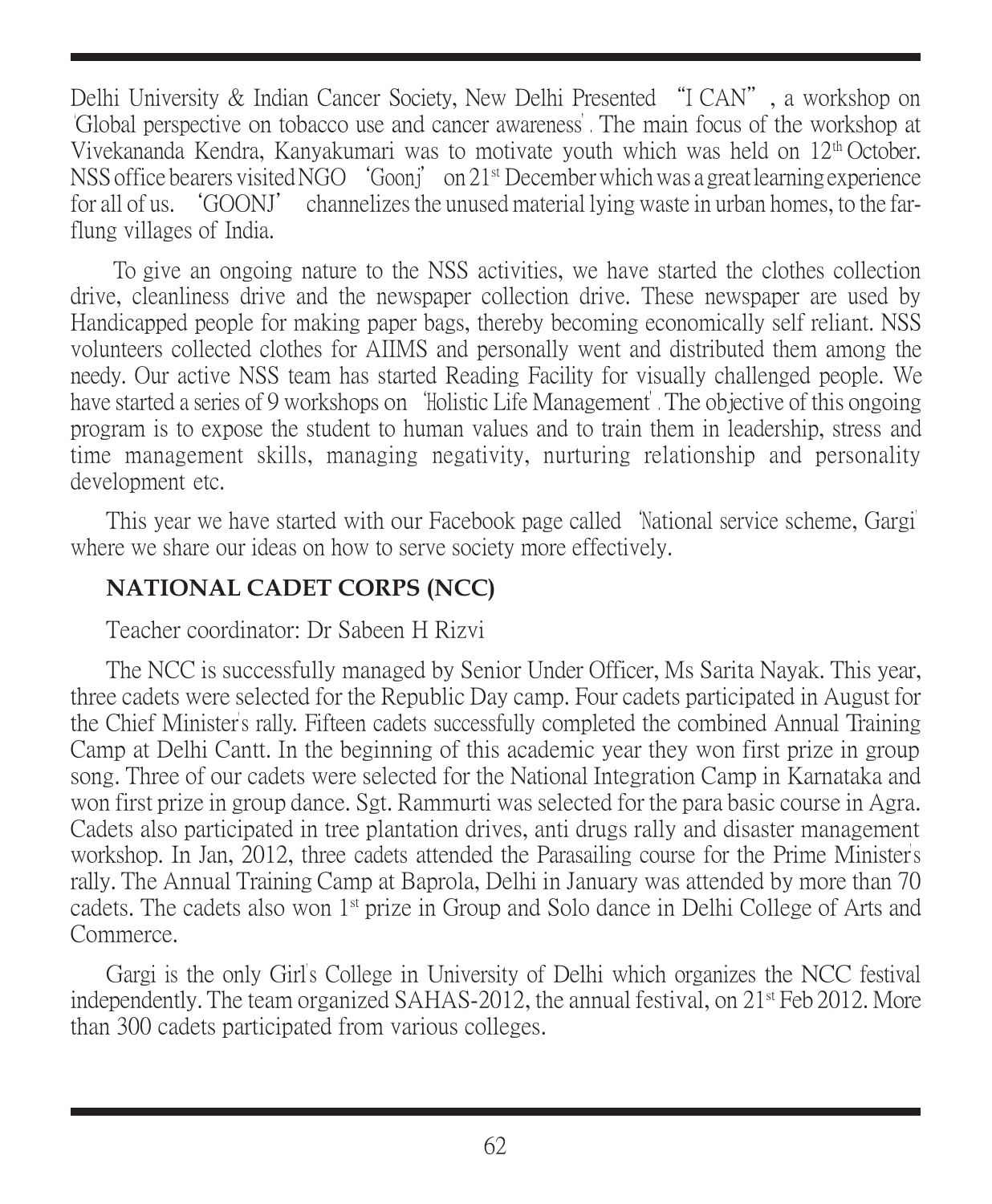### **ECOCLUB**

Teacher coordinator: Dr. Aruna Mohan

ECO-CLUB has 15 active members. ECO-CLUB did its inauguration on  $12<sup>th</sup>$  August, 2011. Prof. K.S Rao, Dept. of Botany, Delhi University was invited for delivering a lecture on 'Climate change and what should we do'. On Freshers day members of eco-club were given duties for the maintenance of cleanliness in college. Members of eco-club went for seminar on RAIN WATER HARVESTING conducted by ALL INDIA FOUNDATION FOR PEACE AND DISASTER MANAGEMENT supported by Ministry of Earth Sciences, Govt. of India from  $16<sup>th</sup> - 19<sup>th</sup>$  August, 2011. On  $21<sup>st</sup>$  September, 2011, eco-club held its second session and Dr. Milap Punia, Associate Prof. at JNU was invited to give a lecture on 'WATER HARVESTING". On 2<sup>nd</sup> November, 2011, inauguration of college "RAIN WATER" HARVESTING STRUCTURE' was organised by eco-club. Mr. Naresh Kapoor, Assistant engineer, Delhi Jal Board was invited for same. Validictory session of eco-club was held on 22<sup>nd</sup> February, 2012, where certificates were given to 23 members of eco-club for their contribution towards the activities of the club.

#### **UNMUKTI, THE WOMEN"S DEVELOPMENT CENTRE**

Teacher Convenor: Dr. Aneeta Rajendran

The Women's Development Center in 2011–12, conducted a variety of awareness-raising and sensitisation activities through the year. A series of workshops centering around the screening of documentary films followed by discussion and speak-out sessions were organised. Key sessions included the screening of *Ladies Special* (directed by Nidhi Tuli) which enabled a discussion of women's claim to mobility and public spaces; the screening of *On My Own* (directed by Anupama Srinivasan) centering on single-women's efforts to fashion homes and households on their own in the city; and *A Body That Will Speak* (directed by Sukanya Sen et al) which examined body image and physical cultures available to women in India. These workshops, centering around the screening of bilingual, Indian-made documentary films that help focalise feminist issues in a culture-specific way, provide students and faculty alike with a vibrantly enabling forum wherein to generate discussion and fresh political action. The WDC also organized a half-day session on dowry and issues of representation in regard to dowry as a social problem, with the screening, this time, of a feature film unreleased in theatres, Teen Behenein (Dir. Kundan Shah and Shekhar Hattangadi), followed by an interaction with one of the directors, Shekhar Hattangadi. The WDC, in connection with the College Committee Against Sexual Harassment (CCASH), conducted orientation workshops on the issues involved under the broad term 'sexual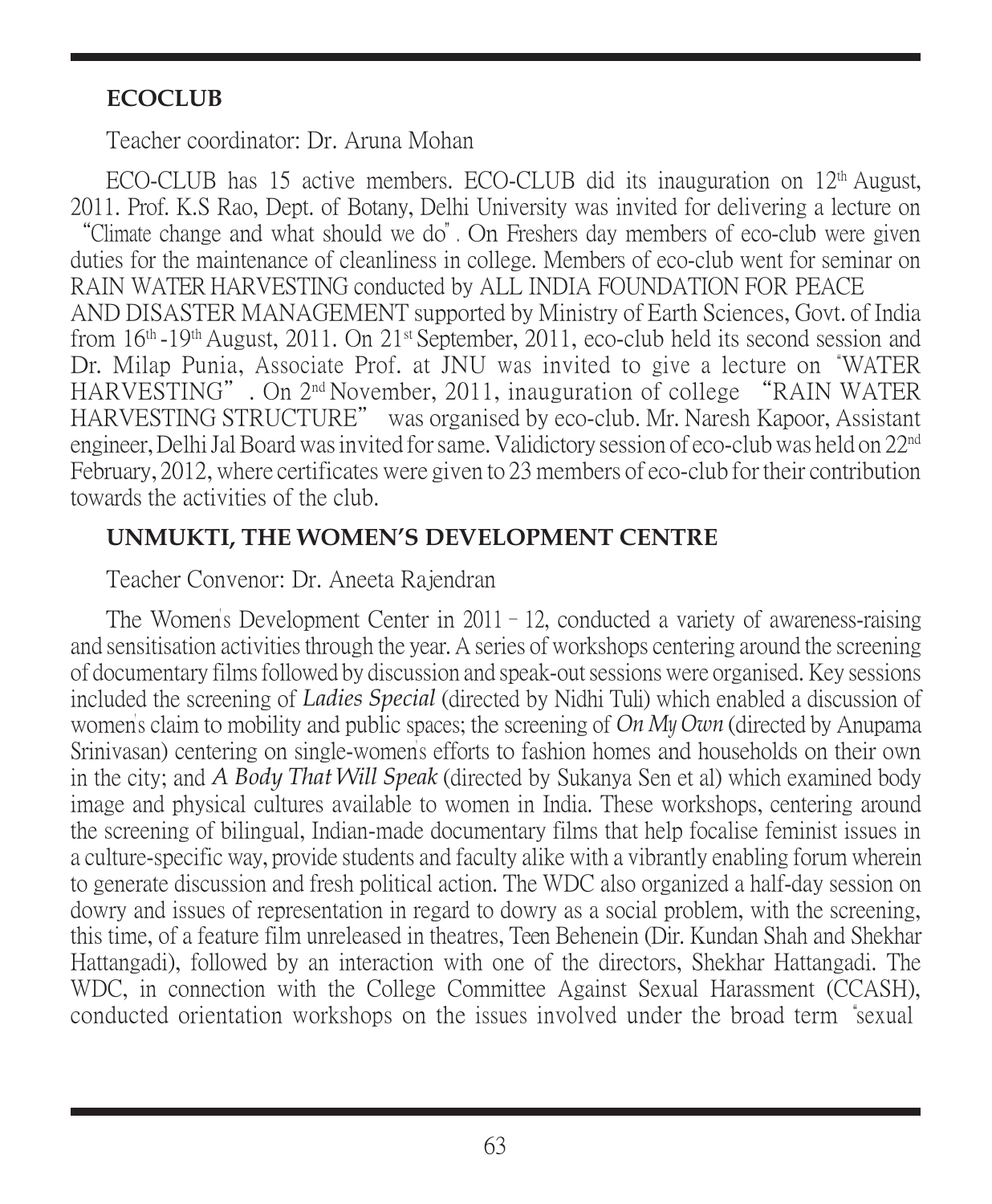harassment' in addition to familiarising them with Delhi University's provisions against sexual harassment as contained in Ordinance XV(D). The WDC annual fest was themed around

"Resisting Gendered Violence": a panel discussion featuring Manak Matyani (from Youth Collective) and Liyi Marli Noshi (legal officer with Lawyers Collective) was followed by a variety of competitive events for students. The enthusiastic participation that WDC has had through the year confirms its importance as an outreach node, and further underlines how the work of critiquing gender can be and is undertaken with creativity, endurance and much good humour.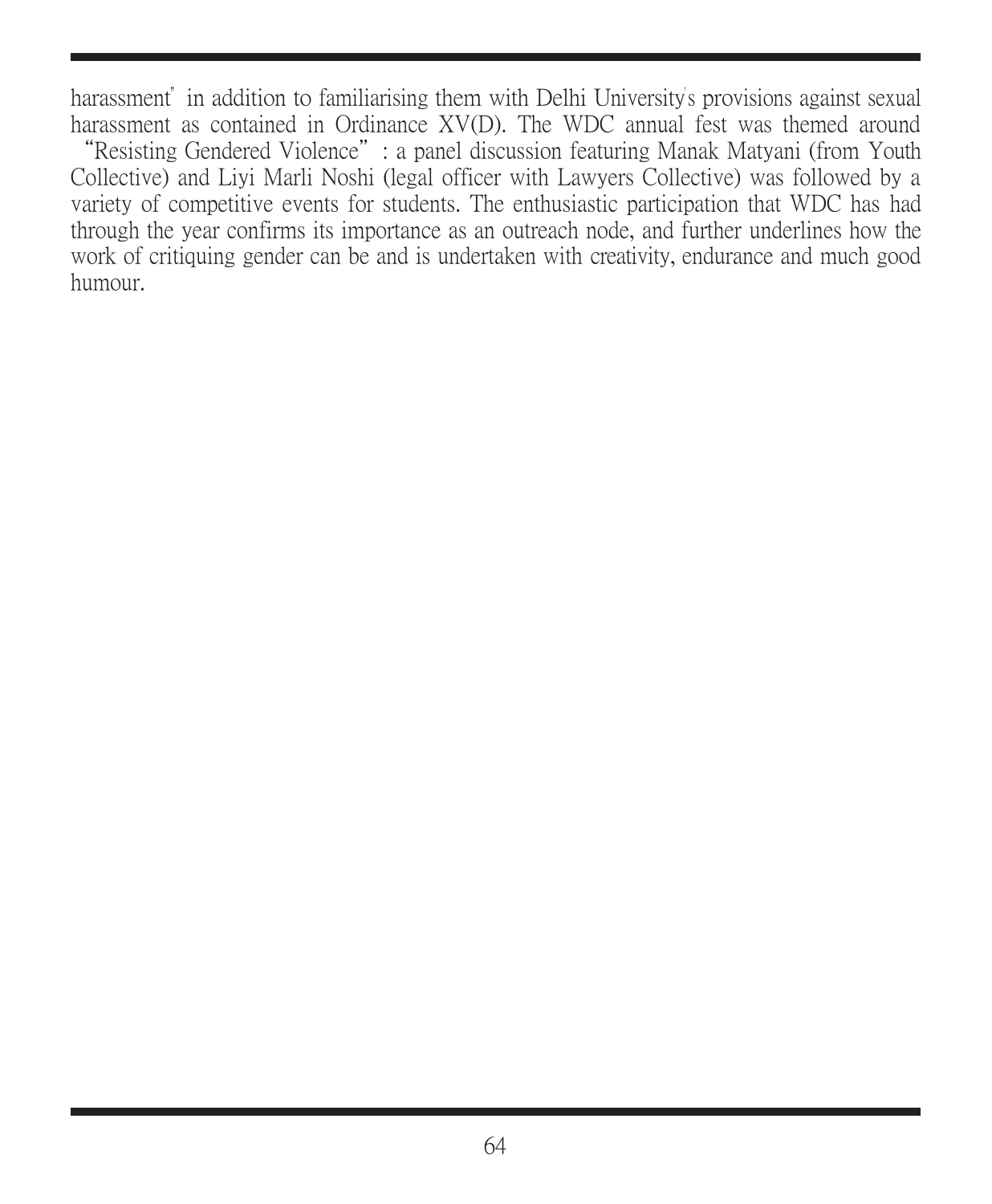# **DEPARTMENT OF PHYSICAL EDUCATION**

## **ANNUAL SPORTS REPORT (2011-12)**

| <b>NAME</b><br><b>ATHLETICS</b>                                                     | <b>COURSE</b>                                        | <b>POSITION</b>                                                              | <b>TOURNAMENTS</b>                                                                                                                     |
|-------------------------------------------------------------------------------------|------------------------------------------------------|------------------------------------------------------------------------------|----------------------------------------------------------------------------------------------------------------------------------------|
| <b>IPSITA ROY</b><br><b>GARIMA RAWAT</b>                                            | B.Sc.L.Sc. 3rd yr. 1st in 400 mts.<br>B.A.P. 3rd yr. | 2nd in $400$ mt<br><b>Hurdles</b><br>Participation                           | DU Intercollege Competition March 2010-11<br>DU Intercollege Competition March 2010-11<br>DU Intercollege Competition November 2011-12 |
| <b>DEEPIKA</b><br><b>BAISOYA</b>                                                    | B.A.P. 3rd yr.                                       | 2nd in $100$ mt<br><b>Hurdles</b><br>Participation                           | DU Intercollege Competition March 2010-11<br>DU Intercollege Competition November 2011-12                                              |
| <b>NITIKA</b><br><b>CHAUDHARY</b>                                                   |                                                      | 3rd in 100 m<br><b>Hurdles</b><br>3rd in Discus<br>Throw                     | B.Com.H 1st yr. 1st in Long Jump. DU Intercollege Competition November 2011-12<br>1st in Long Jump. LSR Sports Festival                |
| <b>NIHARIKA</b><br><b>PUHAN</b>                                                     | B.Com.P 1st yr.                                      | 1st in Javelin<br>Throw<br>2nd in Shot Put<br>3rd in Javelin<br><b>Throw</b> | Delhi State Womens Tournament                                                                                                          |
| <b>RITIKA</b>                                                                       | B.A. P 1st yr.                                       |                                                                              | 3rd in Long Jump LSR Sports Festival                                                                                                   |
| SONIA<br>WALIA<br><b>NITIKA</b><br><b>CHAUDHARY</b>                                 | Pol.Sc. H 1st yr.<br>B.Com.H 1st yr.                 | 3rd in 100 M<br>4th in $4 X$<br>100 mts. Relay                               | DU Intercollege Competition                                                                                                            |
| <b>RITIKA</b><br><b>BINNY AHUJA</b><br><b>GARIMA</b><br>RAWAT                       | B.A. P 1st yr.<br>B.Com. H 3rd yr.<br>B.A.P. 3rd yr. | 6th in 4 X<br>400 mts. Relay                                                 | DU Intercollege Competition                                                                                                            |
| <b>DEEPIKA</b><br><b>BAISOYA</b><br><b>POONAM</b><br><b>KUMARI</b><br>REEMA TEWATIA | B.A.P. 3rd yr.<br>B.A.P. 3rd yr.<br>B.Com.P.1st yr.  |                                                                              |                                                                                                                                        |
|                                                                                     |                                                      |                                                                              |                                                                                                                                        |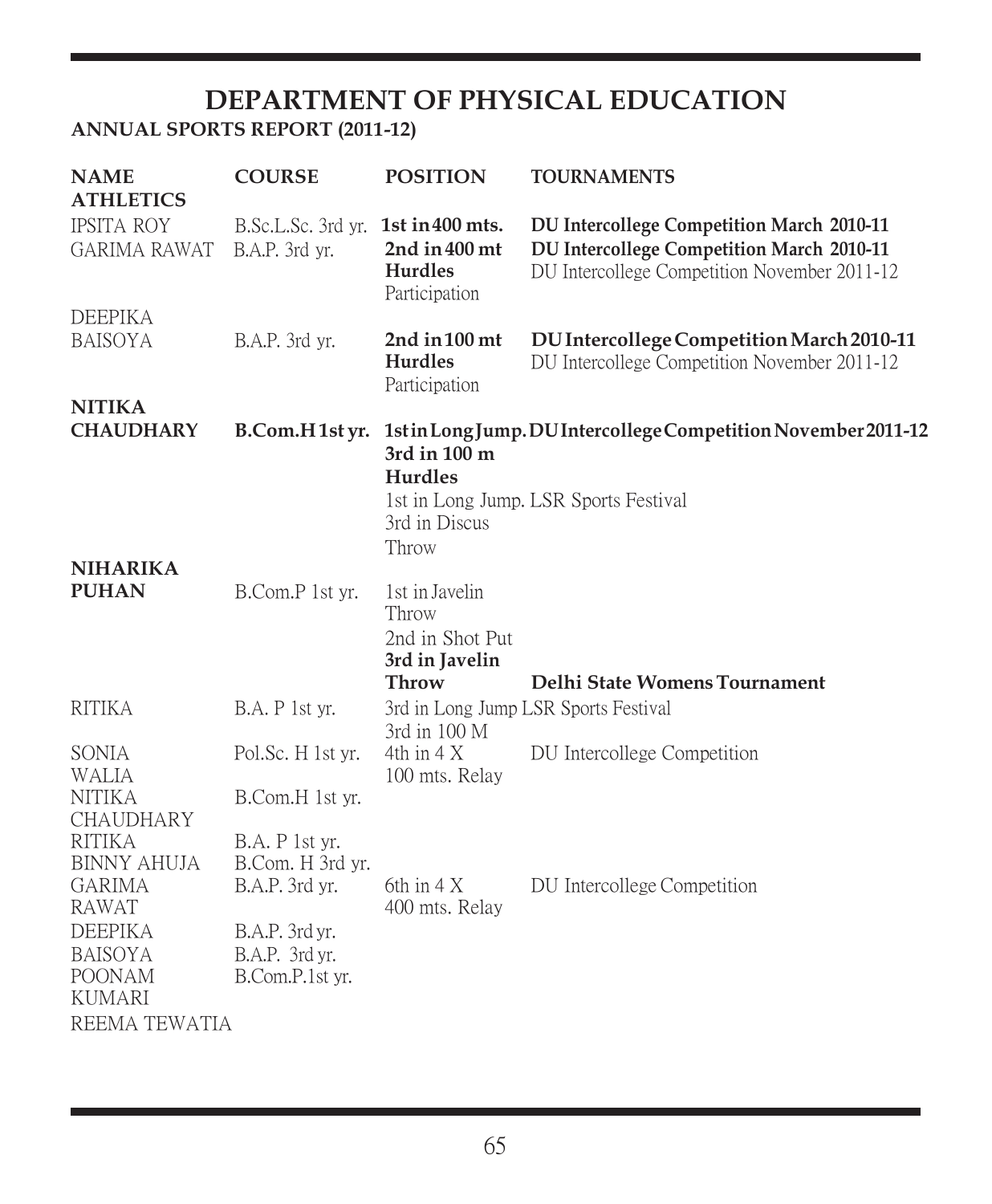IPSITA ROY 23rd 7th in Cross DU Intercollege Cross CountryCompetition POONAM 38th Country KUMARI 51st Competition RITIKA MEENAKSHI LOHIYA REEMA TEWATHIA SONIA WALIA DOLLY MEENA B.A.P.3rd yr. Participation All Athletic Competitions BINNY AHUJA B.Com. H 3rd yr. Participation All Athletic Competitions POONAM KUMARI B.A.P.3rd yr. Participation All Athletic Competitions DEEPIKA SINGH Hin.H. 3rd yr. Participation All Athletic Competitions MEENAKSHI LOHIYA B.A.P.3rd yr. Participation All Athletic Competitions MONIKA TYAGI Hin.H. 3rd yr. Participation All Athletic Competitions JYOTI B.A.P.3rd yr. Participation All Athletic Competitions JATINDER KAUR B.A.P.2nd yr. Participation All Athletic Competitions ANJALI GOYAL B.Com.P 2nd yr. Participation All Athletic Competitions PREETI LOHIYA B.A.P.2nd yr. Participation All Athletic Competitions

|                             | 4th out of 20                                                                                           | <b>DU Intercollege Tournament</b>                                           |
|-----------------------------|---------------------------------------------------------------------------------------------------------|-----------------------------------------------------------------------------|
|                             |                                                                                                         | <b>YMCA Tournament</b>                                                      |
|                             |                                                                                                         | Delhi University in North Zone (3rd)<br>and All India Basketball Tournament |
| B.A. P 3rd yr.              | Participation                                                                                           | All Basketball Competitions                                                 |
| Eng. H 3rd yr.              |                                                                                                         |                                                                             |
| B.A. P 3rd yr.              |                                                                                                         |                                                                             |
| Pol.Sc.H 2nd yr.            |                                                                                                         |                                                                             |
|                             |                                                                                                         |                                                                             |
| Eng. H 2ndyr.               |                                                                                                         |                                                                             |
|                             |                                                                                                         |                                                                             |
|                             |                                                                                                         |                                                                             |
| TULIKA KUMARI B.A.P 2nd yr. |                                                                                                         |                                                                             |
|                             |                                                                                                         |                                                                             |
| B.Com.H 2nd yr.             |                                                                                                         |                                                                             |
|                             |                                                                                                         |                                                                             |
|                             |                                                                                                         |                                                                             |
|                             |                                                                                                         |                                                                             |
|                             | ANJALI GULIYA B.Com P 3rd yr.<br>Eng. H 2nd yr.<br>B.Sc. P.Sc. 1st yr.<br>AANCHAL MALIK B.Com P 1st yr. | teams<br>Represented                                                        |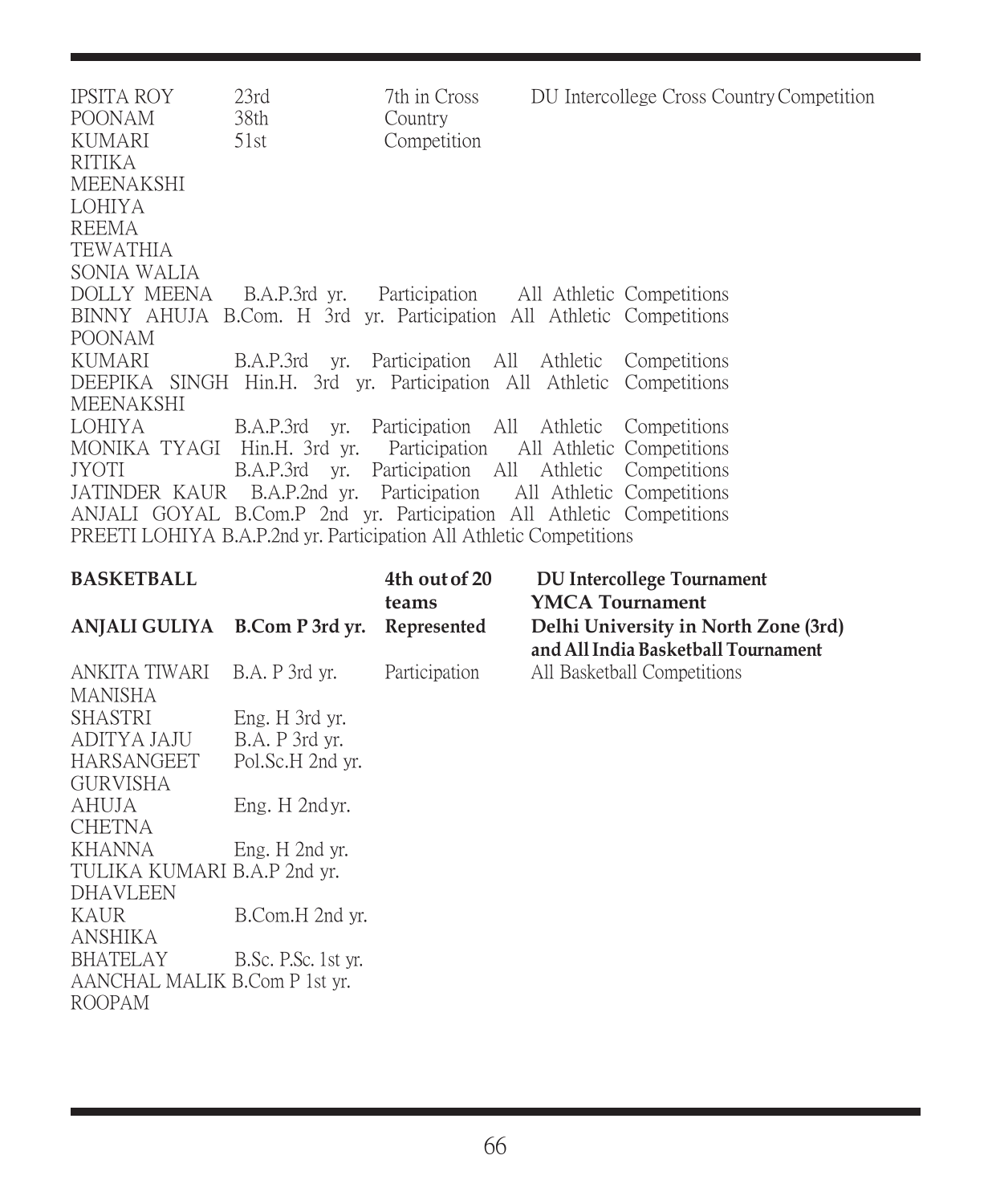RANDHAWA B.Com P 1st yr. RESHU SINGH B.Com P 1st yr. SHAILJA TIWARI B.Com P 1st yr. AHELI LAHIRI Chem. H. 1st yr.

#### **CHESS TEAM**

| <b>MANSI VERMA</b><br><b>MONA PANDEY</b><br><b>ANISHA</b>                                             | Pol.Sc.H 2nd yr.<br>B.Com.P 2nd yr.                                                               |                                                                | 7th out of 12 teams  DU Intercollege Chess Tournament                                                                                                                                                                                                                                                                                                                                              |
|-------------------------------------------------------------------------------------------------------|---------------------------------------------------------------------------------------------------|----------------------------------------------------------------|----------------------------------------------------------------------------------------------------------------------------------------------------------------------------------------------------------------------------------------------------------------------------------------------------------------------------------------------------------------------------------------------------|
| <b>KOTHARI</b>                                                                                        | B.Com.P 2nd yr.                                                                                   |                                                                |                                                                                                                                                                                                                                                                                                                                                                                                    |
| POOJA RAJPUT                                                                                          | B.A.P 3rd yr.                                                                                     |                                                                |                                                                                                                                                                                                                                                                                                                                                                                                    |
| <b>RAMANDEEP</b>                                                                                      | B.Com.P 3rd yr.                                                                                   |                                                                |                                                                                                                                                                                                                                                                                                                                                                                                    |
| <b>CRICKET</b>                                                                                        |                                                                                                   | <b>Runners</b> Up<br><b>Runners</b> Up                         | Bharti 20:20 Cup<br>DU Intercollege Cricket Competition                                                                                                                                                                                                                                                                                                                                            |
| <b>BABITA NEGI</b>                                                                                    | B.Sc.P.Sc.3rd yr.                                                                                 | Represented<br>Delhi                                           | Represented North Zone One Day Championship<br>1st Position (Interzonal) at Chennai<br>All India Senior National One Day Cricket<br>Championship 1st Position at Pune<br>North Zone Interstate One Day Championship<br>(1st Position) at Punjab& Jammu&Delhi<br>T-20 Senior National Championship<br>at Cuttack 2nd Position<br>T 20 North Zone Interstate Championship<br>at Una, HP 1st Position |
| NISHASHARMA B.A.P3rdyr.                                                                               |                                                                                                   | Participation                                                  | <b>Zonal Cricket Academy Matches</b><br><b>Under 19 Inter State Womens Tournament from</b><br>Haryana at Srinagar<br>North Zone Inter University Tournament<br>Junior National One Day Championship at Bhopal<br>T-20 Interstate Cricket Championship                                                                                                                                              |
| CHANDNI SETH B.Com H 3rd yr.<br><b>REWA</b>                                                           |                                                                                                   | Participation                                                  | All Intercollege Tournaments                                                                                                                                                                                                                                                                                                                                                                       |
| <b>CHATURVEDI</b><br><b>JESSICA TANEJA</b><br>NISHA MISRA<br><b>BHARTI SHROFF</b><br><b>SONIYADAV</b> | B.Com.P. 3rd yr.<br>Eng.H. 3rd yr.<br>B.Sc. Phy. Sc. 3rd yr.<br>B.Com.P. 3rd yr.<br>B.A.P 2nd yr. | Participation<br>Participation<br>Participation<br>Represented | All Intercollege Tournaments<br>All IntercollegeTournaments<br>Participation All Intercollege Tournaments<br>All Intercollege Tournaments<br><b>Under 19 Inter State Womens Tournament</b><br>North Zone Inter University Tournament<br>T-20 Senior National Championship 2nd Position                                                                                                             |
| PANKUL TOMER B.A.P 2nd yr.                                                                            |                                                                                                   | Represented                                                    | <b>Under 19 Inter State Womens Tournament</b><br>North Zone Inter University Tournament                                                                                                                                                                                                                                                                                                            |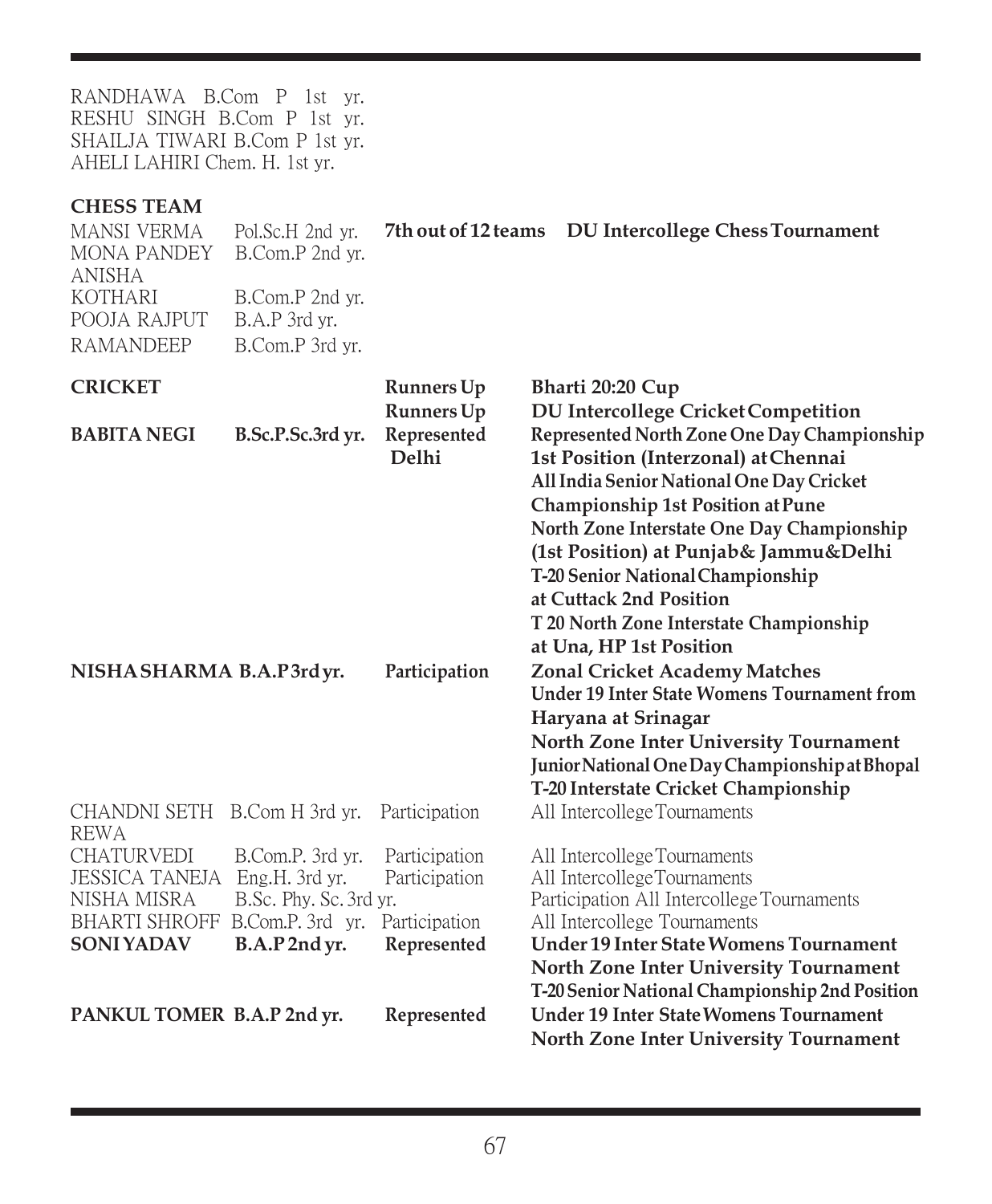| SAVITA MALLIK B.A.P 2nd yr.                                                                                                |                         | Represented                                                                                                                                          | <b>Under 19 Inter State Womens Tournament</b><br>from Haryana<br>Junior National One Day Championship                                                                                                                                                                                                                                                                                                                                                       |
|----------------------------------------------------------------------------------------------------------------------------|-------------------------|------------------------------------------------------------------------------------------------------------------------------------------------------|-------------------------------------------------------------------------------------------------------------------------------------------------------------------------------------------------------------------------------------------------------------------------------------------------------------------------------------------------------------------------------------------------------------------------------------------------------------|
| <b>ANUSHANSA</b><br><b>SHUKLA</b><br>VISHAKHA                                                                              | B.Sc.Phy.Sc.<br>2nd yr. | Participation                                                                                                                                        | District Camp in Faridabad                                                                                                                                                                                                                                                                                                                                                                                                                                  |
| TOMAR<br>SNIGDHA GUHA Microbiology                                                                                         | B.A.P 2nd yr.           | Participation                                                                                                                                        | All Intercollege Tournaments                                                                                                                                                                                                                                                                                                                                                                                                                                |
| VIBHUTI DHAILA B.A.P 2nd yr.<br>SHASHI YADAV Hin.H. 2nd yr.<br>NEETU SHARMA B.A.P 2nd yr.<br>SHIVA PRAJAPATI B.A.P 1st yr. | H 2nd yr.               | Participation<br>Participation<br>Participation<br>Participation<br>Represented                                                                      | All Intercollege Tournaments<br>All Intercollege Tournaments<br>All Intercollege Tournaments<br>All Intercollege Tournaments<br><b>Under 19 Inter State Womens Tournament</b><br>from Haryana<br>Under 19 National one Day Championship                                                                                                                                                                                                                     |
| <b>SONIA KHATRI</b>                                                                                                        | B.A.P 1styr.            | Represented                                                                                                                                          | <b>Interstate One Day Championship</b><br>Played for Interzonal One Day Team 1st Position<br><b>Zonal Cricket Academy Matches</b><br>T-20 Interstate Championship<br>Under 19 Inter State Womens Tournament<br>from Haryana at Srinagar<br>Under 19 National one Day Championship<br>at Bhopal<br><b>Zonal Cricket Academy Matches</b><br>T-20 Interstate Championship at Una                                                                               |
| <b>SHIVANI</b><br><b>SHARMA</b>                                                                                            | B.A.P 1st yr.           | Participation                                                                                                                                        | District Camp in Faridabad                                                                                                                                                                                                                                                                                                                                                                                                                                  |
| <b>JUDO &amp; KURASH &amp; WRESTLING</b>                                                                                   |                         |                                                                                                                                                      | Team Championship in DU Intercollege<br>tournament with 29 points.<br>Team Championship in all other tournaments too.                                                                                                                                                                                                                                                                                                                                       |
| LATIKA SHARMA BAP3rdyr.                                                                                                    |                         | Gold in 67 kg.<br>Gold in 70 kg<br>Gold in 70 kg<br>Gold in 70 kg<br>Represented<br>Participation<br>Participation<br>Participation<br>Gold in 70 kg | DU Wrestling Inter college Tournament<br>DU Intercollege Judo Championship<br>Delhi State Judo Championship U-20<br>Delhi State Judo Championship Women<br>Delhi State in Senior National Judo Championship<br>at Kolkata<br>All India Inter University Judo Tournament<br>All India Inter University Wrestling Tournament<br>at Sirsa<br>World Kurash Championship, Uzbekistan<br>Open Delhi State Judo Tournament<br>Bronze in 70 kg. LSR Sports Festival |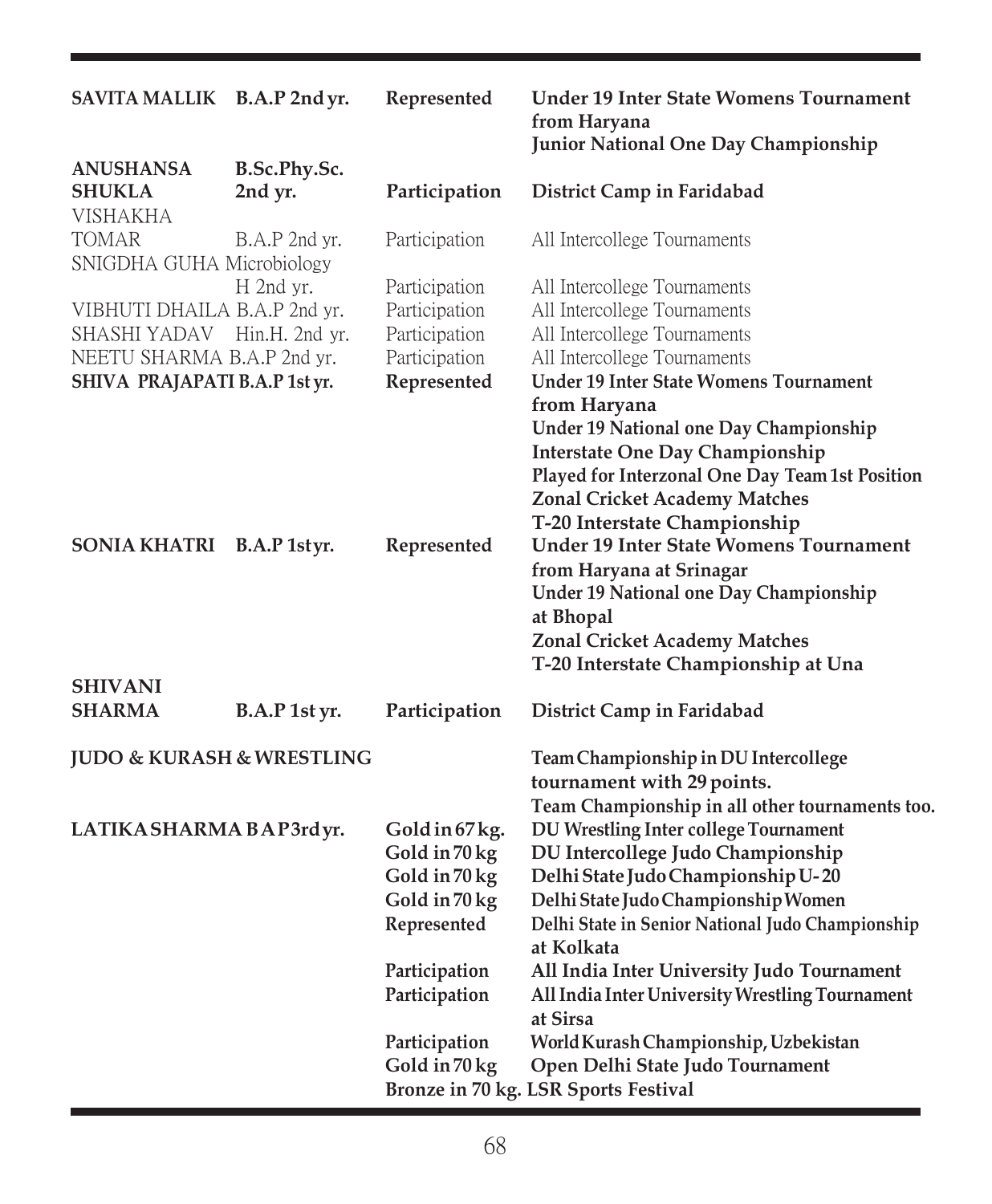| <b>SUNAINA</b>                   |                                    |                                                                                                                                                  |                                                                                                                                                                                                                                                                                                                           |
|----------------------------------|------------------------------------|--------------------------------------------------------------------------------------------------------------------------------------------------|---------------------------------------------------------------------------------------------------------------------------------------------------------------------------------------------------------------------------------------------------------------------------------------------------------------------------|
| <b>KANOJIA</b>                   |                                    | <b>Bronze</b><br>Bronze in 55 kg<br>Bronze in 52 kg<br>Gold in 52 kg                                                                             | Botany H 3rd yr. Bronze in 57 kg. DU Intercollege Judo Championship<br>Delhi State Judo Championship Women<br>DUWrestling Inter college Tournament<br>World Kurash Championship, Uzbekistan<br><b>LSR Sports Festival</b>                                                                                                 |
| <b>LOVELY</b>                    |                                    |                                                                                                                                                  |                                                                                                                                                                                                                                                                                                                           |
| <b>BESOYA</b>                    | B.A.P 3rd yr.                      | Gold in 70 kg<br><b>Silver</b> in<br>Open Cat.                                                                                                   | DT Open Delhi State Judo Championship Women<br>DT Open Delhi State Judo Championship U-20                                                                                                                                                                                                                                 |
|                                  |                                    | Silver in 72 kg.<br>Participation                                                                                                                | DU Wrestling Inter college Tournament<br>World Kurash Championship, Uzbekistan                                                                                                                                                                                                                                            |
| <b>SHIKHA</b><br><b>THAKUR</b>   | Pol.Sc. H. 2nd yr. Silver in 52 kg |                                                                                                                                                  | DT Open Delhi State Judo Championship U-20                                                                                                                                                                                                                                                                                |
|                                  |                                    | Bronze in 52 kg<br>Silver in 48 kg<br>Silver in 48 kg<br>Bronze in 48 kg<br>Participation<br>Gold in 48 kg<br>Silver in 48 kg<br>Bronze in 52 kg | DT Open Delhi State Judo Championship Women<br>All India Inter SAI Tournament U-20<br>Delhi State Judo Championship U-20<br>Delhi State Judo Championship Women<br>World Kurash Championship, Uzbekistan<br>Open Delhi State Judo Tournament U 20<br>Open Delhi State Judo Tournament Women<br><b>LSR Sports Festival</b> |
| <b>SONAKSHI</b>                  |                                    |                                                                                                                                                  |                                                                                                                                                                                                                                                                                                                           |
| <b>SINGH</b>                     | B.Com.P 2nd yr. Bronze in 44 kg    | Bronze in 44 kg<br>Gold in 44 kg<br>Gold in 44 kg<br>Bronze in 44 kg<br>Silverin44kg                                                             | DT Open Delhi State Judo Championship Women<br>Delhi State Judo Championship U-20<br><b>LSR Sports Festival</b><br>Open Delhi State Judo Tournament<br>Open Delhi State Judo Tournament<br>DU Intercollege Judo Championship U-44 kg                                                                                      |
| <b>ANJALI</b>                    | B.Sc.Phy.Sc.                       |                                                                                                                                                  |                                                                                                                                                                                                                                                                                                                           |
| <b>LOHANI</b>                    | 2nd yr.                            | Gold in 63 kg<br>Participation                                                                                                                   | DU Wrestling Inter College Tournament<br>All India Inter University Wrestling Tournament<br>at Sirsa                                                                                                                                                                                                                      |
|                                  |                                    | Gold in 44 kg                                                                                                                                    | <b>LSR Sports Festival</b>                                                                                                                                                                                                                                                                                                |
| <b>SHUCHIKA</b><br><b>TADYAL</b> | B.A.P 1st yr.                      | Participation                                                                                                                                    | India Camp for Judo the whole year                                                                                                                                                                                                                                                                                        |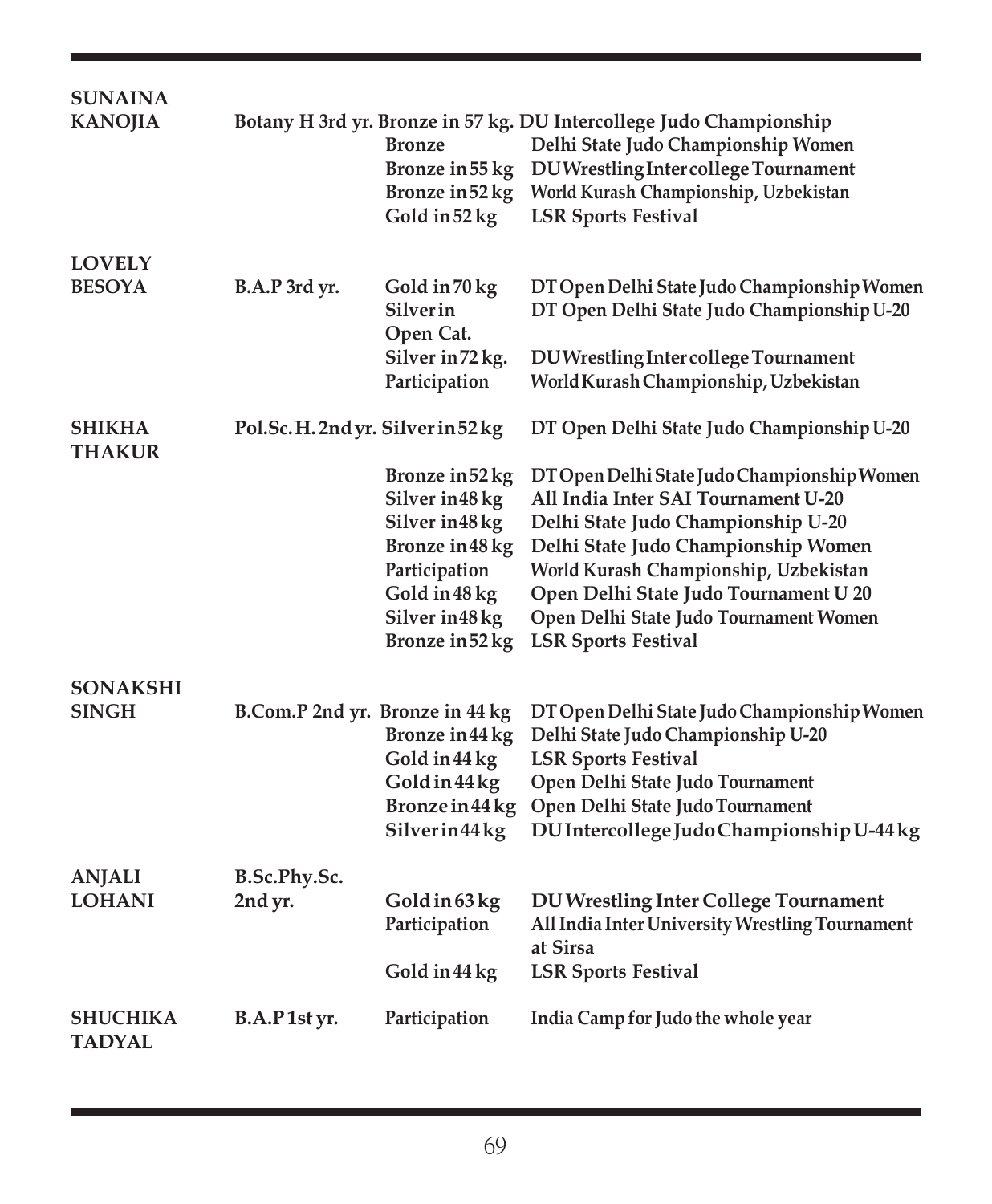|                                  |                               | Participation                                                                                                                                                                                                                | Judo World Cup for Men and Women in Uzbekistan<br>and Kazakhstan                                                                                                                                                                                                                                                                                                                                                                                                                                                                                                                                                                                           |  |
|----------------------------------|-------------------------------|------------------------------------------------------------------------------------------------------------------------------------------------------------------------------------------------------------------------------|------------------------------------------------------------------------------------------------------------------------------------------------------------------------------------------------------------------------------------------------------------------------------------------------------------------------------------------------------------------------------------------------------------------------------------------------------------------------------------------------------------------------------------------------------------------------------------------------------------------------------------------------------------|--|
|                                  |                               | Participation<br>Bronze in 52 kg<br><b>Bronze</b> in<br>Open Cat.<br>Gold in 52 kg<br>Gold in Open                                                                                                                           | 28th World Judo Championships 2011 at Paris<br>All India Judo Inter University Tournament                                                                                                                                                                                                                                                                                                                                                                                                                                                                                                                                                                  |  |
|                                  |                               |                                                                                                                                                                                                                              | All India Judo Inter University Tournament<br>DU Intercollege Judo Championship                                                                                                                                                                                                                                                                                                                                                                                                                                                                                                                                                                            |  |
|                                  |                               | Category<br>Gold in 51 kg<br>Silver in 52 kg                                                                                                                                                                                 | DU Intercollege Judo Championship<br>DU Wrestling Inter college Tournament<br>Delhi State Judo Championship Women                                                                                                                                                                                                                                                                                                                                                                                                                                                                                                                                          |  |
| NEHA THAKUR B.A.P 1st yr.        |                               | Participation<br>Participation<br>Goldin48kg<br>Goldin48kg<br>Goldin48kg<br>Gold in 48 kg<br>Gold in 48 kg<br>Gold in 48 kg<br>Represented<br>Represented<br>Gold in 48 kg<br>Gold in 48 kg<br>Gold in 48 kg<br>Participated | Asia Junior Sports Exchange Games<br>World Kurash Championship, Uzbekistan<br>DT Open Delhi State Judo Championship Women<br>DT Open Delhi State Judo Championship U-20<br>DU Intercollege Judo Championship<br>DU in Intercollege Wrestling Tournament<br>Delhi State Judo Championship U-20<br>Delhi State Judo Championship Women<br>Delhi Universtiy in All India Judo Inter<br><b>University Tournament</b><br>Delhi State in Senior National Judo Championship<br>at Kolkata<br>All India Inter SAI Tournament U-20<br>Open Delhi State Judo Tournament<br><b>LSR Sports Festival</b><br>Junior National Judo Championship<br>at Agra in February 12 |  |
| <b>MEENAKSHI</b><br><b>GALOT</b> | B.Com.H 1st yr. Participation |                                                                                                                                                                                                                              | Asia Junior Sports Exchange Games                                                                                                                                                                                                                                                                                                                                                                                                                                                                                                                                                                                                                          |  |
|                                  |                               | Silver in 63 kg<br>Silver in 63 kg<br>Gold in 63 kg<br>Bronze in 70 kg<br>Bronze in 70 kg<br>Represented<br>Participation<br>Gold in 63 kg<br>Gold in 63 kg                                                                  | All India Inter SAI Tournament U-20<br>DT Open Delhi State Judo Championship U-19<br>DU Intercollege Judo Championship<br>Delhi State Judo Championship U-20<br>Delhi State Judo Championship Women<br>Delhi Universtiy in All India Judo Inter<br><b>University Tournament</b><br>World Kurash Championship, Uzbekistan<br>Open Delhi State Judo Tournament U-20<br>Open Delhi State Judo Tournament Women                                                                                                                                                                                                                                                |  |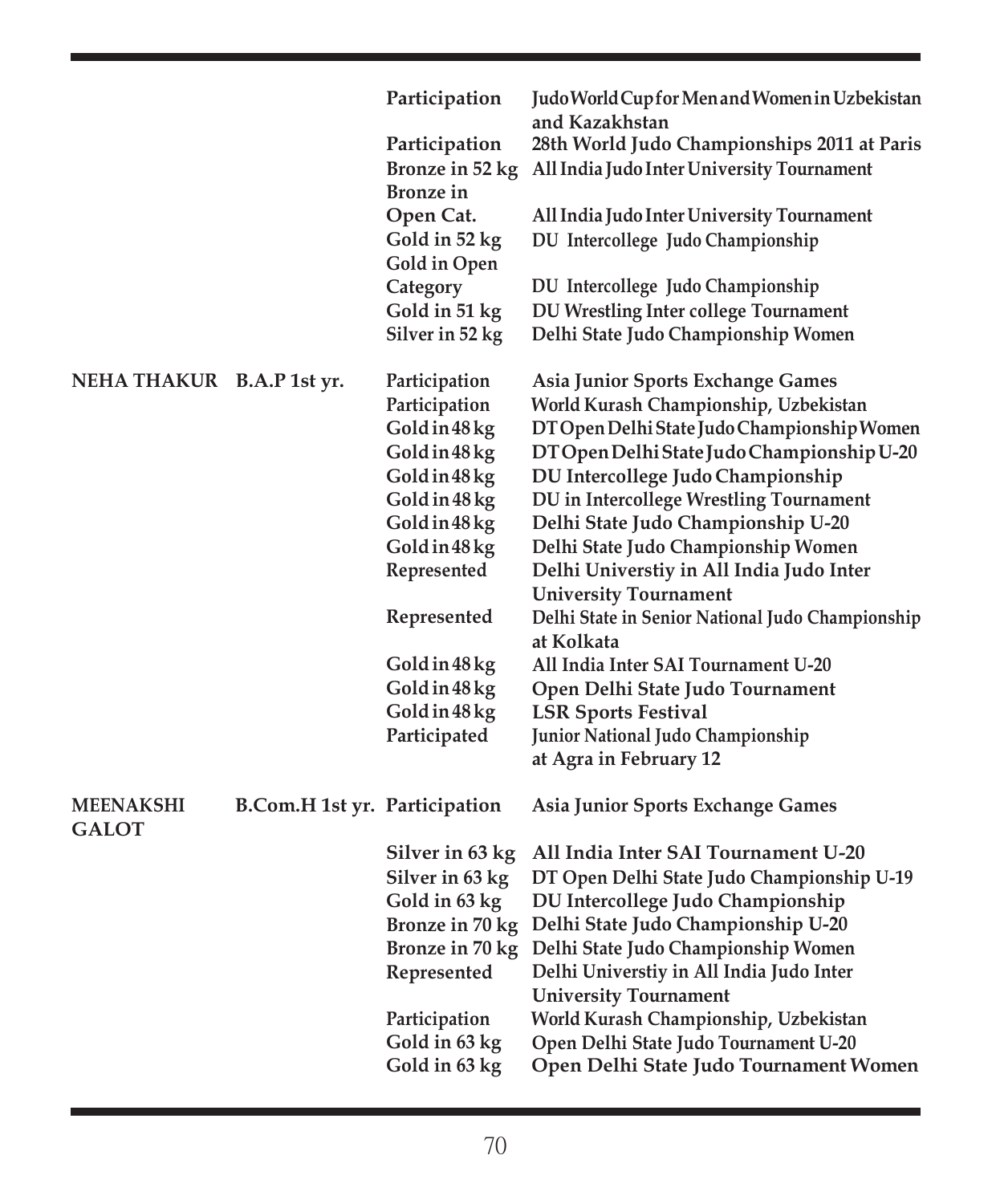|                                     |                 | Silver in 63 kg                                                          | Commonwealth Judo Trials and Selected for                                                                                                                      |  |  |
|-------------------------------------|-----------------|--------------------------------------------------------------------------|----------------------------------------------------------------------------------------------------------------------------------------------------------------|--|--|
|                                     |                 | Represented                                                              | India Camp<br>Delhi State in Senior National Judo Championship                                                                                                 |  |  |
|                                     |                 | <b>Bronze Medal</b>                                                      | at Kolkata<br>Junior National Judo Championship at Agrain<br>February 12.                                                                                      |  |  |
| PREETI TYAGI                        | B.Com.P1st yr.  | Bronze in 52 kg<br>Participation                                         | DT Open Delhi State Judo Championship U-20<br>DU in Intercollege Wrestling Tournament                                                                          |  |  |
| <b>PRIYANKA</b><br><b>POKHRIYAL</b> | B.Com.P1st yr.  | <b>Bronze</b> in<br>Open Cat.                                            | DT Open Delhi State Judo Championship U-20                                                                                                                     |  |  |
|                                     |                 | Bronze in 63 kg<br>Bronze in 63 kg<br>Bronze in 63 kg                    | Delhi State Judo Championship U-20<br>Open Delhi State Judo Tournament Women<br><b>LSR Sports Festival</b>                                                     |  |  |
| <b>NIDHI</b>                        |                 |                                                                          |                                                                                                                                                                |  |  |
| MANSHARMANI B.A.P1styr.             |                 | Bronze in 63 kg<br>Bronze in 63 kg<br>Silver in 63 kg<br>Silver in 63 kg | Delhi State Judo Championship U-20<br>Delhi State Judo Championship Women<br>Open Delhi State Judo Tournament Women<br>Open Delhi State Judo Tournament U 20   |  |  |
| <b>SONIA</b>                        | B.A.P 1st yr.   | Bronze in 52 kg<br>Silverin52kg<br>Silverin52kg                          | Delhi State Judo Championship U-20<br>Open Delhi State Judo Tournament U-20<br><b>LSR Sports Festival</b>                                                      |  |  |
| <b>JYOTI DAHIYA</b>                 | Hist. H 1st yr. | Bronze in 52 kg<br>Bronze in 52 kg                                       | <b>LSR Sports Festival</b><br>Open Delhi State Judo Tournament U-20                                                                                            |  |  |
| <b>RITIKA SHARMA</b>                |                 | Participation<br>Bronze in 70 kg                                         | DT Open Delhi State Judo Championship U-20<br>Open Delhi State Judo Tournament U-20                                                                            |  |  |
|                                     |                 | Bronze in 63kg                                                           | <b>LSR Sports Festival</b>                                                                                                                                     |  |  |
| <b>JYOTSNA</b>                      | Hin.H. 1st yr.  | Bronze in 52 kg                                                          | Open Delhi State Judo Tournament U-20                                                                                                                          |  |  |
| <b>TABLE TENNIS</b>                 |                 | Team Winners                                                             | <b>LSR Sports Festival</b>                                                                                                                                     |  |  |
|                                     |                 | in Individuals                                                           | TWESHA ARORA B.Com.H 3rd yr. Participation 3rd DU Inter college Table Tennis Tournament<br><b>LSR Sports Festival</b><br>Winner in Doubles LSR Sports Festival |  |  |
| RADHIKA JAIN                        | B.A.P. 3rd yr.  | Participation                                                            | DU Inter college Table Tennis Tournament<br><b>LSR</b> Tournament                                                                                              |  |  |
| <b>RAVEENA</b>                      | B.Sc. Phy.Sc.   | Participation                                                            | DU Inter college Table Tennis Tournament                                                                                                                       |  |  |
| <b>TANDON</b>                       | 2nd yr.         | 3rd in Doubles<br>3rd in Singles                                         | <b>LSR Sports Festival</b>                                                                                                                                     |  |  |
|                                     |                 | 1st in Womens                                                            | South Delhi Academy TT Championship<br>South Delhi Table Tennis Championship                                                                                   |  |  |
|                                     |                 | Team                                                                     | 3rd Stag Inter District and Delhi State TT                                                                                                                     |  |  |
|                                     |                 |                                                                          | Championship                                                                                                                                                   |  |  |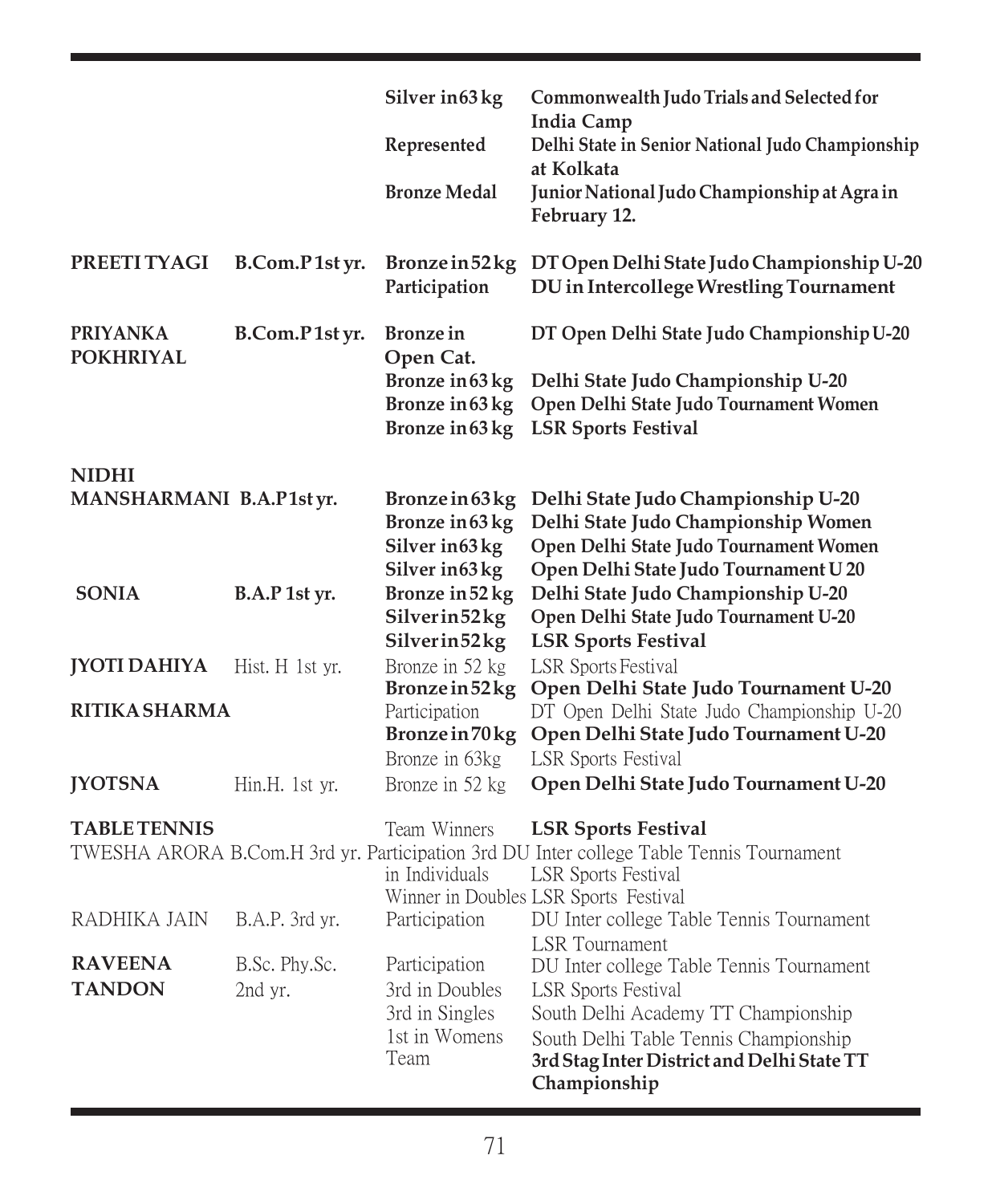| <b>ANWESHA</b><br><b>BANIK</b><br>ANCHAL<br><b>BHUTANI</b><br><b>TENNIS</b>                                                                                                                                                                                                                         | B.Com.H 2nd yr. Participation<br>B.Com.H 1st yr.                                                                                                                           | 1st in Singles<br>1st in Singles<br>Winner in Doubles<br>Participation<br>3rd in Doubles | Blazewell TT Tournament under 19<br>DU Inter college Table Tennis Tournament<br><b>LSR Sports Festival</b><br>DU Inter college Table Tennis Tournament<br><b>LSR Sports Festival</b> |
|-----------------------------------------------------------------------------------------------------------------------------------------------------------------------------------------------------------------------------------------------------------------------------------------------------|----------------------------------------------------------------------------------------------------------------------------------------------------------------------------|------------------------------------------------------------------------------------------|--------------------------------------------------------------------------------------------------------------------------------------------------------------------------------------|
| SHUCHI SHARMAB.Com.H 2nd yr. Runner up                                                                                                                                                                                                                                                              |                                                                                                                                                                            |                                                                                          | Indraprastha College Tournament                                                                                                                                                      |
| ANKITA UPRETI<br><b>ANU MEHMI</b><br>SHIVANI M.S.                                                                                                                                                                                                                                                   | B.A.P 1st yr.<br>Eng.H 1st yr.<br>B.Com.P 1st yr.                                                                                                                          | Participation<br>Participation                                                           | <b>LSR</b> Tournament<br>DU Inter College Tournament                                                                                                                                 |
| <b>VOLLEYBALL</b>                                                                                                                                                                                                                                                                                   |                                                                                                                                                                            | 5th position<br>4th position<br><b>5th Position</b>                                      | Delhi State Women's Festival<br>YMCA Volleyball Championship<br>Delhi University Inter College Volleyball<br>Tournament                                                              |
| <b>KIRTI PARDAL</b>                                                                                                                                                                                                                                                                                 | B.A.P. 3rd yr.                                                                                                                                                             | 2nd Position<br>Represented                                                              | <b>IIT Volleyball Tournament</b><br>DU at Inter University Volleyball Championship<br>Delhi State Volleyball Matches 1st Position<br>Delhi State Volleyball Camp                     |
| <b>NEHA</b><br><b>BHARDWAJ</b><br>TULIKA<br><b>KOTNALA</b><br><b>EKTA BISHT</b><br><b>ANSHUL</b><br><b>KAPOOR</b><br>KOMAL PUNDIR B.A.P 3rdyr.<br>PARUL MADAN<br>SEEMA SINGH<br><b>JASHANPREET</b><br>KAUR<br>NIDHI JAIN<br>POOJA RANA<br>PRITIKA MALIK B.A.P 1st yr.<br>SOMA MANDAL Zoo.H. 1st yr. | B.Com P 3rd yr.<br>Physics H 3rd yr.<br>Zoo.H. 3rd yr.<br>Microbio. H 3rd yr.<br>B.Com H 2nd yr.<br>B.A.P 2nd yr.<br>Microbio. H 2nd yr.<br>B.A.P 1st yr.<br>B.A.P 1st yr. | Participation                                                                            | All VolleyballTournaments                                                                                                                                                            |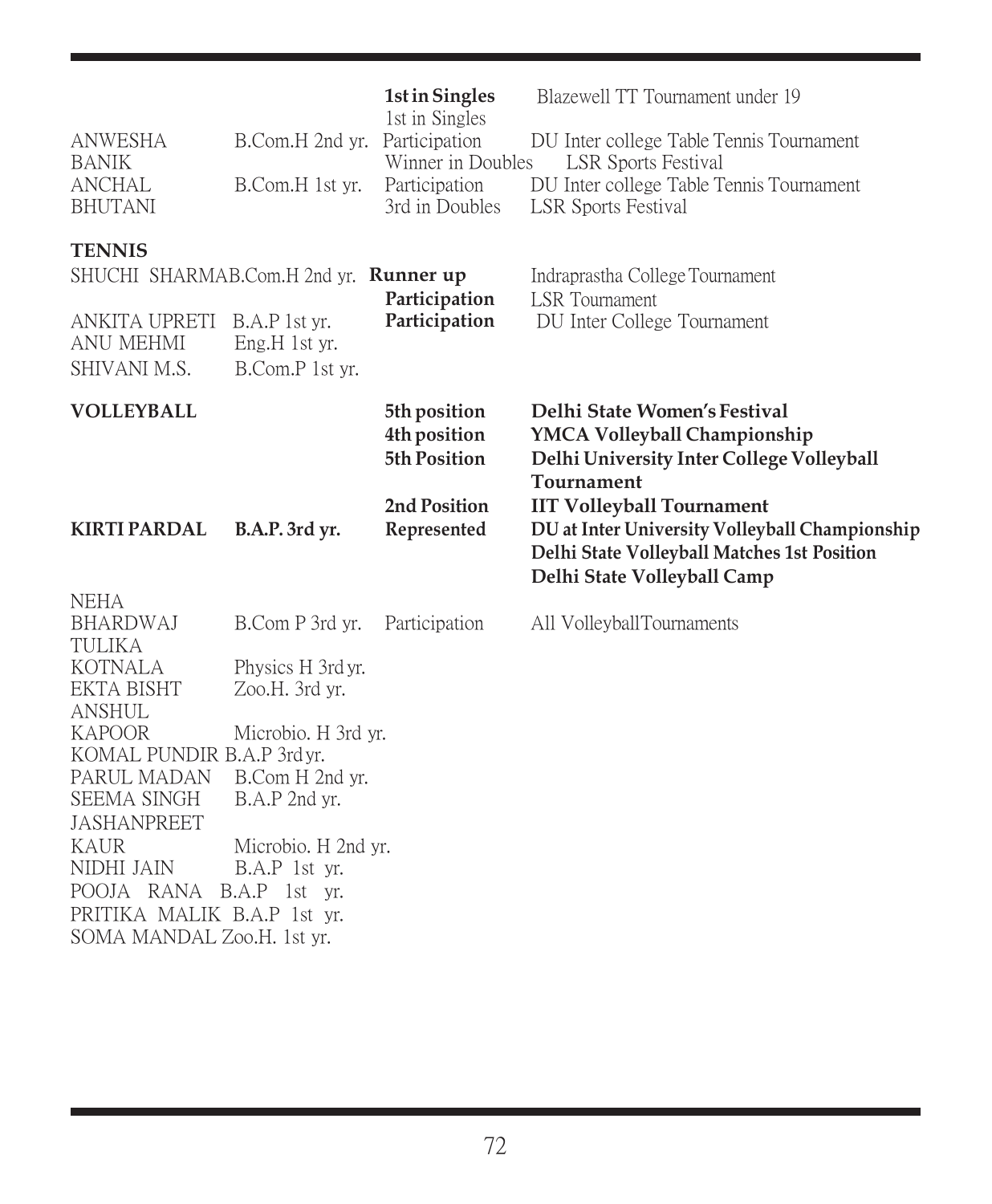# **ADD-ON-COURSES**

### **Overall Coordinator: Dr Deepika Chatterjee**

Advertising and Marketing Communication- Dr Geeta Kitchlu Banking and Financial Services- Dr Nidhi Gupta Mass Communication- Dr Deepika Chatterjee Course on Positive Discrimination- Ms Sumanlata Environmental Conservation- Dr Aruna Mohan

## PLACEMENT CELL

### **Convenor: Dr. Geeta Mehta**

#### **Student convenor: Geetika Dang**

In order to facilitate the three major objectives of providing guidance and support in the areas of placements (and internships), career guidance and higher education options to students, Gargi Placement Cell took up the following activities:

· Seminars were conducted for training students on CV writing, facing interviews and group discussions.

· Initiative was made to get maximum number of students to be enrolled with Central Placement Cell, Delhi University.

Placement Cell organized recruitment processes with companies through in-house sessions and in co-operation with other colleges.

The companies that visited and selected students from Gargi Campus are: Google, Deloitte, KPMG, Capital IQ, Ernst &Young, Gen pact and Shri Ram Global School. So far 38 students have got placement offers and a few more companies are coming in March.

Seminars organized by the placement cell this year include:

1. Workshop on Resume making and personal interview by SOIL

2. Next step workshop for two day training for application to foreign universities.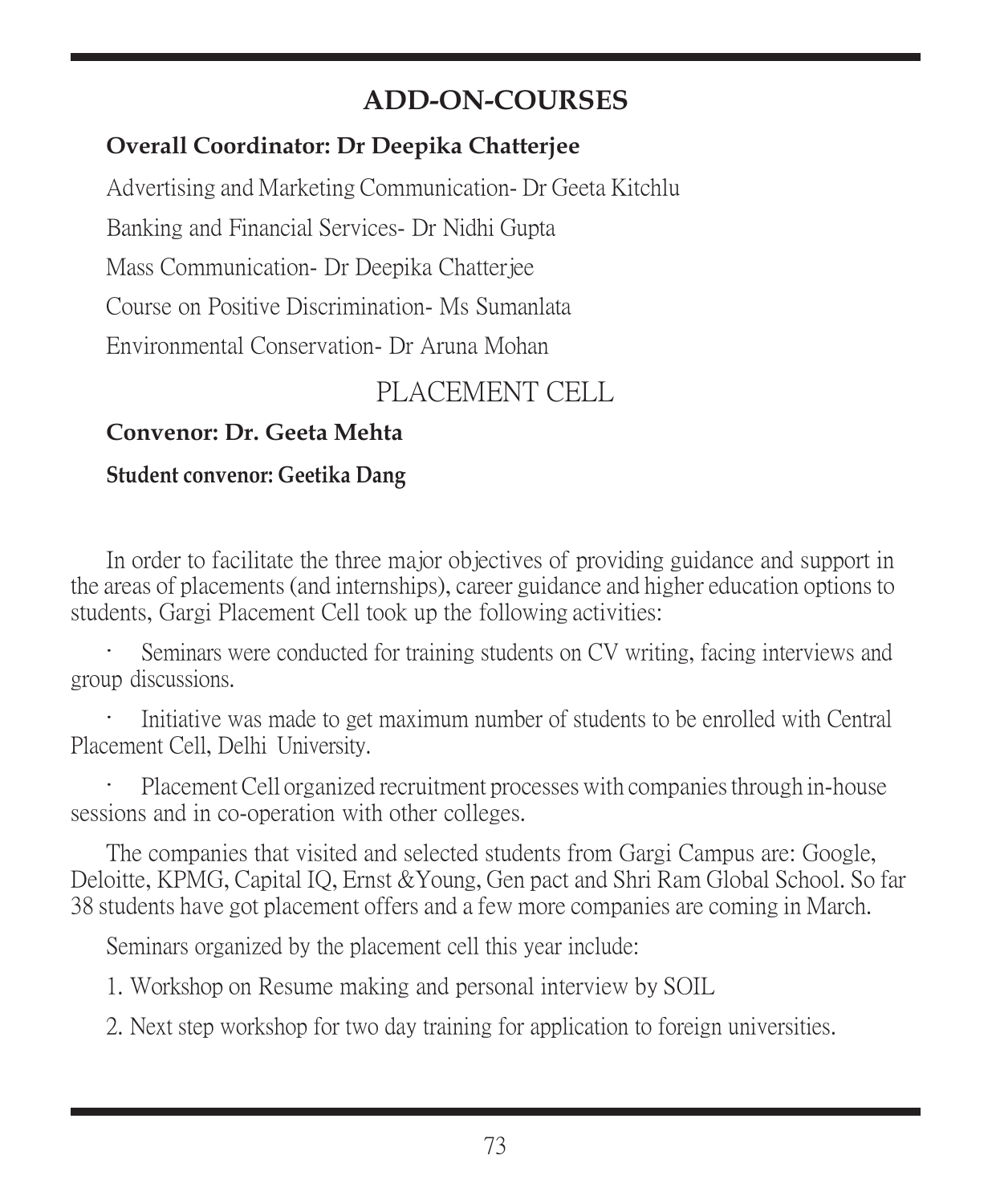3. Bloomberg (BAT) test- Bloomberg assessment test.

4. Career opportunities in Event management in events and marketing communication by IIMC with Mr Pallav Moitra as speaker.

5. Importance of academic planning followed by Psychometric test and then career counselling by Mr Saurabh Jain of CalibreTree.

6. Opportunities in Advertising and PR management by Perfect Relations.

8. Ambedkar University's launch of a new MBA program.

# **INFRASTRUCTURE DEVELOPMENT**

## **Learning Resource Centre (Library)**

The Library is maintained with Web Junction with the facility of UGC INFLIBNET and access to DU Library catalogue. 1352 books were added during 2011-12, making the total of 68787 books in all. A total of 50 Journals and Magazines were subscribed in 2011-12.

### **The Auditorium**

The auditorium was formally inaugurated in the current year.

Solar lighting was installed around the auditorium block.

## **The Canteen**

The canteen was renovated and extended alongwith the construction of an additional food outlet.

Water harvesting system was installed in the canteen area.

## **Other infrastructure developed are:**

Six additional classrooms fitted with audiovisual equipment.

Raising of boundary wall on all sides.

Seating/lounging provision enhanced with benches installed in sports field.

Staircase extended to terrace in science block where a bamboo classroom will be installed.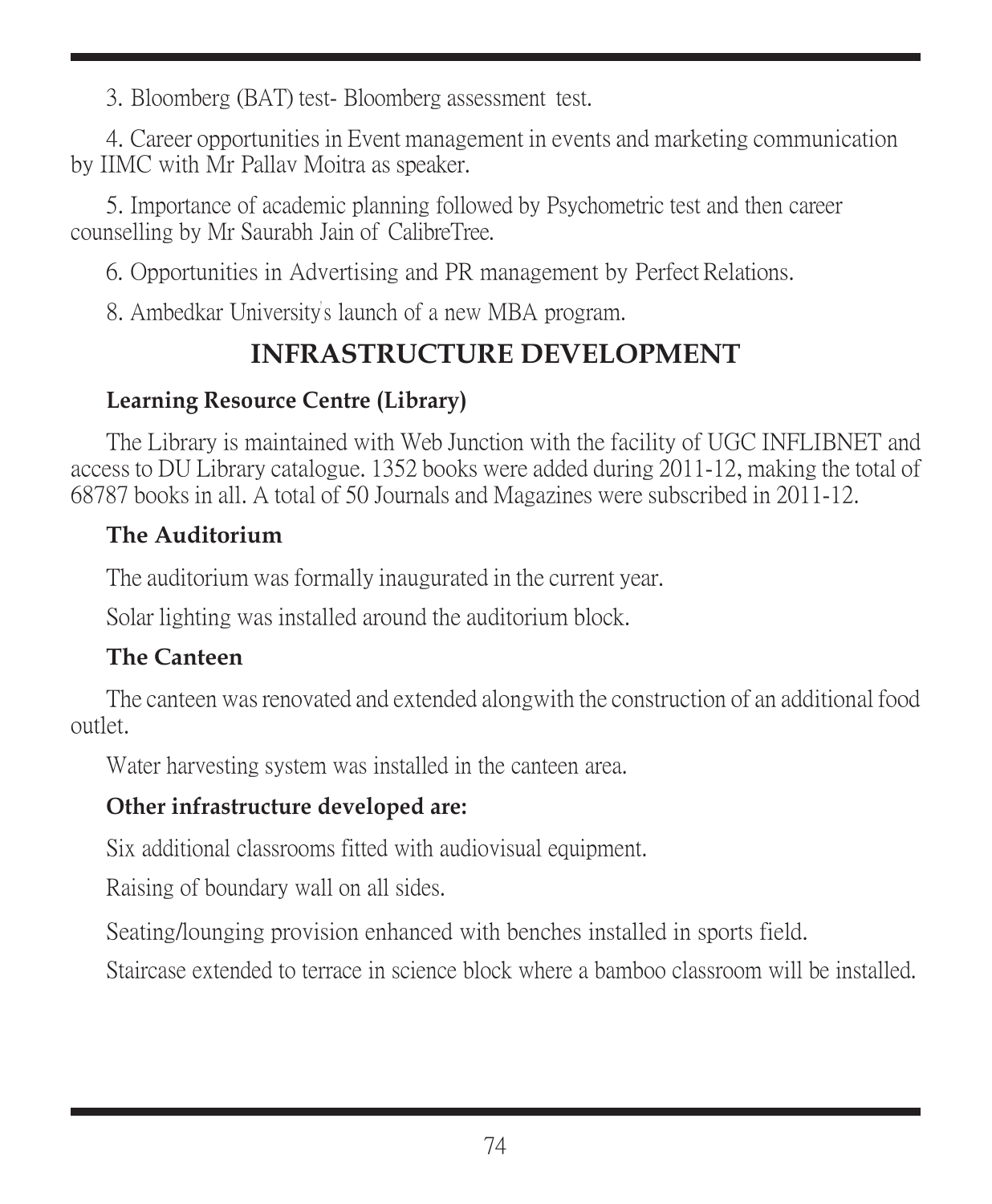